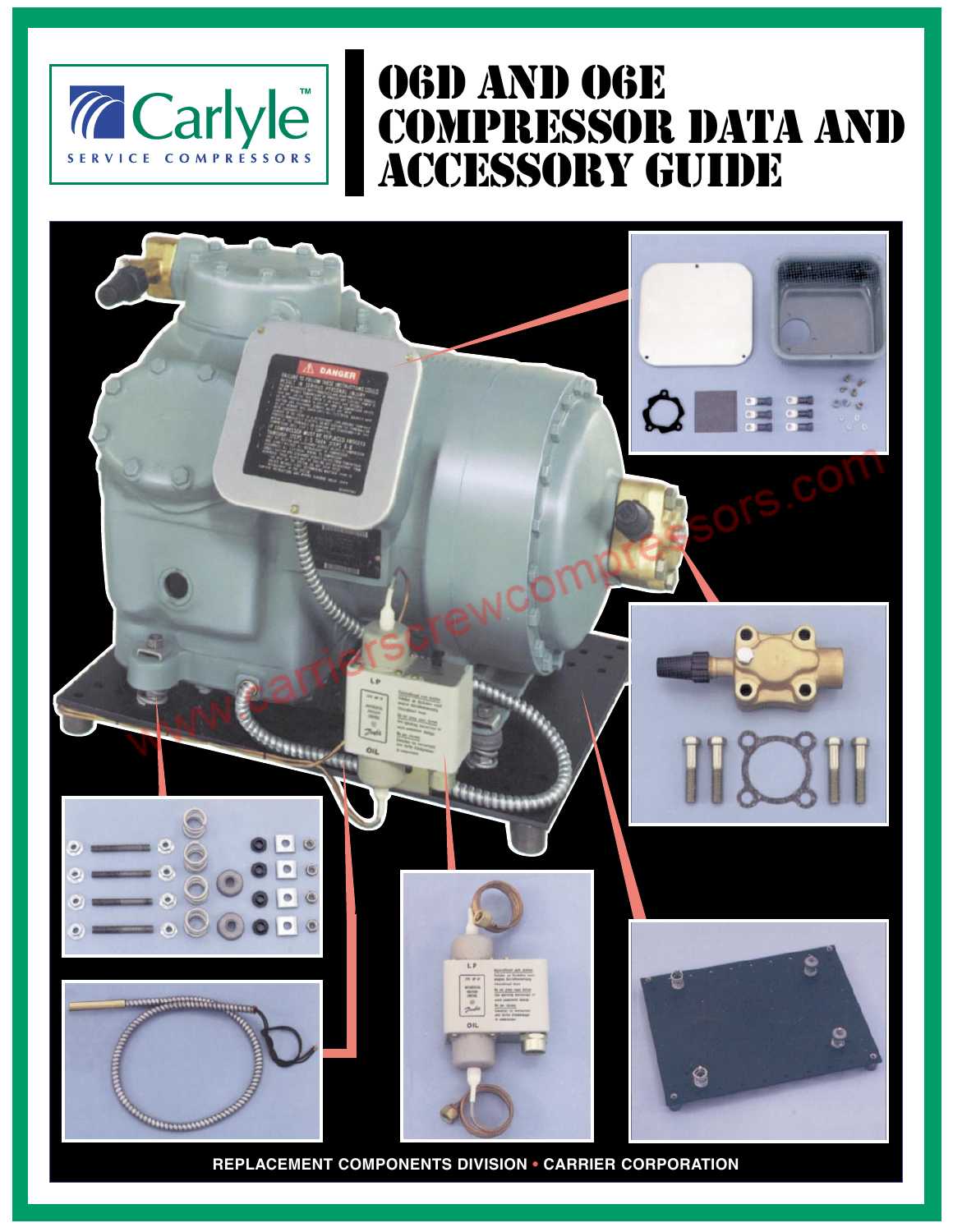

# **TABLE OF CONTENTS**

| <b>OPTIONAL O6D AND O6E ACCESSORIES:</b> |
|------------------------------------------|
|                                          |
|                                          |
|                                          |
|                                          |
|                                          |
|                                          |
|                                          |
|                                          |
|                                          |
|                                          |
|                                          |
|                                          |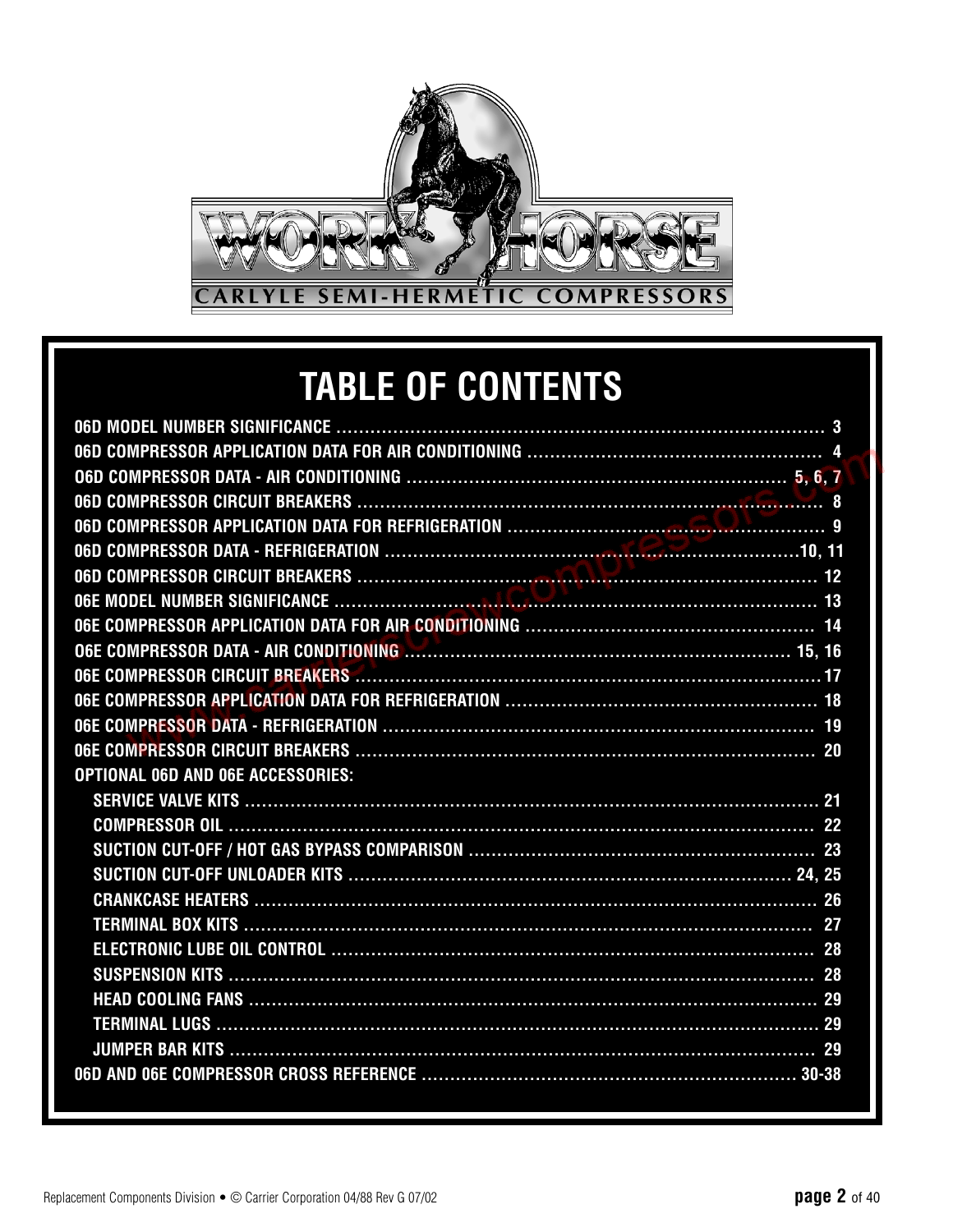### **GUIDE TO 06D PART NUMBERING SYSTEM**



*Generally, for a compressor changeout in a Carrier/BDP unit, the use of existing circuit breaker(s) is acceptable.*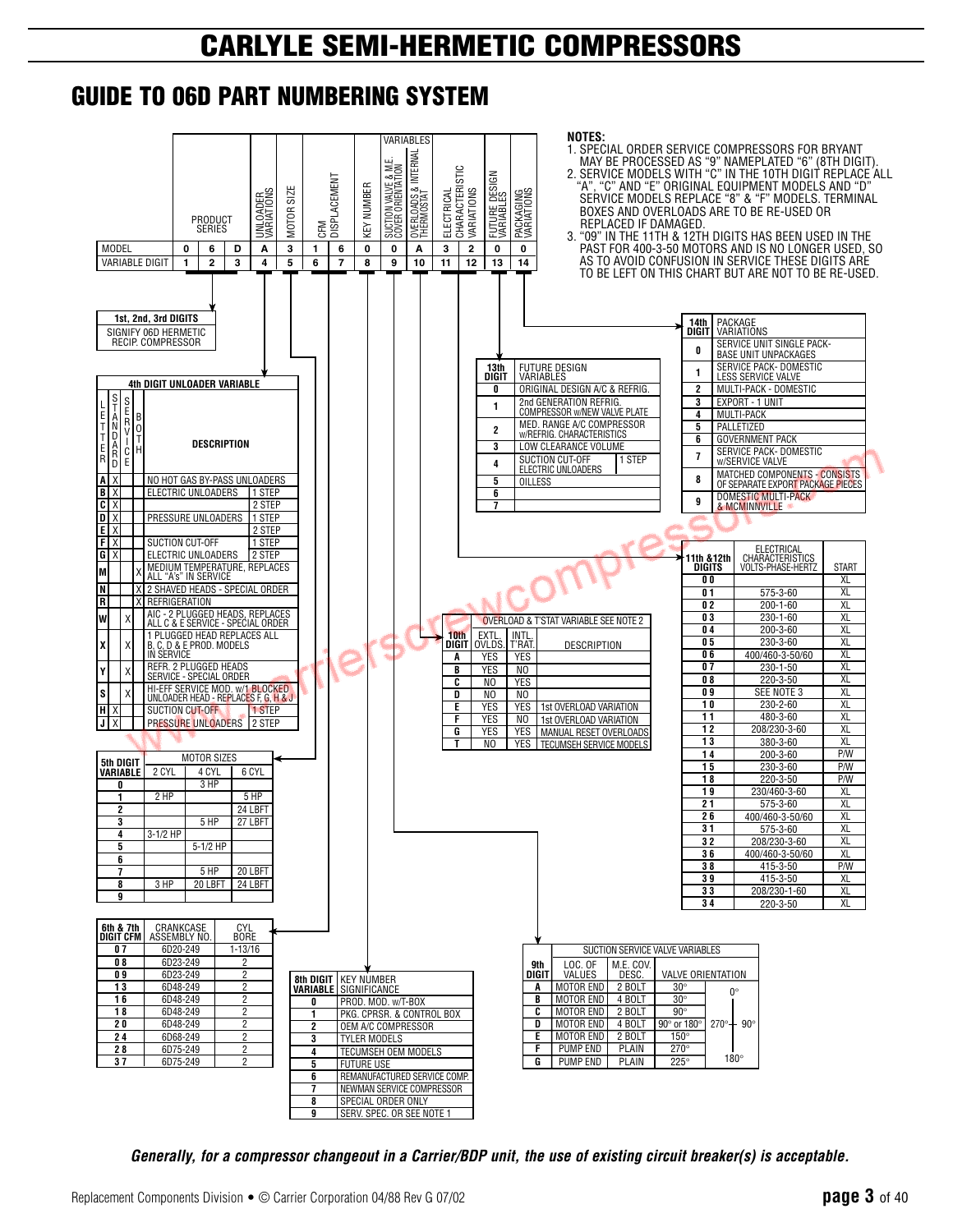### **06D CARLYLE SEMI-HERMETIC COMPRESSORS**

**AIR CONDITIONING DUTY COMPRESSOR APPLICATION DATA**



|           |                 |                   |                                    |                                             | $R-22$                              |                                           |
|-----------|-----------------|-------------------|------------------------------------|---------------------------------------------|-------------------------------------|-------------------------------------------|
|           |                 |                   |                                    |                                             |                                     | <b>CAPACITY (000 BTUH)</b>                |
|           |                 |                   |                                    |                                             | AIR COOLED                          | <b>WATER COOLED</b>                       |
| MODEL NO. | NOMINAL<br>HP   | NO.<br>0F<br>CYL. | <b>CFM</b><br>@<br><b>1750 RPM</b> | <b>SUCTION</b><br><b>TEMP. RANGE</b><br>(ド) | 45° SST<br>130° SCT<br>$0^\circ$ SC | 40° SST<br><b>105° SCT</b><br><b>O°SC</b> |
| 06DM808   | 3               | $\overline{2}$    | 8.0                                | $-10$ to 50                                 | 36.7                                | 39.8                                      |
| 06D()313  | 5               | 4                 | 13.1                               | $-10$ to $50$                               | 56.9                                | 62.7                                      |
| 06D()818  | 6.7             | 6                 | 18.3                               | $-10$ to 50                                 | 83.3                                | 91.0                                      |
| 06D()724  | 6.7             | 6                 | 23.9                               | $-10$ to 50                                 |                                     | 122.6                                     |
| 06D()824  | 8               | 6                 | 23.9                               | $-10$ to 50                                 | 106.5                               | 117.3                                     |
| 06D()328  | 10              | 6                 | 28.0                               | $-10$ to 50                                 | 128.7                               | 140.0                                     |
| 06D()337  | 10              | $6 \overline{6}$  | 37.1                               | $-10$ to 50                                 | $\sim$                              | 185.6                                     |
| 06D()537  | 15 <sub>1</sub> | 6                 | 37.1                               | $-10$ to 50                                 | 175.4                               | 191.3                                     |
|           |                 |                   |                                    |                                             |                                     |                                           |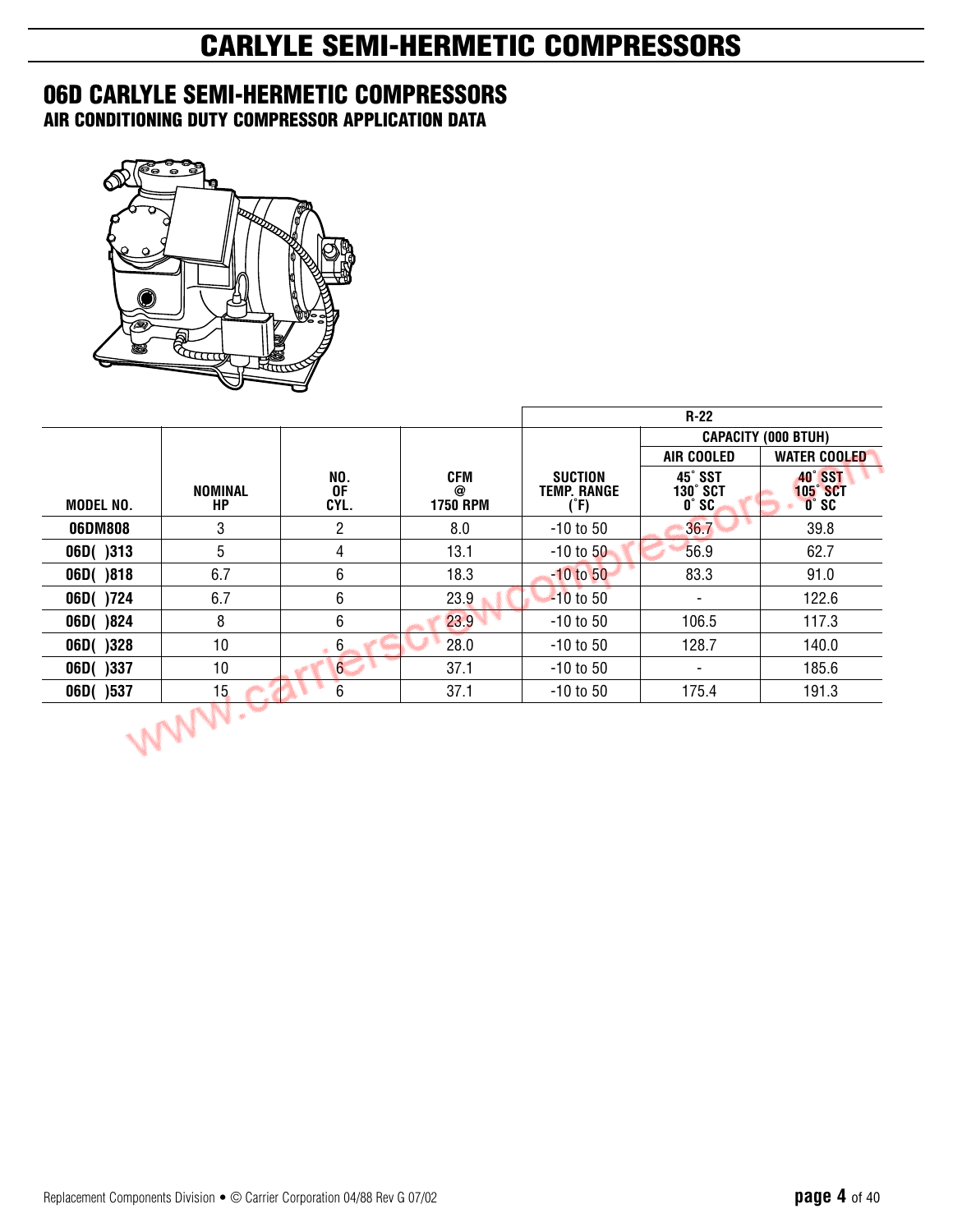#### **DATA AND ACCESSORY LISTING**

To use this chart, first select the compressor suitable for the application. Consider capacity, refrigerant, voltage, wire size, space limitations, etc.

Next, use the compressor model number to enter the accessory tables and find the necessary accessories. These include Circuit Breakers, Service Valve Kits, Terminal Box Kits, Crankcase Heaters. You can also select any optional accessories needed for the installation.

#### **06D COMPRESSOR DATA STANDARD EFFICIENCY MODELS WITH ONE PLUGGED HOT GAS BYPASS UNLOADER HEAD**

|                                |                                             |                        |              | <b>OIL</b>                   |                |              |              |               |
|--------------------------------|---------------------------------------------|------------------------|--------------|------------------------------|----------------|--------------|--------------|---------------|
| <b>COMPRESSOR</b>              |                                             |                        |              | CHG.                         | MAX.           | MAX.         |              |               |
| MODEL NO.                      | <b>VOLT</b>                                 | <b>HP</b>              | <b>CFM</b>   | <b>PINTS</b>                 | <b>WATTS</b>   | <b>RLA*</b>  | <b>MTA</b>   | <b>LRA</b>    |
| <b>4 CYLINDER.</b>             | AIR CONDITIONING                            | UNLOADING              | 60 HZ        |                              |                |              |              |               |
| 06DX8186-0600                  | 460                                         | 6.7                    | 18.3         | $\overline{7}$               | 10800          | 17.6         | 22.0         | 62.0          |
| 06DX8186-1200                  | 208/230                                     | 6.7                    | 18.3         | $\overline{7}$               | 10800          | 39.0         | 48.8         | 137.0         |
|                                | <b>4 CYLINDER AIR CONDITIONING</b>          | <b>UNLOADING 50 HZ</b> |              |                              |                |              |              |               |
| 06DX8186-0600                  | 400                                         | 6.7                    | 15           | $\overline{7}$               | 9000           | 17.6         | 22.0         | 62.0          |
|                                | 6 CYLINDER AIR CONDITIONING UNLOADING 60 HZ |                        |              |                              |                |              |              |               |
| 06DX7246-0100                  | 575                                         | 6.7                    | 23.9         | 10                           | 10800          | 14.1         | 17.6         | 50.0          |
| 06DX7246-0600                  | 460                                         | 6.7                    | 23.9         | 10                           | 10800          | 17.6         | 22.0         | 62.0          |
| 06DX7246-1200                  | 208/230                                     | 6.7                    | 23.9         | 10                           | 10800          | 39.0         | 48.8         | 137.0         |
| 06DX8246-0100                  | 575                                         | 8                      | 23.9         | 10                           | 14100          | 17.8         | 22.2         | 62.0          |
| 06DX8246-0600                  | 460                                         | 8                      | 23.9         | 10                           | 14100          | 22.2         | 27.8         | 77.0          |
| 06DX8246-1200                  | 208/230                                     | 8                      | 23.9         | 10                           | 14100          | 49.3         | 61.5         | 170.0         |
| 06DX3286-0100                  | 575                                         | $\overline{9}$         | 28           | 10                           | 15900          | 20.0         | 25.0         | 69.0          |
| 06DX3286-0600                  | 460                                         | 9                      | 28           | 10                           | 15900          | 24.8         | 31.0         | 86.0          |
| 06DX3286-1200                  | 208/230                                     | 9                      | 28           | 10                           | 15900          | 55.2         | 69.0         | 191.0         |
| 06DX3376-0100                  | 575                                         | 9                      | 37.1         | 10                           | 15900          | 20.0         | 25.0         | 69.0          |
| 06DX3376-600<br>06DX3376-1200  | 460<br>208/230                              | 9<br>9                 | 37.1<br>37.1 | 10<br>10                     | 15900<br>15900 | 24.8<br>55.2 | 31.0<br>69.0 | 86.0<br>191.0 |
|                                |                                             |                        |              |                              |                |              |              |               |
|                                | 6 CYLINDER AIR CONDITIONING                 | UNLOADING              | <b>50 HZ</b> |                              |                |              |              |               |
| 06DX7246-0600                  | 400                                         | 6.7                    | 20           | 10                           | 9000           | 17.6         | 22.0         | 62.0          |
| 06DX8246-0600<br>06DX3286-0600 | 400<br>400                                  | 8<br>9                 | 20<br>23.3   | 10<br>10                     | 11700<br>13200 | 22.2<br>24.8 | 27.8<br>31.0 | 77.0          |
| 06DX3376-0600                  | 400                                         | 9                      | 31           | 10                           | 13200          | 24.8         | 31.0         | 86.0<br>86.0  |
| 06DX5376-0600                  | 400                                         | 12.7                   | 31           | 10                           | 17200          | 32.0         | 40.0         | 120.0         |
|                                | 6 CYLINDER AIR CONDITIONING                 | UNLOADING              |              | <b>PART WIND START 60 HZ</b> |                |              |              |               |
| 06DX3376-1400                  | 200                                         | 9                      | 37.1         | 10                           | 15900          | 27.6/27.6    | 34.5134.5    | 115/92        |
| 06DX3376-1500                  | 230                                         | 9                      | 37.1         | 10                           | 15900          | 24.8/24.8    | 31.0/31.0    | 103/86        |
|                                | 6 CYLINDER AIR CONDITIONING                 | UNLOADING              | 60 HZ        |                              |                |              |              |               |
| 06DX5376-0100                  | 575                                         | 12.7                   | 37.1         | 10                           | 20700          | 25.6         | 32.0         | 96.0          |
| 06DX5376-0600                  | 460                                         | 12.7                   | 37.1         | 10                           | 20700          | 32.0         | 40.0         | 120.0         |
| 06DX5376-1200                  | 208/230                                     | 12.7                   | 37.1         | 10                           | 20700          | 71.2         | 89.0         | 266.0         |
|                                | 6 CYLINDER AIR CONDITIONING                 | UNLOADING              |              | <b>PART WIND START 60 HZ</b> |                |              |              |               |
| 06DX5376-1400                  | 200                                         | 12.7                   | 37.1         | 10                           | 20700          | 35.6/35.6    | 44.5/44.5    | 160/133       |
| 06DX5376-1500                  | 230                                         | 12.7                   | 37.1         | 10                           | 20700          | 32.0/32.0    | 40.0/40.0    | 144/120       |
|                                | 6 CYLINDER AIR CONDITIONING                 | UNLOADING.             |              | <b>PART WIND START 50 HZ</b> |                |              |              |               |
| 06DX328-1800                   | 220                                         | 9                      | 23.3         | 10                           | 13200          | 41.6         | 52.0         | 143           |
| 06DX337-1800                   | 220                                         | 9                      | 31           | 10                           | 13200          | 41.6         | 52.0         | 143           |
| 06DX537-1800                   | 220                                         | 12.7                   | 31           | 10                           | 17200          | 46.9         | 67.0         | 200           |

This is the maximum rated load amp rating for the compressor motor. The overcurrent protection (circuit breaker) in the unit may result in much lower RLA values.

*Generally, for a compressor changeout in a Carrier/BDP unit, the use of existing circuit breaker(s) is acceptable.*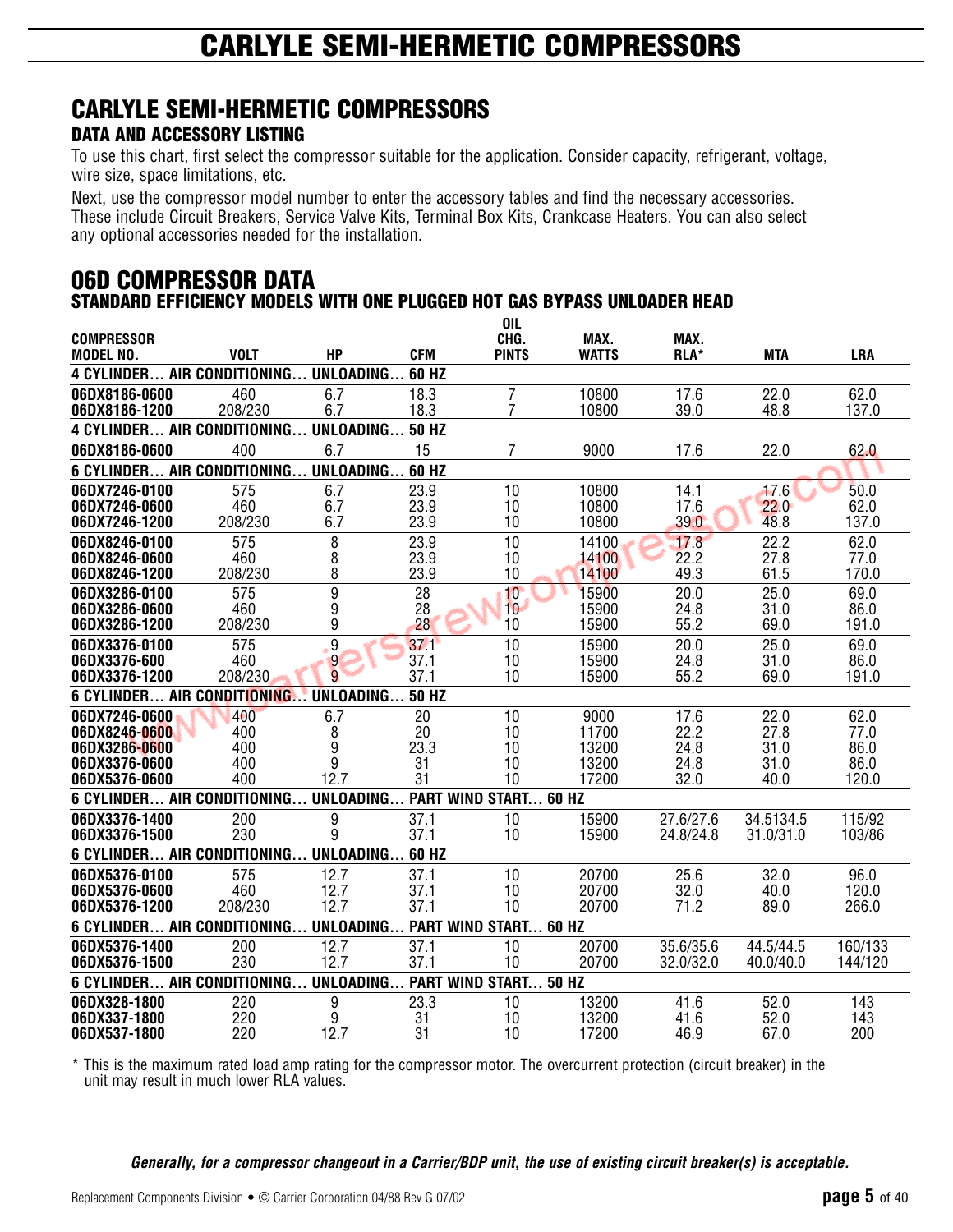#### **06D COMPRESSOR DATA - SINGLE PHASE STANDARD EFFICIENCY (NO UNLOADING)**

|                                                 |                                        |     |            | <b>OIL</b>   |              |            |            |            |
|-------------------------------------------------|----------------------------------------|-----|------------|--------------|--------------|------------|------------|------------|
| <b>COMPRESSOR</b>                               |                                        |     |            | CHG.         | <b>MAX</b>   | <b>MAX</b> |            |            |
| MODEL NO.                                       | <b>VOLT</b>                            | НP  | <b>CFM</b> | <b>PINTS</b> | <b>WATTS</b> | RLA*       | <b>MTA</b> | <b>LRA</b> |
| 2 CYLINDER                                      | . AIR CONDITIONING & MEDIUM TEMP 60 HZ |     |            |              |              |            |            |            |
| 06DM8086-0300                                   | 230                                    |     |            | 3.5          | 2800         | 17.0       | 22.0       | 70.0       |
| 06DM1096-0300                                   | 230                                    |     | 8.7        | 3.5          | 2800         | 12.5       | 15.6       | 50.0       |
| 4 CYLINDER AIR CONDITIONING & MEDIUM TEMP 60 HZ |                                        |     |            |              |              |            |            |            |
| 06DM3136-0300                                   | 230                                    | 5   | 13.1       |              | 6600         | 28.0       | 35.0       | 100.0      |
| 06DM3166-0300                                   | 230                                    |     | 15.9       |              | 6600         | 28.0       | 35.0       | 100.0      |
| 06DM3186-0300                                   | 230                                    | b   | 18.3       |              | 6600         | 28.0       | 35.0       | 100.0      |
| 06DM5186-0300                                   | 230                                    | 5.5 | 18.3       |              | 7700         | 36.8       | 46.0       | 148.0      |
| 06DM7186-0300                                   | 230                                    | 5   | 18.3       |              | 6600         | 28.0       | 35.0       | 100.0      |

#### **06D COMPRESSOR DATA - THREE PHASE MEDIUM TEMPERATURE (NO UNLOADING)**

|                    |             |    |                                      | <b>OIL</b>   |              |      |            |            |
|--------------------|-------------|----|--------------------------------------|--------------|--------------|------|------------|------------|
| <b>COMPRESSOR</b>  |             |    |                                      | CHG.         | MAX.         | MAX. |            |            |
| MODEL NO.          | <b>VOLT</b> | HР | <b>CFM</b>                           | <b>PINTS</b> | <b>WATTS</b> | RLA* | <b>MTA</b> | <b>LRA</b> |
| 2 CYLINDER         |             |    | AIR CONDITIONING & MEDIUM TEMP 60 HZ |              |              |      |            |            |
| 06DM8086-3100      | 575         | 3  |                                      | 3.5          | 4100         | 5.6  | 7.0        | 28.4       |
| 06DM8086-3200      | 208/230     |    |                                      | 3.5          | 4100         | 14.0 | 17.4       | 71.0       |
| 06DM8086-3600      | 460         |    |                                      | 3.5          | 4100         | 7.0  | 8.7        | 35.5       |
| <b>2 CYLINDER.</b> |             |    | AIR CONDITIONING & MEDIUM TEMP 50 HZ |              |              |      |            |            |
| 06DM8086-3600      | 400         | 3  | 6.7                                  | 3.5          | 3400         | 7.0  | 8.7        | 35.5       |
| 4 CYLINDER         |             |    | AIR CONDITIONING & MEDIUM TEMP 60 HZ |              |              |      |            |            |
| 06DM3136-3100      | 575         | 5  | 13.1                                 | 5            | 6250         | 8.6  | 10.8       | 40.0       |
| 06DM3136-3200      | 208/230     |    | 13.1                                 | 5            | 6250         | 21.5 | 27.0       | 100.0      |
| 06DM3136-3600      | 460         | h. | 13.1                                 | 5            | 6250         | 10.8 | 13.5       | 50.0       |
| 06DM3166-3100      | 575         | 5  | 15.9                                 |              | 6250         | 8.6  | 10.8       | 40.0       |
| 06DM3166-3200      | 208/230     | b  | 15.9                                 |              | 6250         | 21.5 | 27.0       | 100.0      |
| 06DM3166-3600      | 460         | 5  | 15.9                                 | b            | 6250         | 10.8 | 13.5       | 50.0       |

\* This is the maximum rated load amp rating for the compressor motor. The overcurrent protection (circuit breaker) in the unit may result in much lower RLA values.

#### **06D COMPRESSOR DATA - THREE PHASE HIGH EFFICIENCY (NO UNLOADING)**

|                                                 |             |    |      | <b>OIL</b>   |              |      |      |            |  |  |  |
|-------------------------------------------------|-------------|----|------|--------------|--------------|------|------|------------|--|--|--|
| <b>COMPRESSOR</b>                               |             |    |      | CHG.         | MAX.         | MAX. |      |            |  |  |  |
| MODEL NO.                                       | <b>VOLT</b> | НP | CFM  | <b>PINTS</b> | <b>WATTS</b> | RLA* | MTA  | <b>LRA</b> |  |  |  |
| 4 CYLINDER AIR CONDITIONING & MEDIUM TEMP 50 HZ |             |    |      |              |              |      |      |            |  |  |  |
| 06DM3136-3600                                   | 400         |    |      |              | 5200         | 10.8 | 13.5 | 50.0       |  |  |  |
| 06DM3166-3600                                   | 400         | h  | 13   |              | 5200         | 10.8 | 13.5 | 50.0       |  |  |  |
| 6 CYLINDER AIR CONDITIONING & MEDIUM TEMP 60 HZ |             |    |      |              |              |      |      |            |  |  |  |
| 06DM3376-3100                                   | 575         | 10 | 37.1 | 10           | 16500        | 17.9 | 25.0 | 91.0       |  |  |  |
| 06DM3376-3600                                   | 460         |    | 37.1 | 10           | 16500        | 22.1 | 31.0 | 114.0      |  |  |  |
| 06DM3376-3200                                   | 208/230     | 10 | 37.1 | 10           | 16500        | 44.3 | 62.0 | 228.0      |  |  |  |
| 6 CYLINDER AIR CONDITIONING & MEDIUM TEMP 50 HZ |             |    |      |              |              |      |      |            |  |  |  |
| 06DM3376-3600                                   | 400         | 8  | 31   | 10           | 13700        | 22.1 | 31.0 | 114.0      |  |  |  |
|                                                 |             |    |      |              |              |      |      |            |  |  |  |

\* This is the maximum rated load amp rating for the compressor motor. The overcurrent protection (circuit breaker) in the unit may result in much lower RLA values.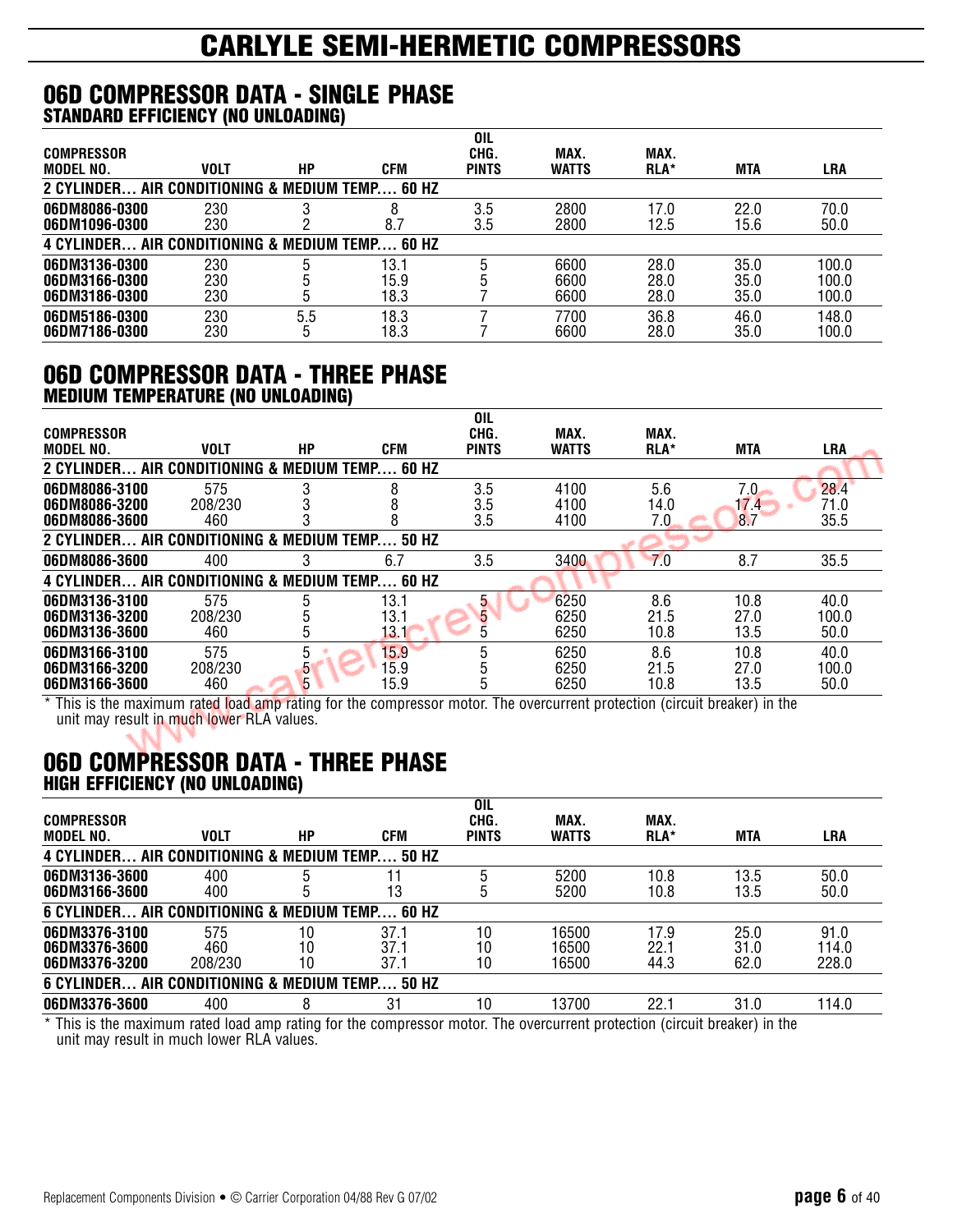#### **06D COMPRESSOR DATA - THREE PHASE A/C DUTY UNLOADING**

|                                     |                   |           |              | <b>OIL</b>   |              |      |            |            |
|-------------------------------------|-------------------|-----------|--------------|--------------|--------------|------|------------|------------|
| <b>COMPRESSOR</b>                   |                   |           |              | CHG.         | MAX.         | MAX. |            |            |
| <b>MODEL NO.</b>                    | <b>VOLT</b>       | <b>HP</b> | <b>CFM</b>   | <b>PINTS</b> | <b>WATTS</b> | RLA* | <b>MTA</b> | <b>LRA</b> |
| <b>4 CYLINDER AIR CONDITIONING</b>  |                   | UNLOADING | 60 HZ        |              |              |      |            |            |
| 06DS3136-3100                       | 575               | 5         | 13.1         | 5            | 6250         | 8.6  | 10.8       | 40.0       |
| 06DS3136-3600                       | 460               | 5         | 13.1         | 5            | 6250         | 10.8 | 13.5       | 50.0       |
| 06DS3136-3200                       | 208/230           | 5         | 13.1         | 5            | 6250         | 21.5 | 27.0       | 100.0      |
| 06DS8166-3600                       | 460               | 6.7       | 15.9         | 5            | 10800        | 15.7 | 22.0       | 80.0       |
| 06DS8186-3100                       | 575               | 6.7       | 18.3         | 7            | 10800        | 12.6 | 17.6       | 64.0       |
| 06DS8186-3600                       | 460               | 6.7       | 18.3         |              | 10800        | 15.7 | 22.0       | 80.0       |
| 06DS8186-3200                       | 208/230           | 6.7       | 18.3         |              | 10800        | 31.5 | 44.0       | 160.0      |
| <b>4 CYLINDER AIR CONDITIONING.</b> |                   | UNLOADING | 50 HZ        |              |              |      |            |            |
| 06DS3136-3600                       | 400               | 5         | 11           | 5            | 5200         | 10.8 | 13.5       | 50.0       |
| 06DS8166-3600                       | 400               | 6.7       | 13           | 5            | 9000         | 15.7 | 22.0       | 80.0       |
| 06DS8186-3600                       | 400               | 6.7       | 15           |              | 9000         | 15.7 | 22.0       | 80.0       |
| 6 CYLINDER AIR CONDITIONING         |                   | UNLOADING | 60 HZ        |              |              |      |            |            |
| 06DS8246-3100                       | 575               | 8         | 239          | 10           | 12800        | 15.9 | 22.0       | 79.0       |
| 06DS8246-3600                       | 460               | 8         | 23.9         | 10           | 12800        | 19.9 | 27.8       | 99.0       |
| 06DS8246-3200                       | 208/230           | 8         | 23.9         | 10           | 12800        | 39.7 | 55.5       | 198.0      |
| 06DS3286-3100                       | 575               | 9         | 28           | 10           | 16500        | 17.9 | 25.0       | 91.0       |
| 06DS3286-3600                       | 460               | 9         | 28           | 10           | 16500        | 22.1 | 31.0       | 114.0      |
| 06DS3286-3200                       | 208/230           | 9         | 28           | 10           | 16500        | 44.3 | 62.0       | 228.0      |
| 06DS5376-0100                       | 575               | 12.7      | 37.1         | 10           | 20700        | 25.6 | 32.0       | 96.0       |
| 06DS5376-0600                       | 460               | 12.7      | 37.1         | 10           | 20700        | 32.0 | 40.0       | 120.0      |
| 06DS5376-1200                       | 208/230           | 12.7      | 37.1         | 10           | 20700        | 71.2 | 89.0       | 266.0      |
| <b>6 CYLINDER.</b>                  | AIR CONDITIONING. | UNLOADING | <b>50 HZ</b> |              |              |      |            |            |
| 06DS8246-3600                       | 400               | 8         | 20           | 10           | 10700        | 19.9 | 27.8       | 99.0       |
| 06DS3286-3600                       | 400               | 9         | 23           | 10           | 13700        | 22.1 | 31.0       | 114.0      |
| 06DS5376-0600                       | 400               | 2.7       | 31           | 10           | 17200        | 32.0 | 40.0       | 120.0      |

\* This is the maximum rated load amp rating for the compressor motor. The overcurrent protection (circuit breaker) in the unit may result in much lower RLA values.

*Generally, for a compressor changeout in a Carrier/BDP unit, the use of existing circuit breaker(s) is acceptable.*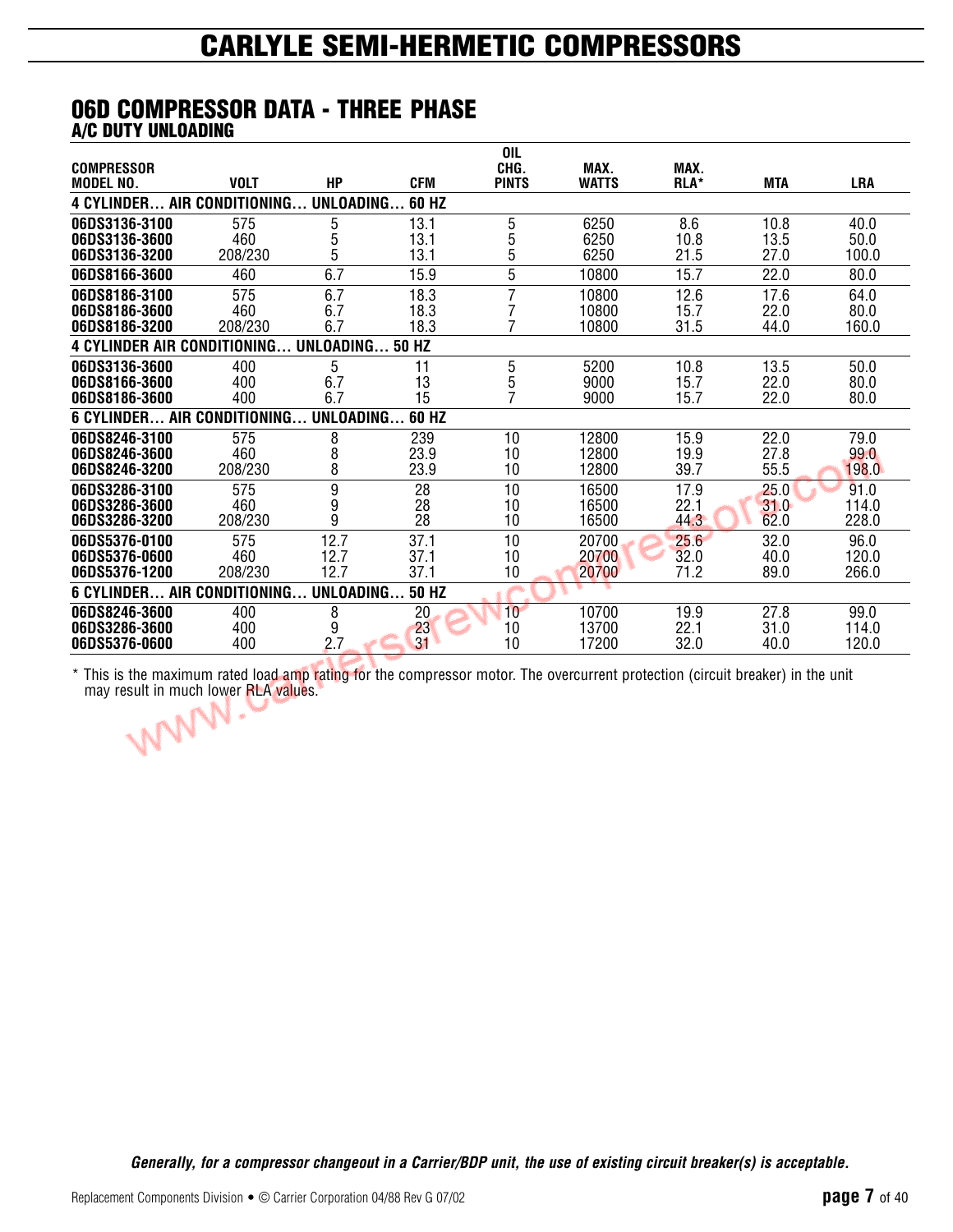### **REQUIRED CIRCUIT BREAKERS: 06D... 60Hz**

| <b>COMPRESSOR</b><br><b>MODEL NO.</b> | <b>CIRCUIT</b><br><b>BREAKERS</b> | <b>COMPRESSOR</b><br>MODEL NO. | <b>CIRCUIT</b><br><b>BREAKERS</b> | <b>COMPRESSOR</b><br><b>MODEL NO.</b> | <b>CIRCUIT</b><br><b>BREAKERS</b> |
|---------------------------------------|-----------------------------------|--------------------------------|-----------------------------------|---------------------------------------|-----------------------------------|
| 06DM8086-0300                         | HH83XB480                         | 06DM3376-3200                  | HH83XB305                         | 06DS5376-1200                         | HH83XB311                         |
| 06DM1096-0300                         | <b>HH83XB481</b>                  | 06DM3376-1400                  | HH83XE630                         | 06DX8186-0100                         | HH83XB450                         |
| 06DM8096-0300                         | HH32XB480                         | 06DM3376-1500                  | HH83XE604                         | 06DX8186-0600                         | HH83XB445                         |
| 06DM3136-0300                         | HH83XB483                         | 06DM5376-0100                  | HH83XB440                         | 06DX8186-1200                         | <b>HH83XB306</b>                  |
| 06DM3166-0300                         | HH83XB483                         | 06DM5376-0600                  | HH83XB422                         | 06DX72i6-0100                         | HH83XB450                         |
| 06DM3186-0300                         | HH83XB483                         | 06DM5376-1200                  | HH83XB311                         | 06DX7246-0600                         | HH83XB419                         |
| 06DM5186-0300                         | HH83XB484                         | 06DM5376-1400                  | HH83XE633                         | 06DX7246-1200                         | HH83XB429                         |
| 06DM7186-0300                         | HH83XB483                         | 06DM5376-1500                  | <b>HH83XE643</b>                  | 06DX8246-0100                         | HH83XB419                         |
| 06DM8086-3200                         | HH83XB490                         | 06DS3136-3100                  | HH83XB497                         | 06DX8246-0600                         | HH83XB400                         |
| 06DM8086-3600                         | HH83XB494                         | 06DS3136-3200                  | HH83XB316                         | 06DX8246-1200                         | HH83XB307                         |
| 06DM3136-3100                         | HH83XB497                         | 06DS3136-3600                  | HH83XB443                         | 06DX3286-0100                         | HH83XB451                         |
| 06DM3136-3200                         | HH83XB316                         | 06DS8166-3600                  | HH83XB416                         | 06DX3286-0600                         | HH83XB452                         |
| 06DM3136-3600                         | HH83XB443                         | 06DS8186-3100                  | HH83XB450                         | 06DX3286-1200                         | <b>HH83XB305</b>                  |
| 06DM3166-3100                         | <b>HH83XB497</b>                  | 06DS8186-3200                  | HH83XB368                         | 06DX3376-0100                         | HH83XB451                         |
| 06DM3166-3200                         | HH83XB316                         | 06DS8186-3600                  | HH83XB416                         | 06DX3376-0600                         | <b>HH83XB452</b>                  |
| 06DM3166-3600                         | HH83XB443                         | 06DS8246-3100                  | HH83XB416                         | 06DX3376-1200                         | <b>HH83XB305</b>                  |
| 06DM8186-0100                         | HH83XB450                         | 06DS8246-3200                  | HH83XB364                         | 06DX3376-1400                         | <b>HH83XE630</b>                  |
| 06DM8186-0600                         | HH83XB419                         | 06DS8246-3600                  | HH83XB415                         | 06DX3376-1500                         | <b>HH83XE604</b>                  |
| 06DM8186-1200                         | HH83XB306                         | 06DS3286-3100                  | HH83XB451                         | 06DX5376-0100                         | HH83XB420                         |
| 06DM8246-0100                         | HH83XB419                         | 06DS3286-3200                  | HH83XB305                         | 06DX5376-0600                         | HH83XB401                         |
| 06DM8246-0600                         | HH83XB400                         | 06DS3286-3600                  | HH83XB452                         | 06DX5376-1200                         | HH83XB311                         |
| 06DM8246-1200                         | HH83XB423                         | 06DS5376-0100                  | <b>HH83XB420</b>                  | 06DX5376-1400                         | HH83XE633                         |
| 06DM3376-3100                         | HH83XB451                         | 06DS5376-0600                  | <b>HH83XB401</b>                  | 06DX5376-1500                         | HH83XE643                         |
| 06DM3376-3600                         | HH83XB452                         |                                |                                   |                                       |                                   |

## $T = 2\pi$ **REQUIRED CIRCUIT BREAKERS: 06D... 50Hz**

| <b>COMPRESSOR</b><br>MODEL NO. | <b>CIRCUIT</b><br><b>BREAKERS</b> | COMPRESSOR<br>MODEL NO. | <b>CIRCUIT</b><br><b>BREAKERS</b> | COMPRESSOR<br>MODEL NO. | <b>CIRCUIT</b><br><b>BREAKERS</b> |
|--------------------------------|-----------------------------------|-------------------------|-----------------------------------|-------------------------|-----------------------------------|
| 06DM808-3600                   | HH83XB494                         | 06DS8166-3600           | HH83XB416                         | 06DX824-0600            | HH83XB400                         |
| 06DM313-3600                   | HH83XB443                         | 06DS8186-3600           | HH83XB416                         | 06DX328-0600            | HH83XB452                         |
| 06DM316-3600                   | HH83XB443                         | 06DS8246-3600           | HH83XB415                         | 06DX328-1800            | HH83XB365                         |
| 06DM818-0600                   | HH83XB419                         | 06DS3286-3600           | HH83XB452                         | 06DX337-0600            | HH83XB452                         |
| 06DM824-0600                   | HH83XB400                         | 06DS5376-3600           | HH83XB401                         | 06DX337-1800            | HH83XB365                         |
| 06DM337-3600                   | HH83XB452                         | 06DX818-0600            | HH83XB445                         | 06DX537-0600            | HH83XB401                         |
| 06DM537-0600                   | HH83XB422                         | 06DX724-0600            | HH83XB419                         | 06DX537-1800            | HH83XB314                         |
| 06DS3136-3600                  | HH83XB443                         |                         |                                   |                         |                                   |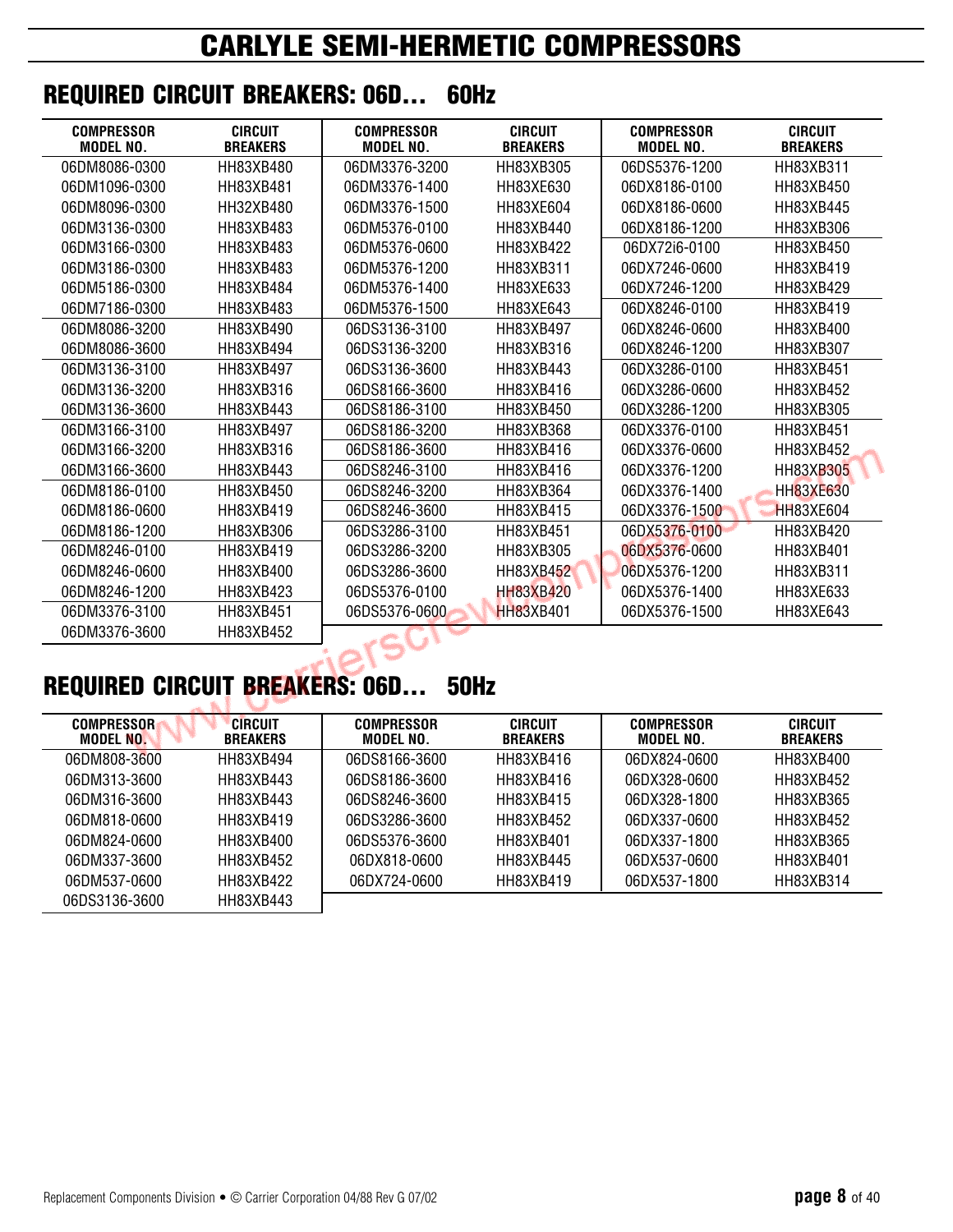### **06D SERIES REFRIGERATION APPLICATION DATA REFRIGERATION SERVICE MODELS 06DM 06DR**

**NOTE:** OUTLINE DRAWINGS WITH BEGINNING OF 06D SERIES (A/C) **ACCESSORIES** CIRCUIT BREAKER APPLICATION

### **06D**

**REFRIGERATION AND MEDIUM TEMPERATURE DUTY COMPRESSOR APPLICATION DATA**



|              |                |                |                  |                 |                                     |               |                                                               |                                                            | <b>CAPACITY (000 BTUH)</b>                                          |                                                              |
|--------------|----------------|----------------|------------------|-----------------|-------------------------------------|---------------|---------------------------------------------------------------|------------------------------------------------------------|---------------------------------------------------------------------|--------------------------------------------------------------|
| <b>MODEL</b> |                | NO.<br>0F      | CFM<br>@<br>1750 |                 | <b>SUCTION TEMP. RANGE*</b><br>(°F) |               | $-25^\circ$ SST<br>110° SCT<br>$65^\circ SGT$<br>$0^\circ$ SC | 20° SST<br>120° SCT<br>65° SGT<br>$0^\circ S$ <sub>C</sub> | $15^\circ$ SST<br>$110^\circ$ SCT<br>$65^\circ$ SGT<br>$0^\circ$ SC | 40° SST<br>$120^\circ$ SCT<br>$60^\circ SGT$<br>$0^\circ$ SC |
| NO.          | HP             | CYL.           | <b>RPM</b>       | R-502           | $R-12$                              | $R-22$        | $R-502$                                                       | $R-502$                                                    | $R-12$                                                              | $R-22$                                                       |
| 06DR109      | 2              | $\overline{2}$ | 8.7              | $-40$ to $0**$  | $-10$ to 40                         |               | 9.9                                                           |                                                            | 14.6                                                                |                                                              |
| 06DM808      | 3.             | $\overline{2}$ | 8.0              | $-10$ to $40$   | $\blacksquare$                      | $-10$ to 50   |                                                               | 23.1                                                       |                                                                     | 35.6                                                         |
| 06DR013      | 3 <sup>1</sup> | 4              | 13.1             | $-40$ to $0**$  | $-10$ to $40$                       |               | 11.7                                                          |                                                            | 22.7                                                                |                                                              |
| 06DM313      | 5              | 4              | 13.1             | $-10$ to $40$   | $-10$ to $40$                       | $-10$ to 50   | 35.1                                                          | 20.4                                                       |                                                                     | 55.6                                                         |
| 06DR316      | 5              | 4              | 15.9             | $-40$ to $10**$ | $\blacksquare$                      | $-10$ to $40$ | 16.2                                                          |                                                            | 29.1                                                                |                                                              |
| 06DM316      | 5              | 4              | 15.9             | -10 to 40       | $-10$ to $40$                       | $-10$ to $50$ | Ξ.                                                            | 45.0                                                       | 26.6                                                                | 69.0                                                         |
| 06DR718      | 5              | 4              | 18.3             | $-40$ to $10**$ | $-10$ to 40                         |               | 20.4                                                          |                                                            | 33.7                                                                |                                                              |
| 06DR820      | $6 - 1/2$      | 4              | 20.0             | 40 to $40**$    | $-10$ to $40$                       | $-10$ to $50$ | 22.3                                                          |                                                            | 37.4                                                                | 92.5                                                         |
| 06DR724      | $6 - 1/2$      | 6              | 23.9             | -40 to 40**     | $-10$ to 40                         | -10 to 50     | 25.6                                                          |                                                            | 43.7                                                                | 109.6                                                        |
| 06DR228      | $7 - 1/2$      | 6              | 28.0             | 40 to 40**      | $-10$ to 40                         | $-10$ to 50   | 31.0                                                          |                                                            | 51.3                                                                | 128.2                                                        |
| 06DR337      | 10             | 6              | 37.1             | 40 to $10^{**}$ | $-10$ to $40$                       |               | 42.7                                                          |                                                            | 69.3                                                                |                                                              |
| 06DM337      | 10             | 6              | 37.1             | $-10$ to 30     | $-10$ to $40$                       | $-10$ to 35   | -                                                             | 111.1                                                      | 65.6                                                                | 165.9                                                        |

\* Condensing temperature range 80 to 120°F.

\*\* Cylinder Head Cooling Fan is required to operate at minimum suction temperatures.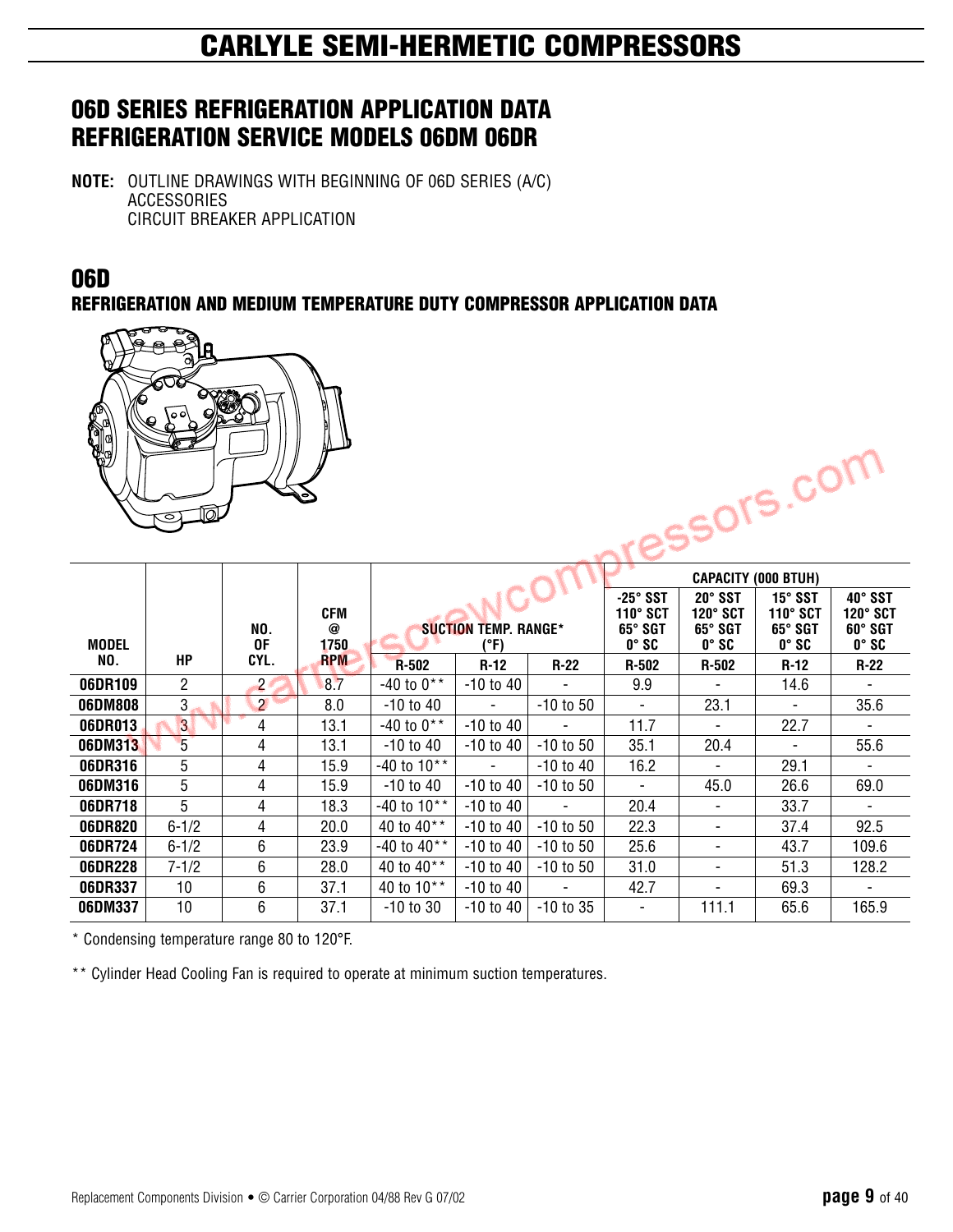#### **06D COMPRESSOR DATA - SINGLE PHASE MEDIUM TEMPERATURE (NO UNLOADING)**

|                    |                     |       |      | <b>OIL</b>   |              |            |            |            |
|--------------------|---------------------|-------|------|--------------|--------------|------------|------------|------------|
| <b>COMPRESSOR</b>  |                     |       |      | CHG.         | <b>MAX</b>   | <b>MAX</b> |            |            |
| MODEL NO.          | <b>VOLT</b>         | НP    | CFM  | <b>PINTS</b> | <b>WATTS</b> | RLA*       | <b>MTA</b> | <b>LRA</b> |
| <b>2 CYLINDER.</b> | <b>MEDIUM TEMP.</b> | 60 HZ |      |              |              |            |            |            |
| 06DM8086-0350      | 230                 |       |      | 3.5          | 2800         | 17.0       | 22.0       | 70.0       |
| 06DM1096-0350      | 230                 |       | 8.7  | 3.5          | 2800         | 12.5       | 15.6       | 50.0       |
| <b>4 CYLINDER</b>  | <b>MEDIUM TEMP.</b> | 60 HZ |      |              |              |            |            |            |
| 06DM3136-0350      | 230                 |       | 13.7 | h            | 6600         | 28.0       | 35.0       | 100.0      |
| 06DM3166-0350      | 230                 | 5     | 15.9 |              | 6600         | 28.0       | 35.0       | 100.0      |
| 06DM3186-0350      | 230                 | b     | 18.3 |              | 6600         | 28.0       | 35.0       | 100.0      |
| 06DM5186-0350      | 230                 | 5.5   | 18.3 |              | 7700         | 36.8       | 46.0       | 148.0      |
| 06DM7186-0350      | 230                 | ხ     | 18.3 |              | 6600         | 28.0       | 35.0       | 100.0      |

#### **06D COMPRESSOR DATA - THREE PHASE MEDIUM TEMPERATURE (NO UNLOADING)**

|                                    |                                      |              |            | <b>OIL</b>   |              |      |            |       |
|------------------------------------|--------------------------------------|--------------|------------|--------------|--------------|------|------------|-------|
| <b>COMPRESSOR</b>                  |                                      |              |            | CHG.         | MAX.         | MAX. |            |       |
| <b>MODEL NO.</b>                   | <b>VOLT</b>                          | <b>HP</b>    | <b>CFM</b> | <b>PINTS</b> | <b>WATTS</b> | RLA* | <b>MTA</b> | LRA   |
| 2 CYLINDER                         | <b>MEDIUM TEMP.</b><br>$\sim$ $\sim$ | 60 HZ        |            |              |              |      |            |       |
| 06DM8086-3150                      | 575                                  | 3            | 8          | 3.5          | 4100         | 5.6  | 7.0        | 28.4  |
| 06DM8086-3250                      | 208/230                              | 3            | 8          | 3.5          | 4100         | 14.0 | 17.4       | 71.0  |
| 06DM8086-3650                      | 460                                  | 3            | 8          | 3.5          | 4100         | 7.0  | 8.7        | 35.5  |
| 2 CYLINDER                         | <b>MEDIUM TEMP.</b><br>$\sim$ $\sim$ | 50 HZ        |            |              |              |      |            |       |
| 06DM8086-3650                      | 400                                  | 3            | 6.7        | 3.5          | 3400         | 7.0  | 8.7        | 35.5  |
| 4 CYLINDER MEDIUM TEMP.  60 HZ     |                                      |              |            |              |              |      |            |       |
| 06DM3136-3150                      | 575                                  | 5            | 13.1       | 5            | 6250         | 8.6  | 10.8       | 40.0  |
| 06DM3136-3250                      | 208/230                              | 5            | 13.1       | 5            | 6250         | 21.5 | 27.0       | 100.0 |
| 06DM3136-3650                      | 460                                  | 5            | 13.1       | 5            | 6250         | 10.8 | 13.5       | 50.0  |
| 06DM3166-3150                      | 575                                  | 5            | 15.9       | 5            | 6250         | 8.6  | 10.8       | 40.0  |
| 06DM3166-3250                      | 208/230                              | 5            | 15.9       | 5            | 6250         | 21.5 | 27.0       | 100.0 |
| 06DM3166-3650                      | 460                                  | 5            | 15.9       | 5            | 6250         | 10.8 | 13.5       | 50.0  |
| <b>4 CYLINDER</b><br><b>MEDIUM</b> | <b>TEMP.</b>                         | <b>60 HZ</b> |            |              |              |      |            |       |
| 06DM3136-3650                      | 400                                  | 5            | 11         | 5            | 5200         | 10.8 | 13.5       | 50.0  |
| 06DM3166-3650                      | 400                                  | 5            | 13         | 5            | 5200         | 10.8 | 13.5       | 50.0  |
| <b>MEDIUM</b><br>6 CYLINDER        | TEMP.<br>$\cdot$ $\cdot$             | 60 HZ        |            |              |              |      |            |       |
| 06DM3376-3150                      | 575                                  | 10           | 37.1       | 10           | 16500        | 17.9 | 25.0       | 91.0  |
| 06DM3376-3650                      | 460                                  | 10           | 37.1       | 10           | 16500        | 22.1 | 31.0       | 114.0 |
| 06DM3376-3250                      | 208.230                              | 10           | 37.1       | 10           | 16500        | 44.3 | 62.0       | 228.0 |
| 6 CYLINDER                         | <b>MEDIUM TEMP.</b>                  | 50 HZ        |            |              |              |      |            |       |
| 06DM3376-3650                      | 400                                  | 8            | 31.0       | 10           | 13700        | 22.1 | 31.0       | 114.0 |

\* This is the maximum rated load amp rating for the compressor motor. The overcurrent protection (circuit breaker) in the unit may result in much lower RLA values.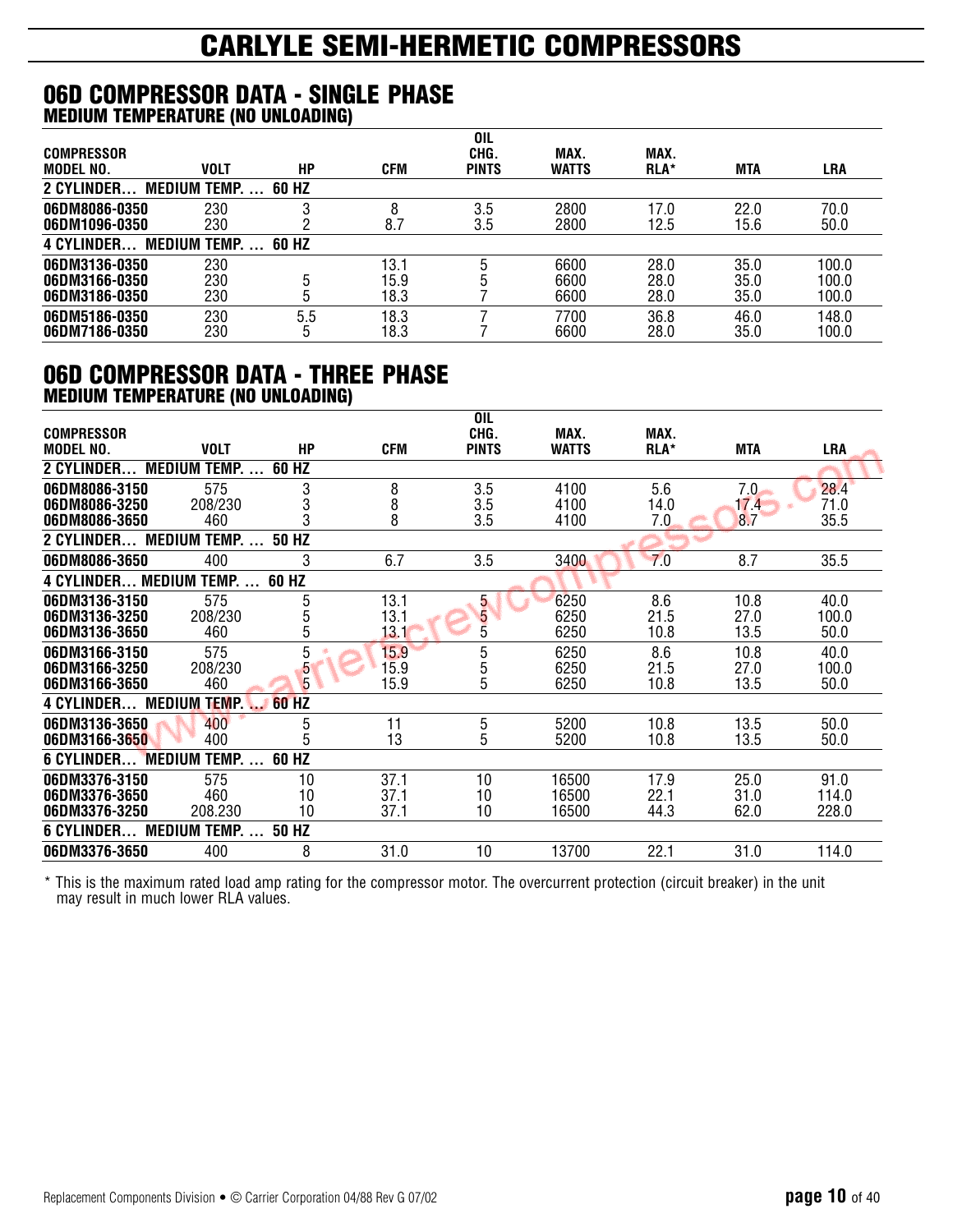#### **06D COMPRESSOR DATA - SINGLE PHASE LOW TEMPERATURE REFRIGERATION**

|                                         |           |    |      | OIL          |              |      |      |       |
|-----------------------------------------|-----------|----|------|--------------|--------------|------|------|-------|
| <b>COMPRESSOR</b>                       |           |    |      | CHG.         | MAX.         | MAX. |      |       |
| MODEL NO.                               | VOLT      | НP | CFM  | <b>PINTS</b> | <b>WATTS</b> | RLA* | MTA  | LRA   |
| 2 CYLINDER LOW TEMP. REFRIGERATION 60HZ |           |    |      |              |              |      |      |       |
| 06DR1096-3350                           | 208/230-1 |    |      | 3.5          | 3400         | 17.0 | 24.0 | 110.0 |
| 4 CYLINDER LOW TEMP. REFRIGERATION      |           |    | 60H7 |              |              |      |      |       |
| 06DR0136-3350                           | 208/230-1 |    | 13.1 |              | 4800         | 23.3 | 32.6 | 100.0 |
| 06DR3166-3350                           | 208/230-1 |    | 15.9 |              | 6400         | 28.6 | 40.0 | 150.0 |
| 06DR7186-3350                           | 208/230-1 |    | 18.3 |              | 6400         | 28.6 | 40.0 | 150.0 |

#### **06D COMPRESSOR DATA - SINGLE PHASE LOW TEMPERATURE REFRIGERATION**

| <b>COMPRESSOR</b>                         |                |                |              | <b>OIL</b><br>CHG. | MAX.           | MAX.         |              |                |
|-------------------------------------------|----------------|----------------|--------------|--------------------|----------------|--------------|--------------|----------------|
| MODEL NO.                                 | <b>VOLT</b>    | <b>HP</b>      | <b>CFM</b>   | <b>PINTS</b>       | WATTS          | RLA*         | <b>MTA</b>   | <b>LRA</b>     |
| 2 CYLINDER LOW TEMP. REFRIGERATION 60HZ   |                |                |              |                    |                |              |              |                |
| 06DR1096-3150                             | 575            | $\overline{c}$ | 8.7          | 3.5                | 3100           | 3.1          | 4.4          | 21.3           |
| 06DR1096-3250                             | 280/230        | 2              | 8.7          | 3.5                | 3100           | 8.8          | 12.1         | 53.3           |
| 06DR1096-3650                             | 460            | 2              | 8.7          | 3.5                | 3100           | 3.8          | 5.5          | 26.6           |
| 2 CYLINDER LOW TEMP. REFRIGERATION        |                |                | <b>50HZ</b>  |                    |                |              |              |                |
| 06DR109-3650                              | 400            | $\overline{2}$ | 7.5          | 3.5                | 2600           | 3.8          | 5.5          | 26.6           |
| 4 CYLINDER LOW TEMP. REFRIGERATION  60HZ  |                |                |              |                    |                |              |              |                |
| 06DR0136-3150                             | 575            | 3              | 13.1         | 5                  | 4300           | 5.6          | 7.0          | 28.4           |
| 06DR0136-3250                             | 208/230        | 3              | 13.1         | 5                  | 4300           | 14.0         | 17.4         | 71.0           |
| 06DR0136-3650                             | 460            | 3              | 13.1         | 5                  | 4300           | 7.0          | 8.7          | 35.5           |
| 06DR3166-3150                             | 575            | 5              | 15.9         | 5                  | 6250           | 8.6          | 10.8         | 40.0           |
| 06DR3166-3250<br>06DR3166-3650            | 208/230<br>460 | 5<br>5         | 15.9<br>15.9 | 5<br>5             | 6250<br>6250   | 21.5<br>10.8 | 27.0<br>13.5 | 100.0<br>50.0  |
| 06DR7186-3150                             | 575            | 5              | 18.3         | $\overline{7}$     | 6250           | 8.6          | 10.8         | 40.0           |
| 06DR7186-3250                             | 208/230        | $\overline{5}$ | 18.3         | 7                  | 6250           | 21.5         | 27.0         | 100.0          |
| 06DR7186-3650                             | 460            | 5              | 18.3         | 7                  | 6250           | 10.8         | 13.5         | 50.0           |
| 06DR8206-3150                             | 575            | 6.5            | 20           | 7                  | 9800           | 12.6         | 17.6         | 64.0           |
| 06DR8206-3250                             | 208/230        | 6.5            | 20           | 7                  | 9800           | 31.5         | 44.0         | 160.0          |
| 06DR8206-3650                             | 460            | 6.5            | 20           | 7                  | 9800           | 15.7         | 22.0         | 80.0           |
| <b>4 CYLINDER LOW TEMP. REFRIGERATION</b> |                |                | 50 HZ        |                    |                |              |              |                |
| 06DR013-3650                              | 400            | 3              | 11           | 5                  | 3400           | 7.0          | 8.7          | 35.5           |
| 06DR316-3650                              | 400            | 5              | 13           | $\overline{5}$     | 5200           | 10.8         | 13.5         | 50.0           |
| 06DR718-3650<br>06DR820-3650              | 400<br>400     | 5<br>6.5       | 15<br>16.7   | 7<br>7             | 5200<br>8200   | 10.8<br>31.5 | 13.5<br>44.0 | 50.0<br>160.0  |
| 6 CYLINDER LOW TEMP. REFRIGERATION.       |                |                | 60 HZ        |                    |                |              |              |                |
| 06DR7246-3150                             | 575            | 6.5            | 23.9         | 10                 | 9800           | 12.6         | 17.6         | 64.0           |
| 06DR7246-3250                             | 208/230        | 6.5            | 23.9         | 10                 | 9800           | 31.5         | 44.0         | 160.0          |
| 06DR7246-3650                             | 460            | 6.5            | 23.9         | 10                 | 9800           | 15.7         | 22.0         | 80.0           |
| 06DR2286-3150                             | 575            | 7.5            | 28           | 10                 | 12800          | 15.9         | 22.2         | 79.0           |
| 06DR2286-3250                             | 208/230        | 7.5            | 28           | 10                 | 12800          | 39.7         | 55.5         | 198.0          |
| 06DR2286-3650                             | 460            | 7.5            | 28           | 10                 | 12800          | 19.9         | 27.8         | 99.0           |
| 06DR3376-3150                             | 575            | 10             | 37.1         | 10                 | 1650           | 17.9         | 25.0         | 91.0           |
| 06DR3376-3250<br>06DR3376-3650            | 208/230<br>460 | 10<br>10       | 37.1<br>37.1 | 10<br>10           | 16500<br>16500 | 44.3<br>22.1 | 62.0<br>31.0 | 228.0<br>114.0 |
| 6 CYLINDER LOW TEMP. REFRIGERATION        |                |                | 50 HZ        |                    |                |              |              |                |
|                                           |                |                |              |                    |                |              |              |                |
| 06DR724-3650                              | 400            | 6.7            | 20<br>23.3   | 10                 | 8200           | 15.7<br>19.9 | 22.0         | 80.0           |
| 06DR228-3650<br>06DR337-3650              | 400<br>400     | 8<br>9         | 31           | 10<br>10           | 10700<br>13700 | 22.1         | 27.8<br>31.0 | 99.0<br>114.0  |
|                                           |                |                |              |                    |                |              |              |                |

\* This is the maximum rated load amp rating for the compressor motor. The overcurrent protection (circuit breaker) in the unit may result in much lower RLA values.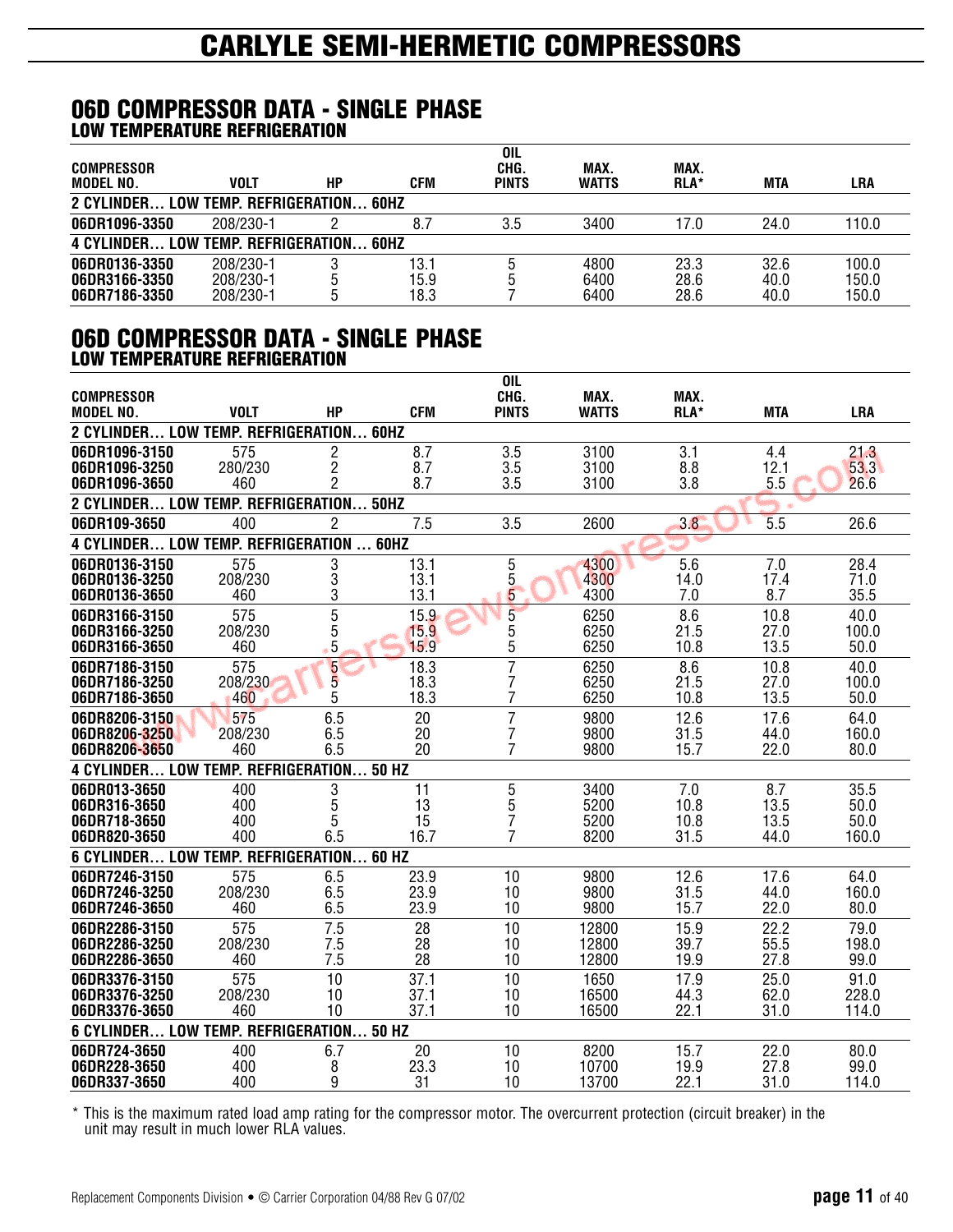### **REQUIRED CIRCUIT BREAKERS: 06D... 60Hz**

| <b>COMPRESSOR</b><br><b>MODEL NO.</b> | <b>CIRCUIT</b><br><b>BREAKERS</b> | <b>COMPRESSOR</b><br><b>MODEL NO.</b> | <b>CIRCUIT</b><br><b>BREAKERS</b> | <b>COMPRESSOR</b><br><b>MODEL NO.</b> | <b>CIRCUIT</b><br><b>BREAKERS</b> |
|---------------------------------------|-----------------------------------|---------------------------------------|-----------------------------------|---------------------------------------|-----------------------------------|
| 06DR1096-3100                         | HH83XB498                         | 06DR2286-3200                         | HH83XB307                         | 06DM3166-3200                         | HH83XB316                         |
| 06DR1096-3200                         | HH83XB492                         | 06DR2286-3600                         | HH83XB438                         | 06DM3166-3600                         | HH83XB443                         |
| 06DR1096-3600                         | HH83XB495                         | 06DR3376-3100                         | <b>HH83XB451</b>                  | 06DM8186-0100                         | HH83XB450                         |
| 06DR0136-3100                         | HH83XB496                         | 06DR3376-3200                         | HH83XB305                         | 06DM8186-0600                         | HH83XB419                         |
| 06DR0136-3200                         | HH83XB490                         | 06DR3376-3600                         | HH83XB452                         | 06DM8186-1200                         | HH83XB306                         |
| 06DR0136-3600                         | HH83XB494                         | 06DM8086-0300                         | HH83XB480                         | 06DM8246-0100                         | HH83XB419                         |
| 06DR3166-3100                         | HH83XB497                         | 06DM1096-0300                         | HH83XB481                         | 06DM8246-0600                         | HH83XB400                         |
| 06DR3166-3200                         | HH83XB415                         | 06DM8096-0300                         | HH32XB480                         | 06DM8246-1200                         | HH83XB423                         |
| 06DR3166-3600                         | HH83XB443                         | 06DM3136-0300                         | HH83XB483                         | 06DM3376-3100                         | HH83XB451                         |
| 06DR7186-3100                         | HH83XB497                         | 06DM3166-0300                         | HH83XB483                         | 06DM3376-3600                         | HH83XB452                         |
| 06DR7186-3200                         | HH83XB415                         | 06DM3186-0300                         | HH83XB483                         | 06DM3376-3200                         | HH83XB305                         |
| 06DR7186-3600                         | HH83XB443                         | 06DM5186-0300                         | HH83XB484                         | 06DM3376-1400                         | HH83XE630                         |
| 06DR8206-3100                         | HH83XB450                         | 06DM7186-0300                         | HH83XB483                         | 06DM3376-1500                         | HH83XE604                         |
| 06DR8206-3200                         | HH83XB306                         | 06DM8086-3200                         | HH83XB490                         | 06DM5376-0100                         | HH83XB440                         |
| 06DR8206-3600                         | HH83XB419                         | 06DM8086-3600                         | HH83XB494                         | 06DM5376-0600                         | <b>HH83XB422</b>                  |
| 06DR7246-3100                         | HH83XB450                         | 06DM3136-3100                         | HH83XB497                         | 06DM5376-1200                         | <b>HH83XB311</b>                  |
| 06DR7246-3200                         | HH83XB306                         | 06DM3136-3200                         | HH83XB316                         | 06DM5376-1400                         | <b>HH83XE633</b>                  |
| 06DR7246-3600                         | HH83XB419                         | 06DM3136-3600                         | HH83XB443                         | 06DM5376-1500                         | <b>HH83XE643</b>                  |
| 06DR2286-3100                         | HH83XB419                         | 06DM3166-3100                         | HH83XB497                         |                                       |                                   |



## **REQUIRED CIRCUIT BREAKERS: 06D... 50Hz**

| <b>COMPRESSOR</b><br>MODEL NO. | <b>CIRCUIT</b><br><b>BREAKERS</b> | <b>COMPRESSOR</b><br>MODEL NO. | CIRCUIT<br><b>BREAKERS</b> | <b>COMPRESSOR</b><br>MODEL NO. | <b>CIRCUIT</b><br><b>BREAKERS</b> |
|--------------------------------|-----------------------------------|--------------------------------|----------------------------|--------------------------------|-----------------------------------|
| 06DR109-3600                   | HH83XB495                         | 06DR724-3600                   | HH83XB419                  | 06DM316-3600                   | HH83XB443                         |
| 06DR013-3600                   | HH83XB494                         | 06DR228-3600                   | HH83XB438                  | 06DM818-0600                   | HH83XB419                         |
| 06DR316-3600                   | HH83XB443                         | 06DR337-3600                   | HH83XB452                  | 06DM824-0600                   | HH83XB400                         |
| 06DR718-3600                   | HH83XB415                         | 06DM808-3600                   | HH83XB494                  | 06DM337-3600                   | HH83XB452                         |
| 06DR820-3600                   | HH83XB419                         | 06DM313-3600                   | HH83XB443                  | 06DM537-0600                   | HH83XB422                         |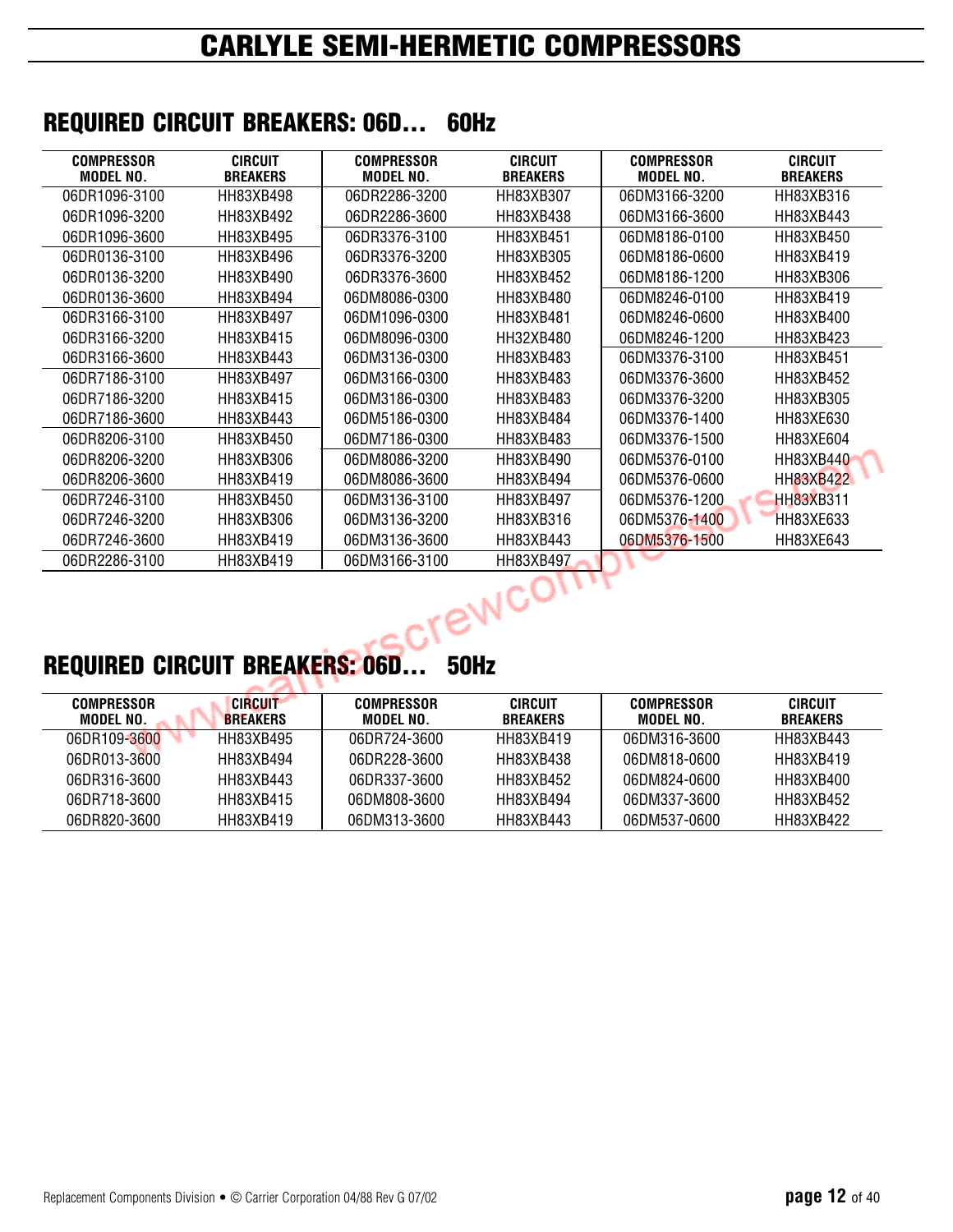### **GUIDE TO 06E PART NUMBERING SYSTEM**

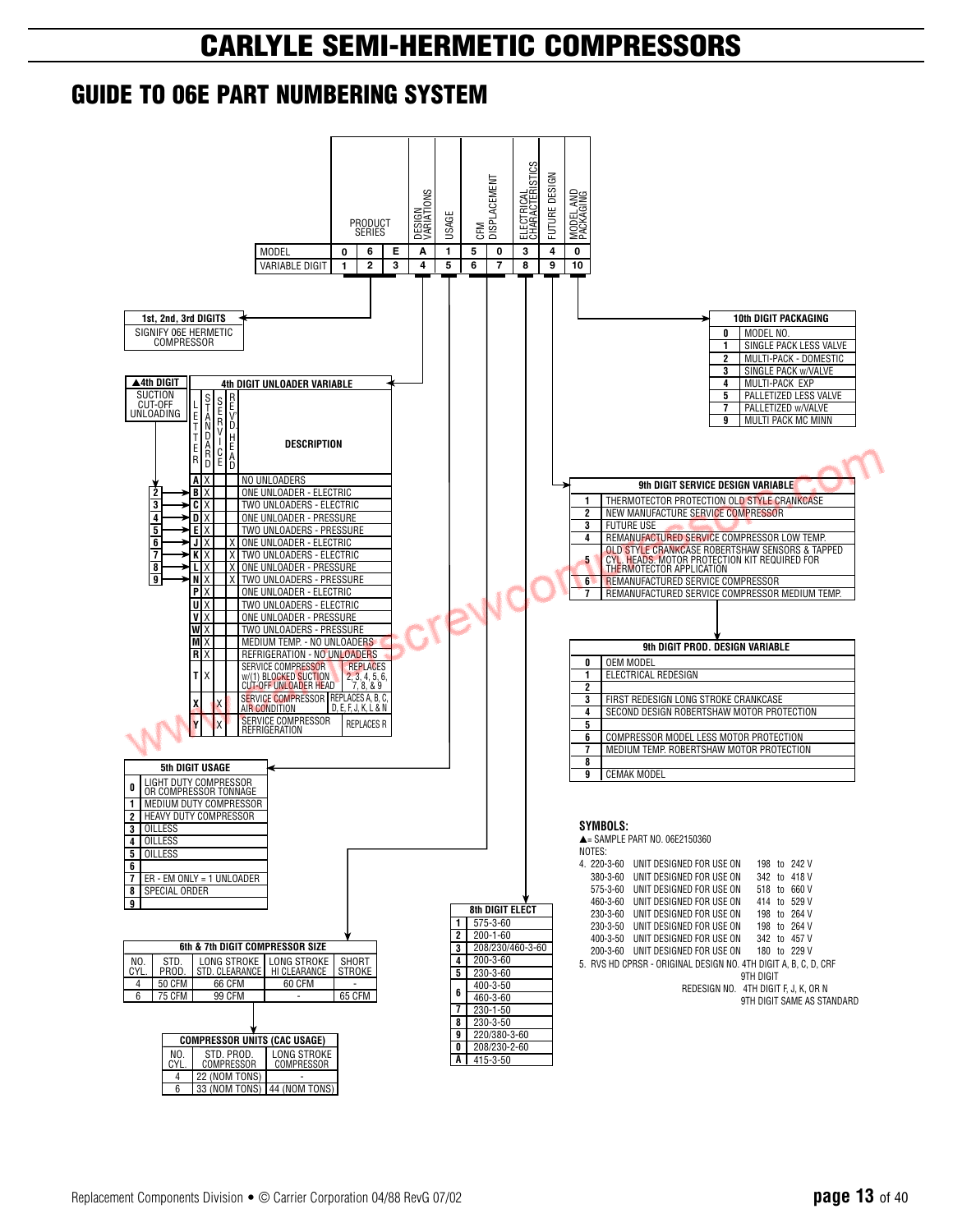### **06E CARLYLE SEMI-HERMETIC COMPRESSORS**

**AIR CONDITIONING DUTY COMPRESSOR APPLICATION DATA**



|              |               |                   |                             |                                              | $R-22$                                     |                                           |
|--------------|---------------|-------------------|-----------------------------|----------------------------------------------|--------------------------------------------|-------------------------------------------|
|              |               |                   |                             |                                              |                                            | <b>CAPACITY (000 BTUH)</b>                |
|              |               |                   |                             |                                              | AIR COOLED                                 | <b>WATER COOLED</b>                       |
| MODEL NO.    | NOMINAL<br>НP | NO.<br>0F<br>CYL. | CFM<br>@<br><b>1750 RPM</b> | <b>SUCTION</b><br><b>TEMP. RANGE</b><br>(°F) | 45° SST<br><b>130° SCT</b><br>$0^\circ$ SC | 40° SST<br><b>105° SCT</b><br><b>O°SC</b> |
| )150<br>06E( | 15            | 4                 | 50.0                        | $-10$ to 50                                  |                                            | 245.8                                     |
| )250<br>06E( | 20            | 4                 | 50.0                        | $-10$ to $50$                                | 223.3                                      | 247.0                                     |
| 06E()265     | 25            | 6                 | 65.0                        | $-10$ to $50$                                | 300.3                                      | 334.7                                     |
| 06E()266     | 25            | 4                 | 66.0                        | $-10$ to 50                                  | 290.0                                      | 302.6                                     |
| )175<br>06E( | 25            | 6                 | 75.0                        | $-10$ to 50                                  |                                            | 364.3                                     |
| )275<br>06E( | 30            | $6 \overline{6}$  | 75.0                        | $-10$ to 50                                  | 332.8                                      | 363.0                                     |
| 06E()199     | 35            | 6                 | 99.0                        | $-10$ to 50                                  | -                                          | 469.7                                     |
| 06E()299     | 40            | 6                 | 99.0                        | $-10$ to 50                                  | 437.9                                      | 476.3                                     |

CFM = Cubic Feet Per Minute

SST = Saturated Suction Temperature

SCT = Saturated Condensing Temperature

SC = Sub Cooling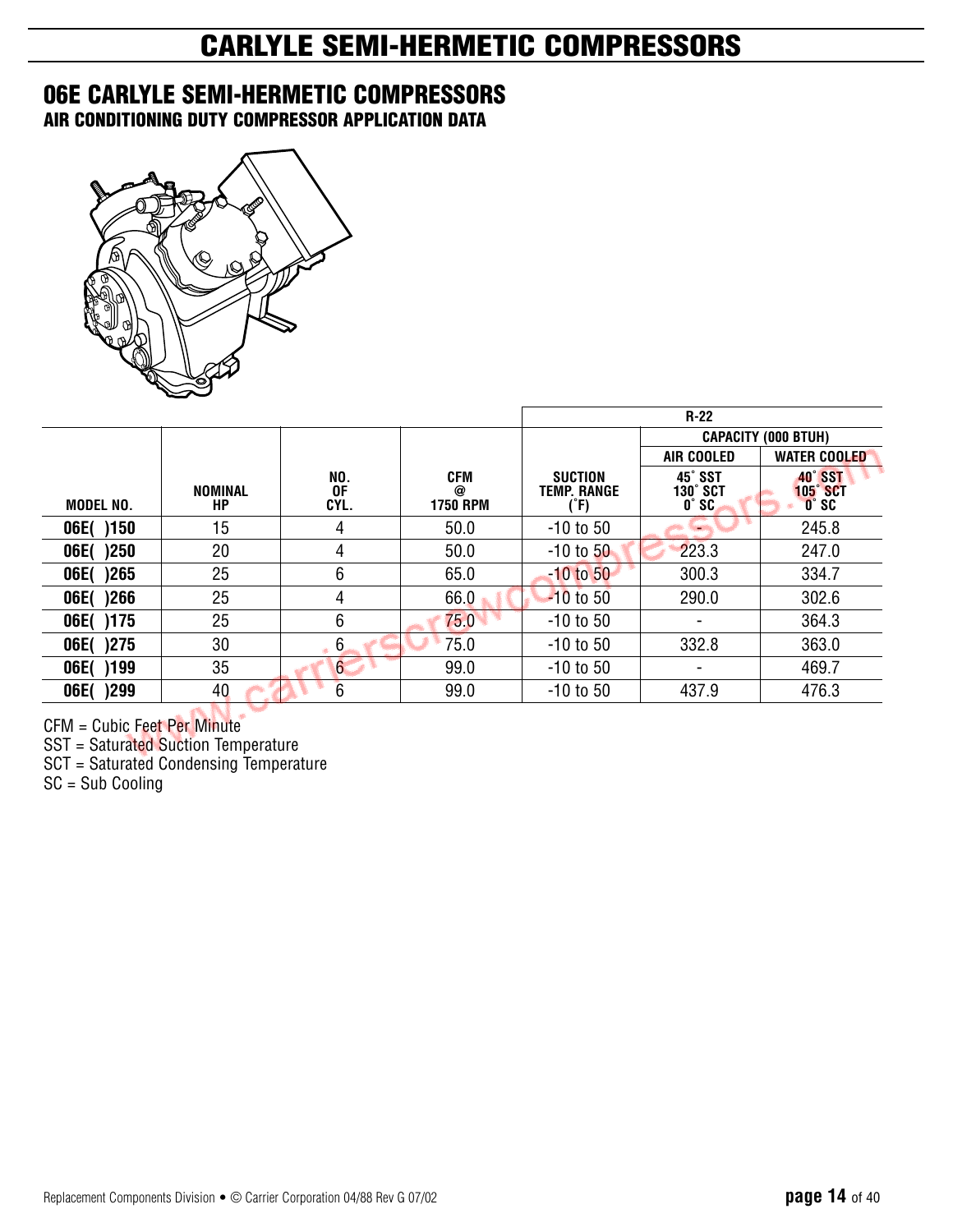#### **06E COMPRESSOR DATA - THREE PHASE STANDARD EFFICIENCY MODELS WITH ONE HOT PLUGGED GAS BYPASS UNLOADER HEAD**

| <b>COMPRESSOR</b>            |                                   |                       |                       | <b>OIL</b><br>CHG. | MAX.           |                     |              |                 |
|------------------------------|-----------------------------------|-----------------------|-----------------------|--------------------|----------------|---------------------|--------------|-----------------|
| <b>MODEL NO.</b>             | <b>VOLT</b>                       | <b>HP</b>             | <b>CFM</b>            | <b>PINTS</b>       | <b>WATTS</b>   | MAX.<br><b>RLA*</b> | <b>MTA</b>   | <b>LRA</b>      |
|                              | 4 CYLINDER AIR CONDITIONING       | <b>60HZ</b>           |                       |                    |                |                     |              |                 |
| 06EX150-160                  | $\overline{575}$                  | $\overline{15}$       | 50                    | 14                 | 22000          | $\overline{31}$     | 38           | $\overline{98}$ |
| 06EX150-360                  | 208-230/460                       | 15                    | 50                    | 14                 | 22000          | 72/36               | 90/45        | 283/142         |
| 06EX150-660**                | 460                               | 15                    | 50                    | 14                 | 22000          | 36                  | 45           | 142             |
| 06EX250-160<br>06EX250-360   | 575<br>208-230/460                | 20<br>20              | 50<br>50              | 14<br>14           | 25300<br>25300 | 36<br>87/44         | 45<br>108/54 | 120<br>345/173  |
| 06EX250-660**                | 460                               | 20                    | 50                    | 14                 | 25300          | 45                  | 56           | 150             |
| 06EX266-160                  | 575                               | 25                    | 66                    | 14                 | 33600          | 46                  | 57           | 164             |
| 06EX266-360                  | 208-230/460                       | 25                    | 66                    | 14                 | 33600          | 112/56              | 140/70       | 446/223         |
| 06EX266-660                  | 460                               | 25                    | 66                    | 14                 | 33600          | 57                  | 71           | 205             |
|                              | 4 CYLINDER AIR CONDITIONING 50 HZ |                       |                       |                    |                |                     |              |                 |
| 06EX150-360                  | 200/400                           | 15                    | 41.7                  | 14                 | 18300          | 72/36               | 90/45        | 283/142         |
| 06EX150-660**                | 400                               | 15                    | 41.7                  | 14                 | 18300          | 36                  | 45           | 142             |
| 06EX250-360                  | 200/400                           | 20                    | 41.7                  | 14                 | 21100          | 87/44               | 108/54       | 345/173         |
| 06EX250-660**                | 400                               | 20                    | 41.7                  | 14                 | 21100          | 45                  | 56           | 150             |
| 06EX266-360<br>06EX266-660** | 200/400<br>400                    | $\overline{25}$<br>25 | $\overline{55}$<br>55 | 14<br>14           | 28000<br>28000 | 112/56<br>57        | 140/70<br>71 | 446/223<br>205  |
|                              | 6 CYLINDER AIR CONDITIONING 60HZ  |                       |                       |                    |                |                     |              |                 |
| 06EX265-160                  | 575                               | 25                    | 68                    | 19                 | 33600          | 46                  | 57           | 164             |
| 06EX265-360<br>06EX265-660   | 208-230/460<br>460                | 25<br>25              | 68<br>68              | 19<br>19           | 33600<br>33600 | 112/56<br>57        | 140/70<br>71 | 446/223<br>205  |
| 06EX175-160                  | 575                               | 25                    | 75                    | 19                 | 33600          | 46                  | 57           | 164             |
| 06EX175-360                  | 208-230/460                       | 25                    | 75                    | 19                 | 33600          | 112/56              | 140/70       | 446/223         |
| 06EX175-660                  | 460                               | 25                    | 75                    | 19                 | 33600          | 57                  | 71           | 205             |
| 06EX275-160                  | 575                               | 30                    | 75                    | 19                 | 39100          | 52                  | 65           | 176             |
| 06EX275-360                  | 208-230/460                       | 30<br>30              | 75<br>75              | 19<br>19           | 39100          | 135/68              | 168/84       | 506/253         |
| 06EX275-660<br>06EX299-160   | 460<br>575                        | 40                    | 99                    | 19                 | 39100<br>54000 | 65<br>77            | 81<br>97     | 220<br>240      |
| 06EX299-360                  | 208-230/460                       | 40                    | 99                    | 19                 | 54000          | 189/95              | 236/118      | 690/345         |
| 06EX299-660                  | 460                               | 40                    | 99                    | 19                 | 54000          | 97                  | 121          | 300             |
|                              | 6 CYLINDER AIR CONDITIONING 50 HZ |                       |                       |                    |                |                     |              |                 |
| 06EX265-360                  | 200/400                           | 20                    | 54                    | 19                 | 28000          | 112/56              | 140/70       | 446/223         |
| 06EX265-660**                | 400                               | 20                    | 54                    | 19                 | 28000          | 57                  | 71           | 205             |
| 06EX175-360<br>06EX175-660** | 200/400                           | 25                    | 62.5                  | 19                 | 28000<br>28000 | 112/56              | 140/70       | 446/223         |
|                              | 400                               | 25                    | 62.5                  | 19                 |                | 57                  | 71           | 205             |
| 06EX275-360<br>06EX275-660** | 200/400<br>400                    | 30<br>30              | 62.5<br>62.5          | 19<br>19           | 32600<br>32600 | 135/68<br>65        | 168/84<br>81 | 506/253<br>220  |
| 06EX299-360                  | 200/400                           | 40                    | 82.5                  | $\overline{19}$    | 45000          | 189/95              | 236/118      | 690/345         |
| 06EX299-660**                | 400                               | 40                    | 82.5                  | 19                 | 45000          | 97                  | 121          | 300             |
|                              |                                   |                       |                       |                    |                |                     |              |                 |

\* This is the maximum rated load amp rating for the compressor motor. The overcurrent protection (circuit breaker) in the unit may result in much lower RLA values.

\*\* Order the discrete 400/460-3-50/60 volt compressor for part wind start applications only. When ordering, place the letters PW after the model number, (i.e., 06EX299660PW).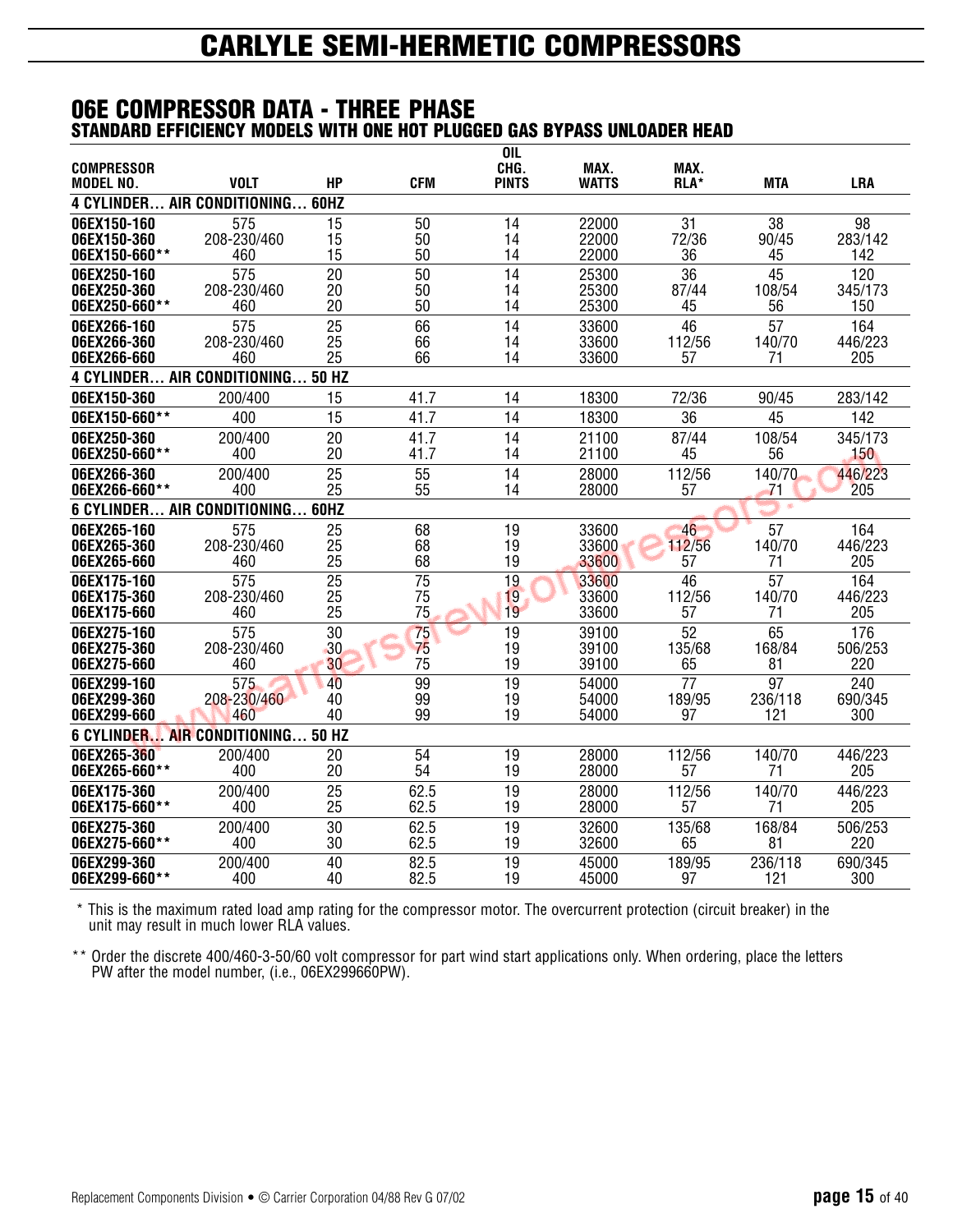#### **06E COMPRESSOR DATA - THREE PHASE HIGH EFFICIENCY MODELS**

| <b>COMPRESSOR</b>                            |                       |              |              | OIL<br>CHG.  | MAX.           | MAX.             |                    |                    |
|----------------------------------------------|-----------------------|--------------|--------------|--------------|----------------|------------------|--------------------|--------------------|
| <b>MODEL NO.</b>                             | <b>VOLT</b>           | HP           | <b>CFM</b>   | <b>PINTS</b> | <b>WATTS</b>   | RLA*             | <b>MTA</b>         | LRA                |
| <b>4 CYLINDER</b>                            | AIR CONDITIONING 60HZ |              |              |              |                |                  |                    |                    |
| 06ET150-1()0‡                                | 575                   | 15           | 50           | 14           | 22000          | 31               | 38                 | 98                 |
| 06ET150-3()0‡<br>$06E$ T150-6( $0**$ ‡       | 208-230/460<br>460    | 15<br>15     | 50<br>50     | 14<br>14     | 22000<br>22000 | 72/36<br>36      | 90/45<br>45        | 283/142<br>142     |
| 06ET250-1()0‡                                | 575                   | 20           | 50           | 14           | 25300          | 36               | 45                 | 120                |
| 06ET250-3()0‡                                | 208-230/460           | 20           | 50           | 14           | 25300          | 87/44            | 108/54             | 345/173            |
| $06E$ T250-6( $0**$ ‡                        | 460                   | 20           | 50           | 14           | 25300          | 44               | 54                 | 173                |
| <b>4 CYLINDER AIR CONDITIONING</b>           |                       | <b>50 HZ</b> |              |              |                |                  |                    |                    |
| 06ET150-320<br>06ET150-360                   | 200/400<br>200/400    | 15<br>15     | 41.7<br>41.7 | 14<br>14     | 18300<br>18300 | 72/36<br>72/36   | 90/45<br>90/45     | 283/142<br>283/142 |
| 06ET150-620**                                | 400                   | 15           | 41.7         | 14           | 18300          | 36               | 45                 | 142                |
| 06ET150-660**                                | 400                   | 15           | 41.7         | 14           | 18300          | 36               | 45                 | 142                |
| 06ET250-320                                  | 200/400               | 20           | 41.7         | 14           | 21100          | 87/44            | 108/54             | 345/173            |
| 06ET250-360                                  | 200/400               | 20<br>20     | 41.7         | 14           | 21100          | 87/44            | 108/54             | 345/173            |
| 06ET250-620**<br>06ET250-660**               | 400<br>400            | 20           | 41.7<br>41.7 | 14<br>14     | 21100<br>21100 | 44<br>44         | 54<br>54           | 173<br>173         |
| 6 CYLINDER AIR CONDITIONING                  |                       | 60 HZ        |              |              |                |                  |                    |                    |
| 06ET265-1 ()0‡                               | 575                   | 25           | 65           | 19           | 33600          | 46               | 57                 | 164                |
| 06ET265-3()0‡                                | 208-230/460           | 25           | 65           | 19           | 33600          | 112/56           | 140/70             | 446/223            |
| 06ET265-6(<br>$)0***$                        | 460                   | 25           | 65           | 19           | 33600          | 56               | 70                 | 223                |
| 06ET175-1 ()0‡<br>06ET175-3() o‡             | 575<br>208-230/460    | 25<br>25     | 75<br>75     | 19<br>19     | 33600<br>33600 | 46<br>112/56     | 57<br>140/70       | 164<br>446/223     |
| 06ET175-6(<br>10<br>**‡                      | 460                   | 25           | 75           | 19           | 33600          | 56               | 70                 | 223                |
| 06ET275-1()0‡                                | 575                   | 30           | 75           | 19           | 39100          | 52               | 65                 | 176                |
| 06ET275-3<br>0 <sup>†</sup>                  | 208-230/460           | 30           | 75           | 19           | 39100          | 135/68           | 168/84             | 506/253            |
| 06ET275-6(<br>$0**$                          | 460                   | 30           | 75           | 19           | 39100          | 68               | 84<br>97           | 253                |
| 06ET299-1<br>0 <sup>†</sup><br>06ET299-3()0‡ | 575<br>208-230/460    | 40<br>40     | 99<br>99     | 19<br>19     | 54000<br>54000 | 78<br>189/95     | 236/118            | 240<br>690/345     |
| 06ET299-6()0<br>**‡                          | 460                   | 40           | 99           | 19           | 54000          | 95               | 118                | 345                |
| 6 CYLINDER  AIR CONDITIONING                 |                       | <b>50 HZ</b> |              |              |                |                  |                    |                    |
| 06ET265-320                                  | 200/400               | 25           | 54           | 19           | 28000          | 112/56           | 140/70             | 446/223            |
| 06ET265-360<br>06ET265-620**                 | 200/400               | 25<br>25     | 54<br>54     | 19           | 28000<br>28000 | 112/56           | 140/70             | 446/223            |
| 06ET265-660**                                | 400<br>400            | 25           | 54           | 19<br>19     | 28000          | 56<br>56         | 70<br>70           | 223<br>223         |
| 06ET175-320                                  | 200/400               | 25           | 62.5         | 19           | 28000          | 112/56           | 140/70             | 446/223            |
| 06ET175-360                                  | 200/400               | 25           | 62.5         | 19           | 28000          | 112/56           | 140/70             | 446/223            |
| 06ET175-620**<br>06ET175-660**               | 400<br>400            | 25<br>25     | 62.5<br>62.5 | 19<br>19     | 28000<br>28000 | 56<br>56         | 70<br>70           | 223<br>223         |
| 06ET275-320                                  | 200/400               | 30           | 62.5         | 19           | 32600          | 135/68           | 168/84             | 506/253            |
| 06ET275-360                                  | 200/400               | 30           | 62.5         | 19           | 32600          | 135/68           | 168/54             | 506/253            |
| 06ET275-620**                                | 400                   | 30           | 62.5         | 19           | 32600          | 68               | 84                 | 253                |
| 06ET275-660**                                | 400                   | 30           | 62.5         | 19           | 32600          | 68               | 84                 | 253                |
| 06ET299-320<br>06ET299-360                   | 200/400<br>200/400    | 40<br>40     | 82.5<br>82.5 | 19<br>19     | 45000<br>45000 | 189/95<br>189/95 | 236/118<br>236/118 | 690/345<br>690/345 |
| 06ET299-620**                                | 400                   | 40           | 82.5         | 19           | 45000          | 95               | 118                | 345                |
| 06ET299-660**                                | 400                   | 40           | 82.5         | 19           | 45000          | 95               | 118                | 345                |

\* This is the maximum rated load amp rating for the compressor motor. The overcurrent protection (circuit breaker) in the unit may result in much lower RLA values.

\*\* Order the discrete 400/460-3-50/60 volt compressor for part wind start applications only. When ordering, place the letters PW after the model number, (i.e., 06EX299660PW).

‡ Digit indicated by ( ) may be a 6 or a 2.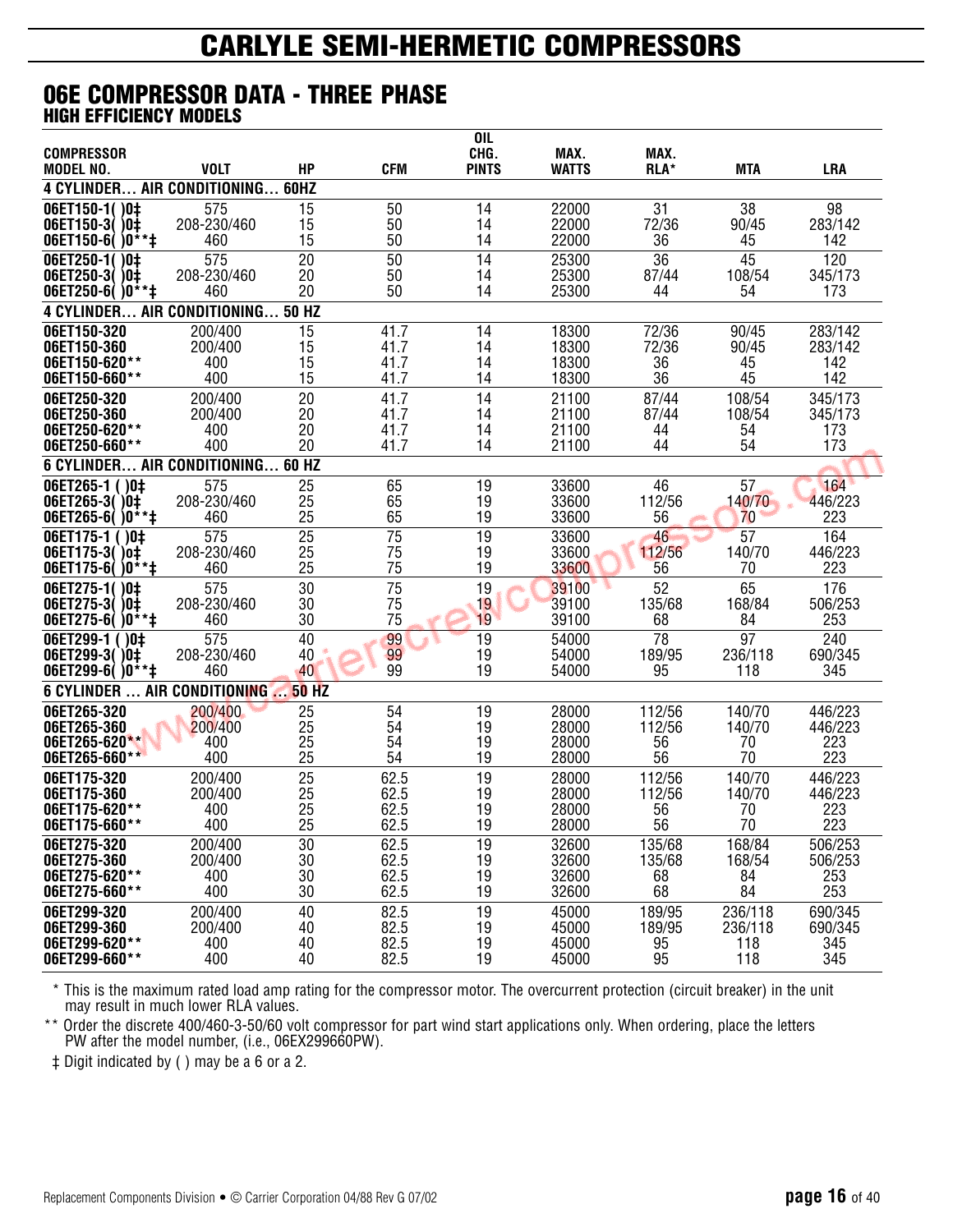| IILQVIIILD VIIIVVII DIILAKLIIV. VVLIII |                                       |                                   |                                       |                                   |  |  |  |  |  |  |  |
|----------------------------------------|---------------------------------------|-----------------------------------|---------------------------------------|-----------------------------------|--|--|--|--|--|--|--|
| <b>CIRCUIT</b><br><b>BREAKERS</b>      | <b>COMPRESSOR</b><br><b>MODEL NO.</b> | <b>CIRCUIT</b><br><b>BREAKERS</b> | <b>COMPRESSOR</b><br><b>MODEL NO.</b> | <b>CIRCUIT</b><br><b>BREAKERS</b> |  |  |  |  |  |  |  |
| HH83XB447                              |                                       | HH83XE664‡                        | 06ET175-620 -660                      | HH83XE625                         |  |  |  |  |  |  |  |
| HH83XE612‡                             | 06EX175-360                           | HH83XC409‡‡                       | 06ET250-120 -160                      | HH83XB446                         |  |  |  |  |  |  |  |
| HH83XB360‡‡                            |                                       | HH83XB455‡‡‡                      |                                       | HH83XE622‡                        |  |  |  |  |  |  |  |
| HH83XB446‡‡‡                           | 06EX175-660                           | HH83XE630                         | 06ET250-320,-360                      | HH83XB336##                       |  |  |  |  |  |  |  |
| HH83XB446                              | 06EX275-160                           | HH83XB424                         |                                       | HH83XB437‡‡‡                      |  |  |  |  |  |  |  |
| HH83XB446                              |                                       | HH83XE615‡                        | 06ET250-620,-660                      | HH83XE626                         |  |  |  |  |  |  |  |
| HH83XE622‡                             | 06EX275-360                           | HH83XC439‡‡                       | 06ET265-120,-160                      | HH83XB433                         |  |  |  |  |  |  |  |
| HH83XB336‡‡                            |                                       | HH83XB471‡‡‡                      |                                       | HH83XE664‡                        |  |  |  |  |  |  |  |
| HH83XB437‡‡‡                           | 06EX275-660                           | HH83XE642                         | 06ET265-320,-360                      | HH83XC409‡‡                       |  |  |  |  |  |  |  |
| HH83XE626                              | 06EX299-160                           | HH83XB425                         |                                       | HH83XB455‡‡‡                      |  |  |  |  |  |  |  |
| HH83XB436                              |                                       | HH83XE660‡                        | 06ET265-620,-660                      | HH83XE625                         |  |  |  |  |  |  |  |
| HH83XE664‡                             | 06EX299-360                           | HH83XC437#                        | 06ET275-120,-160                      | HH83XB424                         |  |  |  |  |  |  |  |
| HH83XC409‡‡                            |                                       | HH83XE662‡‡‡                      |                                       | HH83XE615‡                        |  |  |  |  |  |  |  |
| HH83XB455‡‡‡                           | 06FX299-660                           | HH83XE662                         | 06ET275-320,-360                      | HH83XC439‡‡                       |  |  |  |  |  |  |  |
| HH83XE630                              | 06ET150-120                           | HH83XB447                         |                                       | HH83XB471‡‡‡                      |  |  |  |  |  |  |  |
| HH83XB436                              |                                       | HH83XE612‡                        | 06ET275-620,-660                      | <b>HH83XE643</b>                  |  |  |  |  |  |  |  |
| HH83XE627‡                             | 06ET150-360                           | HH83XB360‡‡                       | 06ET299-120,-160                      | <b>HH83XB425</b>                  |  |  |  |  |  |  |  |
| HH83XC409‡‡                            |                                       | HH83XB446‡‡‡                      |                                       | <b>HH83XE660‡</b>                 |  |  |  |  |  |  |  |
| HH83XB417‡‡‡                           | 06ET150-620,-660                      | HH83XB446                         | 06ET299-320,-360                      | HH83XC437‡‡                       |  |  |  |  |  |  |  |
| HH83XE630                              | 06ET175-120,-160                      | HH83XB436                         |                                       | HH83XE662‡‡‡                      |  |  |  |  |  |  |  |
| HH83XB436                              |                                       | HH83XE664 <sup>+</sup>            | 06ET299-620,-660                      | HH83XE662                         |  |  |  |  |  |  |  |
|                                        | 06ET175-320,-360                      | HH83XC409 <sup>++</sup>           |                                       |                                   |  |  |  |  |  |  |  |
|                                        |                                       | HH83XB455‡‡‡                      |                                       |                                   |  |  |  |  |  |  |  |
|                                        |                                       |                                   | UUIIL                                 |                                   |  |  |  |  |  |  |  |

### **REQUIRED CIRCUIT BREAKERS: 06E... 60Hz**

### **REQUIRED CIRCUIT BREAKERS: 06E... 50Hz**

| <b>COMPRESSOR</b><br><b>MODEL NO.</b> | <b>CIRCUIT</b><br><b>BREAKERS</b>         | <b>COMPRESSOR</b><br><b>MODEL NO.</b> | <b>CIRCUIT</b><br><b>BREAKERS</b>       | <b>COMPRESSOR</b><br><b>MODEL NO.</b> | <b>CIRCUIT</b><br><b>BREAKERS</b>         |
|---------------------------------------|-------------------------------------------|---------------------------------------|-----------------------------------------|---------------------------------------|-------------------------------------------|
| 06EX150-360                           | HH83XE612‡<br>HH83XB360‡‡                 | 06EX275-360                           | HH83XE615‡<br>HH83XC439‡‡               | 06ET265-620<br>06ET265-660            | HH83XE625                                 |
|                                       | HH83XB446‡‡‡<br>HH83XE622‡                | 06EX275-660                           | HH83XB471‡‡‡<br>HH83XE642               | 06ET175-320                           | HH83XE664‡<br>HH83XC409‡‡                 |
| 06EX250-360                           | HH83XB336‡‡<br>HH83XB437‡‡‡               | 06EX299-360                           | HH83XE660‡<br>HH83XC437#                | 06ET175-360<br>06ET175-620            | HH83XB455‡‡‡                              |
| 06EX250-660                           | HH83XE626                                 |                                       | HH83XE662‡‡‡                            | 06ET175-660                           | HH83XE625                                 |
| 06EX266-360                           | HH83XE664‡<br>HH83XC409‡‡<br>HH83XB455‡‡‡ | 06EX299-660<br>06ET150-320            | HH83XE662<br>HH83XC409‡‡<br>HH83XB360‡‡ | 06ET275-320<br>06ET275-360            | HH83XE615‡<br>HH83XC439‡‡<br>HH83XC471‡‡‡ |
| 06EX266-660                           | HH83XE630<br>HH83XE627‡                   | 06ET150-360                           | HH83XB446‡‡‡<br>HH83XE622‡              | 06ET275-620<br>06ET275-660            | <b>HH83XE643</b>                          |
| 06EX265-360                           | HH83XC409‡‡<br>HH83XB417‡‡‡               | 06ET250-320<br>06ET250-320            | HH83XB336##<br>HH83XB437‡‡‡             | 06ET299-320<br>06ET299-360            | HH83XE660‡<br>HH83XC437#                  |
| 06EX265-660                           | HH83XE630<br>HH83XE664‡                   | 06ET250-620<br>06ET250-660            | HH83XE626                               | 06ET299-620                           | HH83XE662‡‡‡                              |
| 06EX175-360                           | HH83XC409‡‡<br>HH83XB455‡‡‡               | 06ET265-320                           | HH83XE664‡<br>HH83XC409‡‡               | 06ET299-660                           | HH83XE662                                 |
| 06EX175-660                           | HH83XE630                                 | 06ET265-660                           | HH83XB455‡‡‡                            |                                       |                                           |

**NOTE:** Circuit breakers listed for Discrete 460V Compressors are sized for part wind start.

‡ This circuit breaker is used when Multi-Volt Compressor is connected for 208/23W PWS operation.

‡‡ This circuit breaker is used when Multi-Volt Compressor is connected for 208/230V XL operation.

‡‡‡ This circuit breaker is used when Multi-Volt Compressor is connected for 460V XL operation.

Accessory Screw Package for Circuit Breakers (Required) - P/N 06EA660102 (not used with HH83XA4\_- Series Breakers)

*Generally, for a compressor changeout in a Carrier/BDP unit, the use of existing circuit breaker(s) is acceptable.*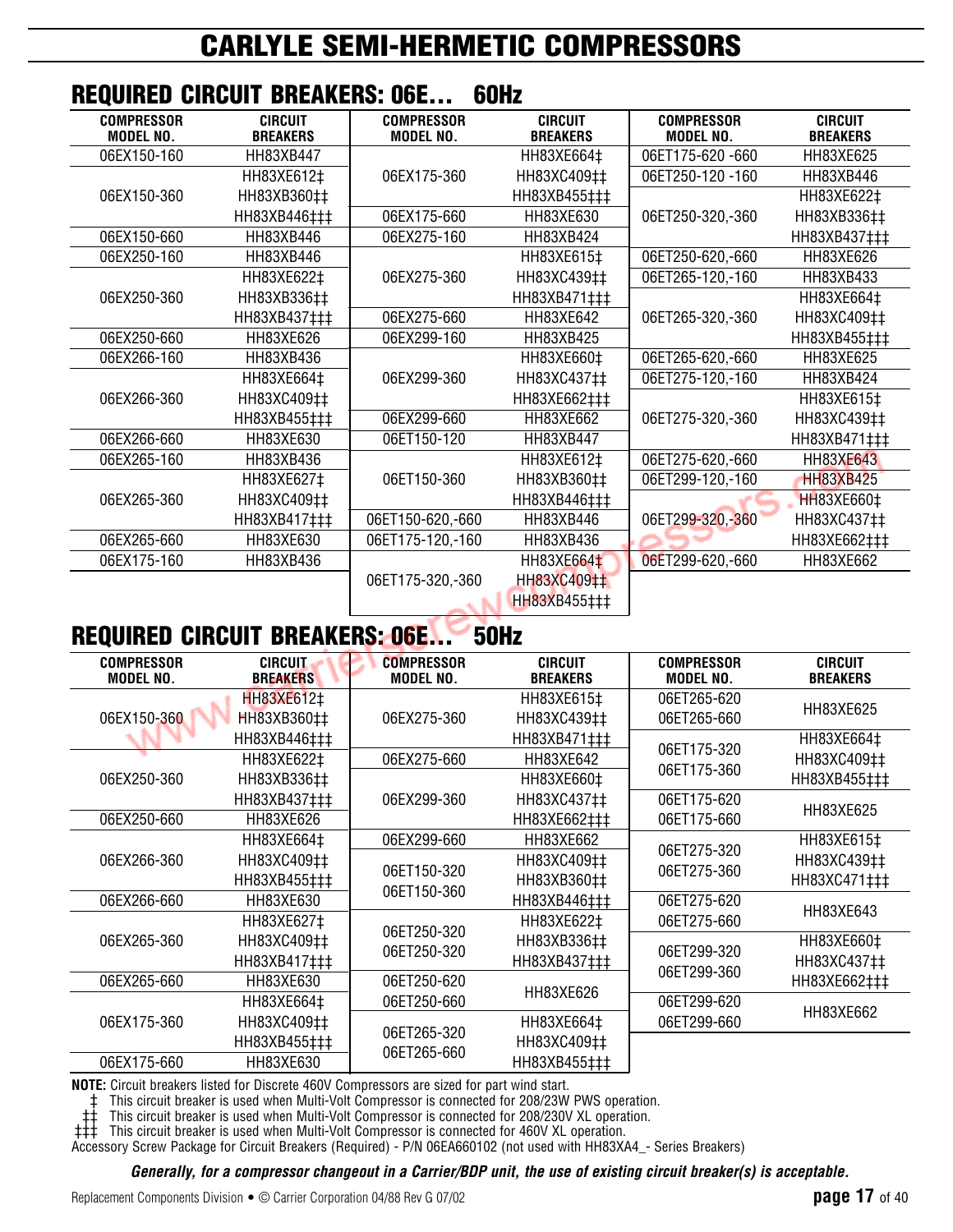### **06E SERIES REFRIGERATION APPLICATION DATA REFRIGERATION SERVICE MODELS 06EY 06EZ**

**NOTE:** OUTLINE DRAWINGS WITH BEGINNING OF 06E SERIES (A/C) ACCESSORIES CIRCUIT BREAKER APPLICATION

### **06E**

**REFRIGERATION AND MEDIUM TEMPERATURE DUTY COMPRESSOR APPLICATION DATA**



| <b>RADIO</b> | 0<br>ঔ | Q              |                  |                 |                                     |               |                                                        |                                                       |                                                              | .ors.com                                       |
|--------------|--------|----------------|------------------|-----------------|-------------------------------------|---------------|--------------------------------------------------------|-------------------------------------------------------|--------------------------------------------------------------|------------------------------------------------|
|              |        |                |                  |                 |                                     |               |                                                        |                                                       | <b>CAPACITY (000 BTUH)</b>                                   |                                                |
| <b>MODEL</b> |        | NO.<br>0F      | CFM<br>@<br>1750 |                 | <b>SUCTION TEMP. RANGE*</b><br>(°F) |               | $-25^\circ$ SST<br>110° SCT<br>65° SGT<br>$0^\circ$ SC | 20° SST<br>$120^\circ$ SCT<br>65° SGT<br>$0^\circ$ SC | 15° SST<br>$110^\circ$ SCT<br>$65^\circ SGT$<br>$0^\circ$ SC | 40° SST<br>120° SCT<br>60° SGT<br>$0^\circ$ SC |
| NO.          | HР     | CYL.           | RPM,             | <b>R-502</b>    | $R-12$                              | $R-22$        | R-502                                                  | R-502                                                 | $R-12$                                                       | $R-22$                                         |
| 06EY150      | 15     | 4              | 50.3             | $-40$ to 10**   | $-10$ to $40$                       |               | 54.5                                                   |                                                       | 92.1                                                         |                                                |
| 06EZ150      | 15     | $\overline{A}$ | 50.3             | $-10$ to $40$   | $-10$ to 40                         | $-10$ to $40$ |                                                        | 139.0                                                 | 82.6                                                         | 219.7                                          |
| 06EY166      | 20     | $\overline{4}$ | 66.0             | $-40$ to $10**$ | $-10$ to $40$                       |               | 68.0                                                   | ۰                                                     | 109.0                                                        |                                                |
| 06EZ266      | 25     | 4              | 66.0             | $-10$ to $40$   |                                     | $-10$ to 50   | ٠                                                      | 180.0                                                 | ۰                                                            | 277.0                                          |
| 06EY165      | 20     | 6              | 65.0             | $-40$ to $10**$ | $-10$ to $40$                       |               | 68.3                                                   | ۰                                                     | 121.7                                                        |                                                |
| 06EY175      | 20     | 6              | 75.4             | $-40$ to $10**$ | $-10$ to $40$                       |               | 78.6                                                   |                                                       | 135.7                                                        |                                                |
| 06EZ175      | 25     | 6              | 75.4             | $-10$ to $40$   | $-10$ to $40$                       | $-10$ to $50$ | $\overline{\phantom{a}}$                               | 207.5                                                 | 121.0                                                        | 323.8                                          |
| 06EY099      | 30     | 6              | 99.0             | -40 to 10**     | $-10$ to 40                         |               | 104.0                                                  | ۰                                                     | 172.4                                                        |                                                |
| 06EZ199      | 35     | 6              | 99.0             | $-10$ to $40$   | -10 to 40                           | $-10$ to 50   |                                                        | 280.0                                                 | 163.4                                                        | 422.6                                          |

\* Condensing temperature range 80 to 120°F.

\*\* Cylinder Head Cooling Fan is required to operate at minimum suction temperatures.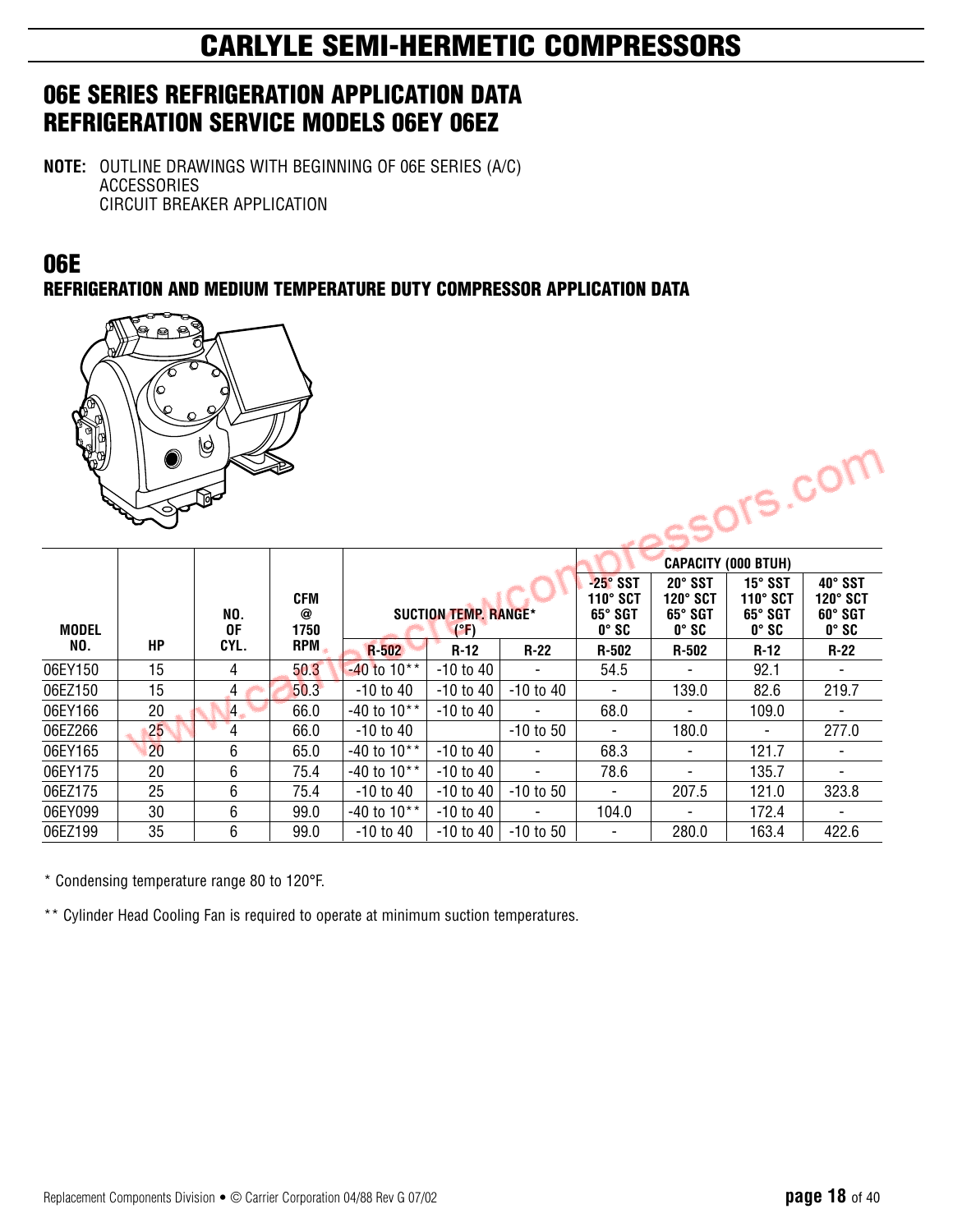#### **06E COMPRESSOR DATA - THREE PHASE LOW TEMPERATURE & MEDIUM TEMPERATURE REFRIGERATION**

| <b>COMPRESSOR</b><br><b>MODEL NO.</b>       | <b>VOLT</b>                       | HP | <b>CFM</b> | <b>OIL</b><br>CHG.<br><b>PINTS</b> | MAX.<br><b>WATTS</b> | MAX.<br>RLA* | <b>MTA</b> | LRA     |
|---------------------------------------------|-----------------------------------|----|------------|------------------------------------|----------------------|--------------|------------|---------|
| <b>4 CYLINDER</b>                           | LOW TEMP. REFRIGERATION60 HZ      |    |            |                                    |                      |              |            |         |
| 06EY150-140                                 | 575                               | 15 | 50.3       | 14                                 | 22000                | 31           | 38         | 98      |
| 06EY150-340                                 | 208-230/460                       | 15 | 50.3       | 14                                 | 22000                | 72/36        | 90/45      | 283/142 |
| 06EY166-140                                 | 575                               | 20 | 66         | 14                                 | 25300                | 36           | 45         | 120     |
| 06EY166-340                                 | 208-230/460                       | 20 | 66         | 14                                 | 25300                | 87/44        | 108/54     | 345/173 |
| 06EY166-640**                               | 460                               | 20 | 66         | 14                                 | 25300                | 45           | 56         | 150     |
| <b>4 CYLINDER LOW TEMP. REFRIGERATION</b>   |                                   |    | 50 HZ      |                                    |                      |              |            |         |
| 06EY150-340                                 | 200/400                           | 15 | 41.7       | 14                                 | 18300                | 72/36        | 90/45      | 283/142 |
| 06EY166-340                                 | 200/400                           | 20 | 55         | 14                                 | 28000                | 87/44        | 108/54     | 345/173 |
| 06EY166-640**                               | 400                               | 20 | 55         | 14                                 | 28000                | 45           | 56         | 150     |
| 6 CYLINDER                                  | LOW TEMP. REFRIGERATION           |    | 60HZ       |                                    |                      |              |            |         |
| 06EY165-140                                 | 575                               | 20 | 65         | 19                                 | 25300                | 36           | 45         | 120     |
| 06EY165-340                                 | 208-230/460                       | 20 | 65         | 19                                 | 25300                | 87/44        | 108/54     | 345/173 |
| 06EY165-640**                               | 460                               | 20 | 65         | 19                                 | 25300                | 44           | 54         | 173     |
| 06EY175-140                                 | 575                               | 20 | 75.4       | 19                                 | 25300                | 36           | 45         | 120     |
| 06EY175-340                                 | 208-230/460                       | 20 | 75.4       | 19                                 | 25300                | 87/44        | 108/54     | 345/173 |
| 06EY175-640**                               | 460                               | 20 | 75.4       | 19                                 | 25300                | 45           | 56         | 150     |
| 06EY099-140                                 | 575                               | 30 | 99         | 19                                 | 39100                | 52           | $65-$      | 176     |
| 06EY099-340                                 | 208-230/460                       | 30 | 99         | 19                                 | 39100                | 135/68       | 168/84     | 506/253 |
| 06EY099-640**                               | 460                               | 30 | 99         | 19                                 | 39100                | 65           | 81         | 220     |
| 6 CYLINDER LOW TEMP. REFRIGERATION          |                                   |    | 50 HZ      |                                    |                      |              |            |         |
| 06EY165-340                                 | 200/400                           | 20 | 54         | 19                                 | 21100                | 87/44        | 108/54     | 345/173 |
| 06EY165-640**                               | 400                               | 20 | 54         | 19                                 | 21100                | 44           | 54         | 173     |
| 06EY175-340                                 | 200/400                           | 20 | 62.5       | 19                                 | 21100                | 87/44        | 108/54     | 345/173 |
| 06EY175-640**                               | 400                               | 20 | 62.5       | 19                                 | 21100                | 45           | 56         | 150     |
| 06EY099-340                                 | 200/400                           | 30 | 825        | 19                                 | 32600                | 135/68       | 168/84     | 506/253 |
| 06EY099-640**                               | 400                               | 30 | 82.5       | 19                                 | 32600                | 65           | 81         | 220     |
| <b>4 CYLINDER</b>                           | <b>MEDIUM TEMP. REFRIGERATION</b> |    | 60 HZ      |                                    |                      |              |            |         |
| 06EZ150-170                                 | 575                               | 15 | 50.3       | 14                                 | 22000                | 31           | 38         | 98      |
| 06EZ150-370                                 | 208-230/460                       | 15 | 50.3       | 14                                 | 22000                | 72/36        | 90/45      | 283/142 |
| 06EZ266-170                                 | 575                               | 25 | 66         | 14                                 | 33600                | 46           | 57         | 164     |
| 06EZ266-370                                 | 208-230/460                       | 25 | 66         | 14                                 | 33600                | 112/56       | 140/170    | 446/223 |
| 06EZ266-670**                               | 460                               | 25 | 66         | 14                                 | 33600                | 57           | 71         | 205     |
| 4 CYLINDER MEDIUM TEMP. REFRIGERATION 50 HZ |                                   |    |            |                                    |                      |              |            |         |
| 06EZ150-370                                 | 200/400                           | 15 | 41.7       | 14                                 | 18300                | 72/36        | 90/45      | 283/142 |
| 06EZ266-370                                 | 200/400                           | 25 | 55         | 14                                 | 28000                | 112/56       | 140/170    | 446/223 |
| 06EZ266-670**                               | 400                               | 25 | 55         | 14                                 | 28000                | 57           | 71         | 205     |
| 6 CYLINDER MEDIUM TEMP. REFRIGERATION 60 HZ |                                   |    |            |                                    |                      |              |            |         |
| 06EZ175-170                                 | 575                               | 25 | 75.4       | 19                                 | 33600                | 46           | 57         | 164     |
| 06EZ175-370                                 | 208-230/460                       | 25 | 75.4       | 19                                 | 33600                | 112/56       | 140/70     | 446/223 |
| 06EZ175-670**                               | 460                               | 25 | 754        | 19                                 | 33600                | 57           | 71         | 205     |
| 06EZ199-170                                 | 575                               | 35 | 99         | 19                                 | 47600                | 65           | 82         | 212     |
| 06EZ199-370                                 | 208-230/460                       | 35 | 99         | 19                                 | 47600                | 155/77       | 193/96     | 610/305 |
| 06EZ199-670**                               | 460                               | 35 | 99         | 19                                 | 47600                | 82           | 102        | 265     |
| 6 CYLINDER MEDIUM TEMP. REFRIGERATION 50 HZ |                                   |    |            |                                    |                      |              |            |         |
| 06EZ175-370                                 | 200/400                           | 25 | 62.5       | 19                                 | 28000                | 112/56       | 140/170    | 446/223 |
| 06EZ175-670**                               | 400                               | 25 | 62.5       | 19                                 | 28000                | 57           | 71         | 205     |
| 06EZ199-370                                 | 200/400                           | 35 | 82.5       | 19                                 | 39700                | 155/77       | 193/96     | 610/305 |
| 06EZ199-670**                               | 400                               | 35 | 82 5       | 19                                 | 39700                | 82           | 102        | 265     |

\* This is the maximum rated load amp rating for the compressor motor. The overcurrent protection (circuit breaker) in the unit may result in much lower RLA values.

\*\* Order the discrete 400/460-3-50/60 volt compressor for part wind start applications only. When ordering, place the letters PW after the model number, (i.e., 06EX299660PW)

*Generally, for a compressor changeout in a Carrier/BDP unit, the use of existing circuit breaker(s) is acceptable.*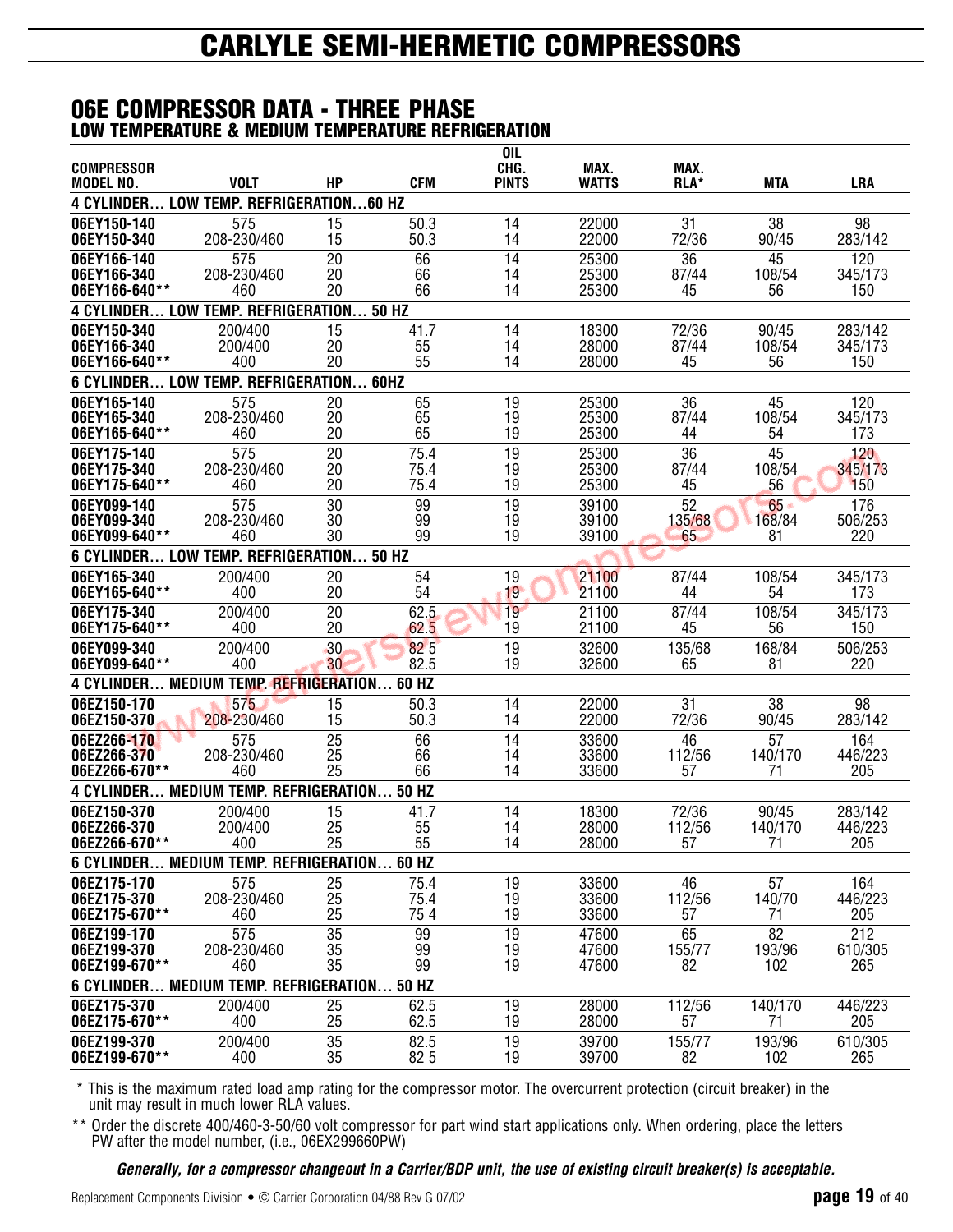|                                       | REQUIRED GIRGUIT BREARERS. UDE    |                                       | UUNZ                              |                                       |                                   |
|---------------------------------------|-----------------------------------|---------------------------------------|-----------------------------------|---------------------------------------|-----------------------------------|
| <b>COMPRESSOR</b><br><b>MODEL NO.</b> | <b>CIRCUIT</b><br><b>BREAKERS</b> | <b>COMPRESSOR</b><br><b>MODEL NO.</b> | <b>CIRCUIT</b><br><b>BREAKERS</b> | <b>COMPRESSOR</b><br><b>MODEL NO.</b> | <b>CIRCUIT</b><br><b>BREAKERS</b> |
| 06EY150-140                           | HH83XA460                         | 06EY175-140                           | HH83XA461                         |                                       | HH83XE621‡                        |
|                                       | HH83XE633‡                        |                                       | HH83XE622‡                        | 06EZ266-370                           | HH83XC409‡‡                       |
| 06EY150-340                           | HH83XB360‡‡                       | 06EY175-340                           | HH83XB336##                       |                                       | HH83XA426‡‡‡                      |
|                                       | HH83XA463‡‡‡                      |                                       | HH83XA424‡‡‡                      | 06EZ266-670                           | HH83XE630                         |
| 06EY166-140                           | HH83XA461                         | 06EY175-640                           | <b>HH83XE626</b>                  | 06EZ175-170                           | HH83XA469                         |
|                                       | HH83XE622‡                        | 06EY099-140                           | HH83XA430                         |                                       | HH83XE621‡                        |
| 06EY166-340                           | HH83XB336‡‡                       |                                       | HH83XE652‡                        | 06EZ175-370                           | HH83XC409‡‡                       |
|                                       | HH83XA424‡‡‡                      | 06EY099-340                           | HH83XC439‡‡‡                      |                                       | HH83XA426‡‡‡                      |
| 06EY166-640                           | HH83XE626                         |                                       | HH83XA425‡‡‡                      | 06EZ175-670                           | HH83XE630                         |
| 06EY165-140                           | HH83XAi6‡                         | 06EY099-640                           | HH83XE642                         | 06EZ199-170                           | HH83XA453                         |
|                                       | HH83XE622‡                        | 06EZ150-170                           | HH83XA460                         |                                       | HH83XE609‡                        |
| 06EY165-340                           | HH83XB336‡‡                       |                                       | HH83XE633‡                        | 06EZ199-370                           | HH83XC432‡‡                       |
|                                       | HH83XB437‡‡‡                      | 06EZ150-370                           | HH83XB356##                       |                                       | HH83XA547‡‡‡                      |
| 06EY165-640                           | HH83XE626                         |                                       | HH83XA463‡‡‡                      | 06EZ199-670                           | HH83XE623                         |
|                                       |                                   | 06EZ266-170                           | HH83XA469                         |                                       |                                   |

### **REQUIRED CIRCUIT BREAKERS: 06E... 60Hz**

### **REQUIRED CIRCUIT BREAKERS: 06E... 50Hz**

| <b>REQUIRED CIRCUIT BREAKERS: 06E</b> |                                   |                                | <b>50Hz</b>                       |                                |                                   |
|---------------------------------------|-----------------------------------|--------------------------------|-----------------------------------|--------------------------------|-----------------------------------|
| <b>COMPRESSOR</b><br><b>MODEL NO.</b> | <b>CIRCUIT</b><br><b>BREAKERS</b> | <b>COMPRESSOR</b><br>MODEL NO. | <b>CIRCUIT</b><br><b>BREAKERS</b> | <b>COMPRESSOR</b><br>MODEL NO. | <b>CIRCUIT</b><br><b>BREAKERS</b> |
|                                       | HH83XE633‡                        | 06EY175-640*                   | HH83XE626                         | 06EZ266-670                    | HH83XE630                         |
| 06EY150-340                           | HH83XB360‡‡                       |                                | HH83XE652 <sup>+</sup>            |                                | HH83XE621                         |
|                                       | HH83XA463‡‡‡                      | 06EY099-340                    | HH83XC439‡‡                       | 06EZ175-370                    | HH83XC409‡‡                       |
|                                       | HH83XE622‡                        |                                | HH83XA425‡‡‡                      |                                | HH83XA426‡‡‡                      |
| 06EY166-340                           | HH83XB336##                       | 06EY099-640                    | <b>HH83XE642</b>                  | 06EZ175-670                    | HH83XE630                         |
|                                       | HH83XA424‡‡‡                      |                                | HH83XE633‡                        |                                | HH83XE609‡                        |
| 06EY166-640                           | HH83XE626                         | 06EZ150-370                    | HH83XB356‡‡                       | 06EZ199-370                    | HH83XC432‡‡                       |
|                                       | HH83XE622‡                        |                                | HH83XA463‡‡‡                      |                                | HH83XA547‡‡‡                      |
| 06EY165-340                           | HH83XB336##                       |                                | HH83XE621‡                        | 06EZ199-670                    | HH83XE623                         |
|                                       | HH83XB437‡‡‡                      | 06EZ266-370                    | HH83XC409‡‡                       |                                |                                   |
| 06EY165-640                           | HH83XE626                         |                                | HH83XA426‡‡‡                      |                                |                                   |
|                                       | HH83XE622‡                        |                                |                                   |                                |                                   |
| 06EY175-340                           | HH83XB336##                       |                                |                                   |                                |                                   |
|                                       | HH83XA42‡‡‡                       |                                |                                   |                                |                                   |

**NOTE:** Circuit breakers listed for Discrete 460V Compressors are sized for part wind start.

‡ This circuit breaker is used when Multi-Volt Compressor is connected for 208/23W PWS operation.

‡‡ This circuit breaker is used when Multi-Volt Compressor is connected for 208/230V XL operation.

‡‡‡ This circuit breaker is used when Multi-Volt Compressor is connected for 460V XL operation.

Accessory Screw Package for Circuit Breakers (Required) - P/N 06EA660102 (not used with HH83XA4\_- Series Breakers)

*Generally, for a compressor changeout in a Carrier/BDP unit, the use of existing circuit breaker(s) is acceptable.*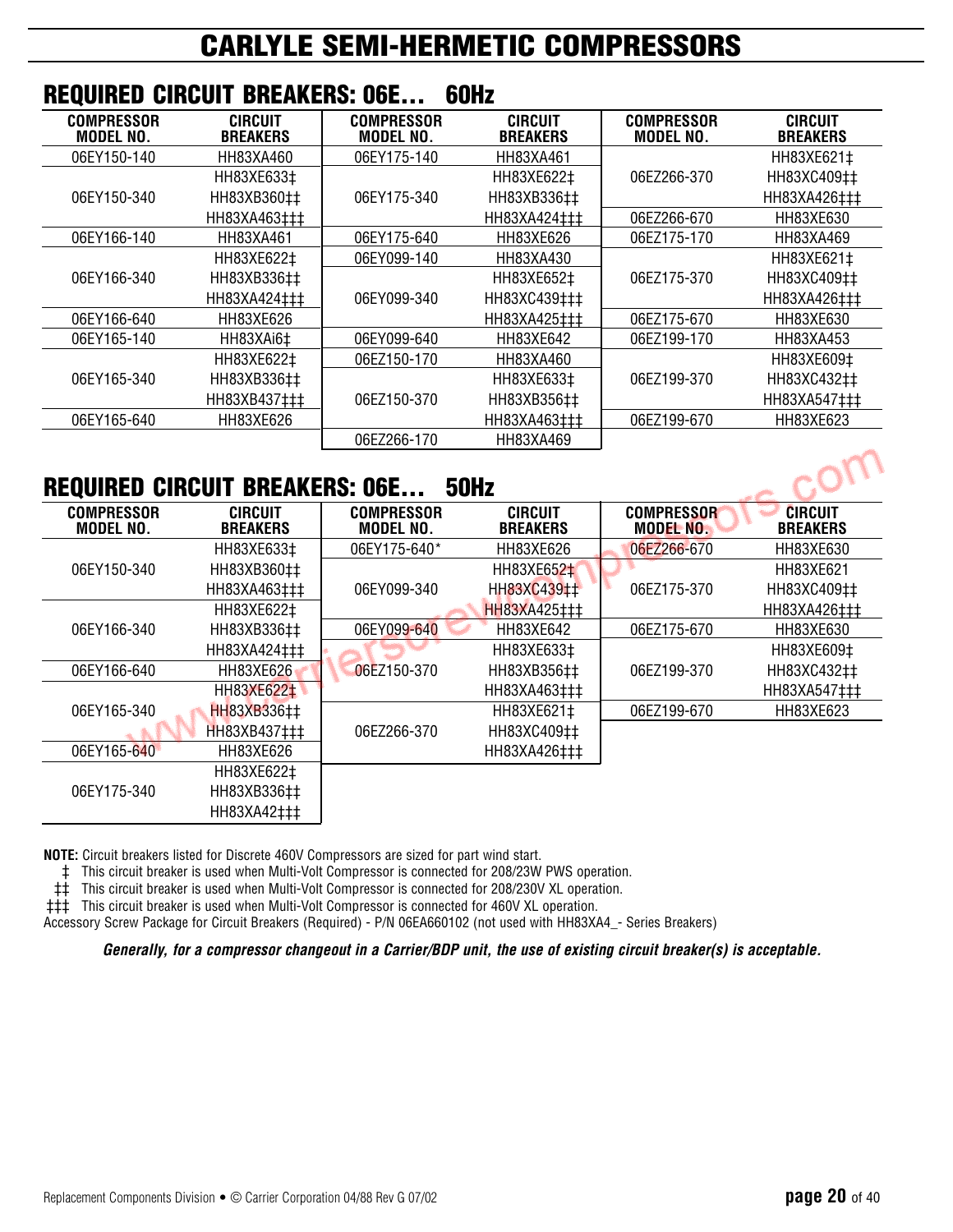### **REQUIRED ACCESSORIES - 06D**

|                                   |                                   |                                                      | <b>ALTERNATE</b>                                     |                                                        | <b>ALTERNATE</b>                                       | <b>OPTIONAL ACCESSORIES</b>     |                  |  |
|-----------------------------------|-----------------------------------|------------------------------------------------------|------------------------------------------------------|--------------------------------------------------------|--------------------------------------------------------|---------------------------------|------------------|--|
| <b>COMPRESSOR</b><br>MODEL NO.    | <b>TERMINAL</b><br><b>BOX KIT</b> | <b>SUCTION</b><br><b>SERVICE</b><br><b>VALVE KIT</b> | <b>SUCTION</b><br><b>SERVICE</b><br><b>VALVE KIT</b> | <b>DISCHARGE</b><br><b>SERVICE</b><br><b>VALVE KIT</b> | <b>DISCHARGE</b><br><b>SERVICE</b><br><b>VALVE KIT</b> | <b>SUSPENSION</b><br><b>KIT</b> | <b>PLATE KIT</b> |  |
| 06DR109                           | 06DA660075                        | 06DA660061                                           |                                                      | 06DA660060                                             | 06DA660059                                             | 06DA660058                      | 06EA660096       |  |
|                                   |                                   |                                                      |                                                      |                                                        | 06DA660061                                             |                                 |                  |  |
| 013                               | 06DA660078                        | 06DA660064                                           |                                                      |                                                        |                                                        | 06DA660056                      |                  |  |
| 316                               |                                   | 06DA660064                                           |                                                      |                                                        |                                                        | 06DA660056                      |                  |  |
| 718                               |                                   | 06DA660065                                           | 06EA660090                                           |                                                        |                                                        | 06DA660056                      |                  |  |
| 820                               |                                   | 06DA660065                                           | 06EA660090                                           |                                                        |                                                        | 06DA660056                      |                  |  |
| 724                               |                                   | 06DA660065                                           | 06EA660090                                           | 06DA660062                                             | 06DA660064                                             | 06DA660057                      |                  |  |
| 228                               |                                   | 06EA660090                                           |                                                      | 06DA660062                                             | 06DA660064                                             | 06DA660057                      |                  |  |
| 337                               |                                   | 06EA660090                                           |                                                      | 06DA660062                                             | 06DA660064                                             | 06DA660057                      |                  |  |
| 06DM808                           | 06DA660075                        | 06DA660061                                           |                                                      | 06DA660060                                             | 06DA660059                                             | 06DA660058                      |                  |  |
|                                   |                                   |                                                      |                                                      |                                                        | 06DA660061                                             |                                 |                  |  |
| 809                               |                                   | 06DA660061                                           |                                                      |                                                        |                                                        | 06DA660058                      |                  |  |
| )313                              | 06DA660078                        | 06DA660064                                           |                                                      |                                                        |                                                        | 06DA660056                      |                  |  |
| ()316                             | 06DA660078                        | 06DA660062                                           | 06DA660064                                           |                                                        |                                                        | 06DA660056                      |                  |  |
| 518                               | 06DA660078                        | 06DA660064                                           |                                                      | 06DA660061                                             |                                                        | 06DA660056                      | 06EA66 0096      |  |
| )818                              |                                   | 06DA660064                                           |                                                      | 06DA660061                                             |                                                        | 06DA660056                      |                  |  |
| 06D()724                          |                                   | 06DA660063**                                         | 06DA660065**                                         | 06DA660062                                             | 06DA660064                                             | 06DA660057                      |                  |  |
|                                   |                                   |                                                      | 06EA660090**                                         |                                                        |                                                        |                                 |                  |  |
|                                   |                                   | 06DA660064*                                          |                                                      |                                                        |                                                        |                                 |                  |  |
| )824                              |                                   | 06DA660063**                                         | 06DA660065**                                         | 06DA660062                                             | 06DA660064                                             |                                 |                  |  |
|                                   |                                   |                                                      | 06EA660090**                                         |                                                        |                                                        |                                 |                  |  |
|                                   |                                   | 06DA660064*                                          |                                                      |                                                        |                                                        |                                 |                  |  |
| )328                              |                                   | 06EA660065                                           | 06EA660090                                           | 06DA660064                                             |                                                        |                                 |                  |  |
| )337                              |                                   | 06DA660065                                           | 06EA660090                                           | 06DA660064                                             |                                                        |                                 |                  |  |
| )537                              |                                   | 06DA660065                                           | 06EA660090                                           | 06DA660064                                             |                                                        |                                 |                  |  |
| $\star$ = 2 Bolt<br>$** = 4$ Bolt |                                   |                                                      |                                                      |                                                        |                                                        |                                 |                  |  |

### **REQUIRED ACCESSORIES - 06E**

|                                       |                                   |                                                      |                                                      |                                                        | <b>ALTERNATE</b>                                       | <b>OPTIONAL ACCESSORIES</b>     |                  |
|---------------------------------------|-----------------------------------|------------------------------------------------------|------------------------------------------------------|--------------------------------------------------------|--------------------------------------------------------|---------------------------------|------------------|
| <b>COMPRESSOR</b><br><b>MODEL NO.</b> | <b>TERMINAL</b><br><b>BOX KIT</b> | <b>SUCTION</b><br><b>SERVICE</b><br><b>VALVE KIT</b> | <b>SUCTION</b><br><b>SERVICE</b><br><b>VALVE KIT</b> | <b>DISCHARGE</b><br><b>SERVICE</b><br><b>VALVE KIT</b> | <b>DISCHARGE</b><br><b>SERVICE</b><br><b>VALVE KIT</b> | <b>SUSPENSION</b><br><b>KIT</b> | <b>PLATE KIT</b> |
| 06ET150                               | 06EA660095                        | 06EA660090                                           |                                                      | 06DA660064                                             |                                                        | 06EA660089                      | 06EA660096       |
| 250                                   |                                   |                                                      |                                                      | 06DA660064                                             |                                                        |                                 |                  |
| 265                                   |                                   |                                                      |                                                      | 06DA660065                                             | 06EA660090                                             |                                 |                  |
| 175                                   |                                   | 06EA660091                                           |                                                      | 06DA660065                                             | 06EA660090                                             |                                 |                  |
| 275                                   |                                   |                                                      |                                                      | 06DA660065                                             | 06EA660090                                             |                                 |                  |
| 199                                   |                                   |                                                      |                                                      | 06EA660090                                             |                                                        |                                 |                  |
| 299                                   |                                   |                                                      |                                                      | 06EA660090                                             |                                                        |                                 |                  |
| 06EX150                               | 06EA660095                        | 06EA660090                                           |                                                      | 06DA660064                                             |                                                        |                                 |                  |
| 250                                   |                                   |                                                      |                                                      | 06DA660064                                             |                                                        |                                 |                  |
| 166                                   |                                   |                                                      |                                                      | 06DA660064                                             |                                                        |                                 |                  |
| 266                                   |                                   |                                                      |                                                      | 06DA660064                                             |                                                        |                                 |                  |
| 265                                   |                                   |                                                      |                                                      | 06DA660065                                             | 06EA660090                                             |                                 |                  |
| 175                                   |                                   | 06EA660091                                           |                                                      | 06DA660065                                             | 06EA660090                                             |                                 |                  |
| 275                                   |                                   |                                                      |                                                      | 06DA660065                                             | 06EA660090                                             |                                 |                  |
| 199                                   |                                   |                                                      |                                                      | 06EA660090                                             |                                                        |                                 |                  |
| 299                                   |                                   |                                                      |                                                      | 06EA660090                                             |                                                        |                                 |                  |
| 06EY150                               | 06EA660095                        | 06EA660091                                           |                                                      | 06DA660064                                             |                                                        | 06EA660089                      | 06EA660096       |
| 166                                   |                                   |                                                      |                                                      | 06DA660064                                             |                                                        |                                 |                  |
| 175                                   |                                   |                                                      |                                                      | 06DA660065                                             | 06EA660090                                             |                                 |                  |
| 099                                   |                                   |                                                      |                                                      | 06DA660065                                             | 06EA660090                                             |                                 |                  |
| 06EZ150                               |                                   |                                                      |                                                      | 06DA660064                                             |                                                        |                                 |                  |
| 266                                   |                                   |                                                      |                                                      | 06DA660064                                             |                                                        |                                 |                  |
| 175                                   |                                   |                                                      |                                                      | 06DA660065                                             | 06EA660090                                             |                                 |                  |
| 199                                   |                                   |                                                      |                                                      | 06DA660065                                             | 06EA660090                                             |                                 |                  |

Replacement Components Division • © Carrier Corporation 04/88 Rev G 07/02 **page 21 of 40 page 21 of 40**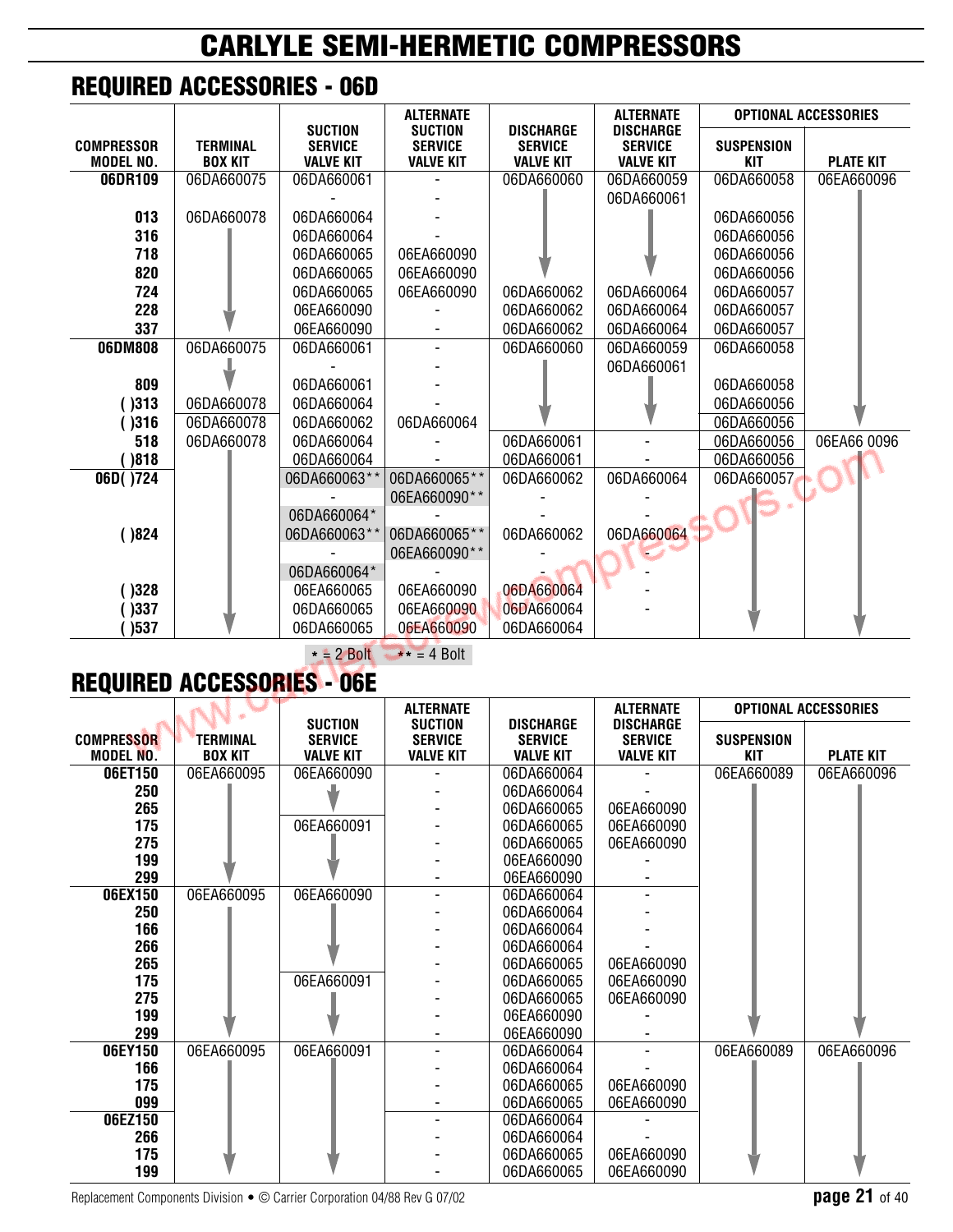## **COMPRESSOR OIL**

| <b>OEM APPROVED</b><br>VISCOSITY 150<br>SUNIS |
|-----------------------------------------------|
| <b>REFRIGERATION OIL</b>                      |

- RECOMMENDED FOR USE WITH ALL REFRIGERANTS • LOW WAX CONTENT
- HIGH DIELECTRIC STRENGTH
- THERMALLY STABLE

| <b>VISCOSITY</b> | <b>SIZE</b> | PIN        |  |
|------------------|-------------|------------|--|
| 150              | 1 GAL.      | VIR - L318 |  |
| 150              | 5 GAL.      | VIR - L318 |  |
| 300              | 1 GAL.      | VIR-L319   |  |
| 300              | 5 GAL.      | VIR - L319 |  |
| 520              | 1 GAI .     | VIR- L319  |  |
|                  |             |            |  |

RCD is pleased to announce the addition of Totaline polyolester oils to our product offering. These products are specifically designed for the use with non-CFC refrigerant R-134a. They are formulated to be useable with R-134a over a wide temperature range while maintaining excellent lubricant capability.

## **POE OIL**

Part numbers are as follows:

| <b>PART NO.</b> | <b>DESCRIPTION</b>    |                      |
|-----------------|-----------------------|----------------------|
| P903-1025       | SW68, 1 QUART         | Note:                |
| P903-1001       | SW68 1 GALLON         | Not recommended      |
| P903-1005       | SW68's GALLON         | for -40°F and below. |
| P903-1125       | SW32, 1 QUART         | Use E-68 instead.    |
| P903-1101       | SW32, 1 GALLON        |                      |
| P903-1105       | SW32, 5 GALLON        |                      |
| P903-1225       | <b>SW220, 1 QUART</b> |                      |
| P903-1201       | SW220, 1 GALLON       |                      |
| P903-1205       | SW220, 5 GALLON       |                      |

#### **LUBRICATION AND VISCOSITY GUIDE**

Suniso oil is recommended for use with all refrigerants. Follow the manufacturer's recommendation. If there is none available, use the following guide.

- 1 For the fluorinated Refrigerants 11, 12 and 113 or equivalent, and for methyl chloride, with evaporator temperatures below -20°F, use only Suniso 3GS.
- 2 For the fluorinated Refrigerants 13, 22 and 114 or equivalent, and for sulfur dioxide, ethane, propane and isobutane, use 3GS.
- 3 Suniso 4GS is also suitable for use in air conditioning equipment.
- 4 For ammonia with evaporator temperature above -20°F, use Suniso 4GS. Below -20°F, use Suniso 3GS:

### **E-68 OIL**

ہ۔

**For Low, Medium, and High temperature with R-134a, R-404A and R-507 refrigerants.**

Part numbers are as follows:

| PART NO.  | <b>DESCRIPTION</b>               |
|-----------|----------------------------------|
| P903-1725 | POLY LUBRICANT E68 OIL, 32 OUNCE |
| P903-1701 | POLY LUBRICANT E68 OIL, 1 GALLON |
| P903-1705 | POLY LUBRICANT E68 OIL, 5 GALLON |

### **ALKYLBENZENE OIL**

**For Refrigerant blends, such as: R-409A, R-401A, R-401B and R-408A** 

Part numbers are as follows:

| PART NO.  | <b>DESCRIPTION</b>           |  |
|-----------|------------------------------|--|
| P903-2025 | ALKYLBENZENE Z-150, 1 QUART  |  |
| P903-2001 | ALKYLBENZENE Z-150, 1 GALLON |  |
| P903-2005 | ALKYLBENZENE Z-150, 5 GALLON |  |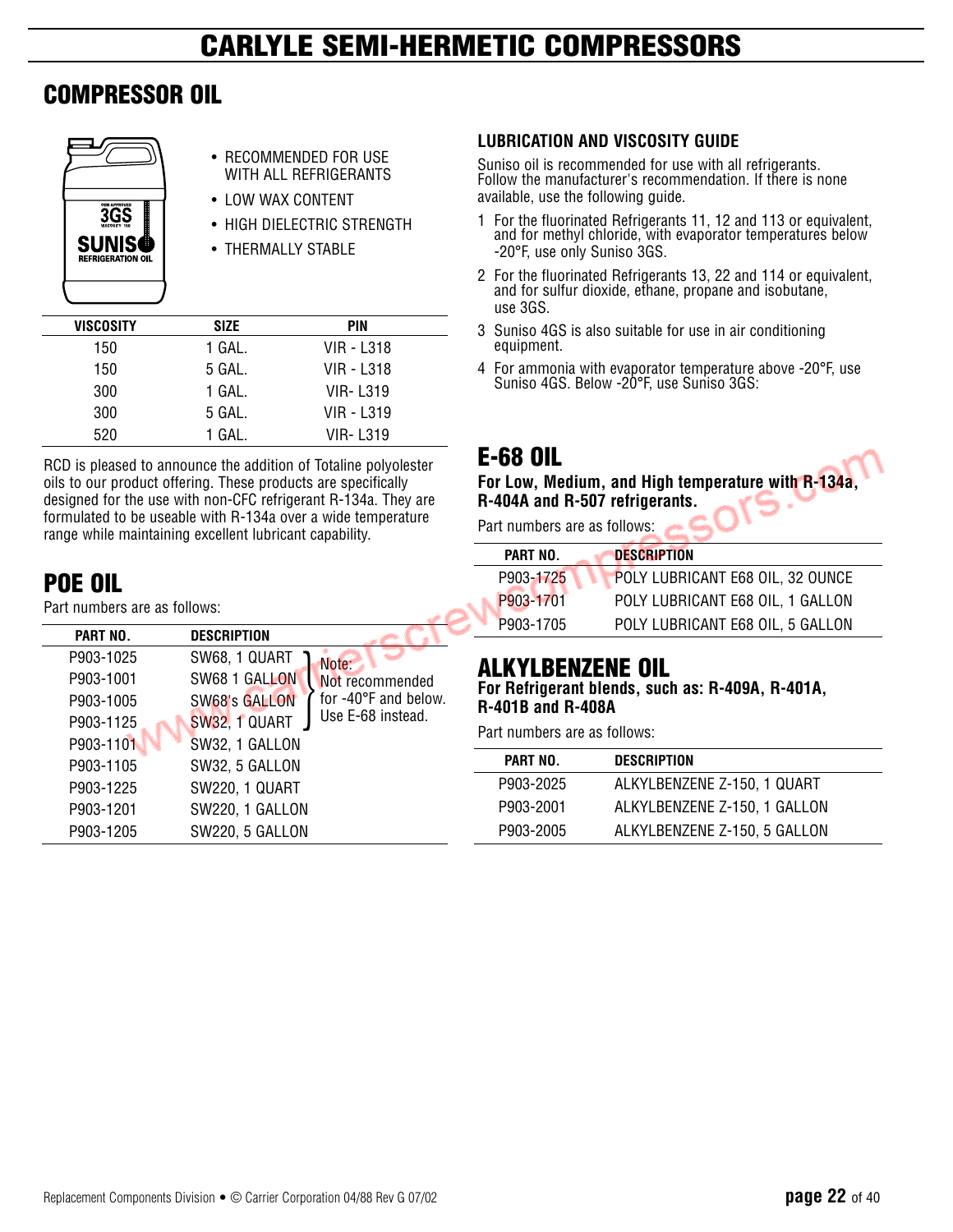### **SUCTION CUTOFF UNLOADING VS. HOT GAS BYPASS UNLOADING**

Since 1981 many of the Commercial Products Carrier produced with 06E compressors utilized "Suction Cutoff Unloading" in place of Hot Gas Bypass Unloading.

It is easy to identify a suction cutoff unloading compressor from a hot gas bypass unloading compressor. This can be done in one of two ways:

#1) The Finished Goods (new) compressor model number is different than the hot gas bypass model number.

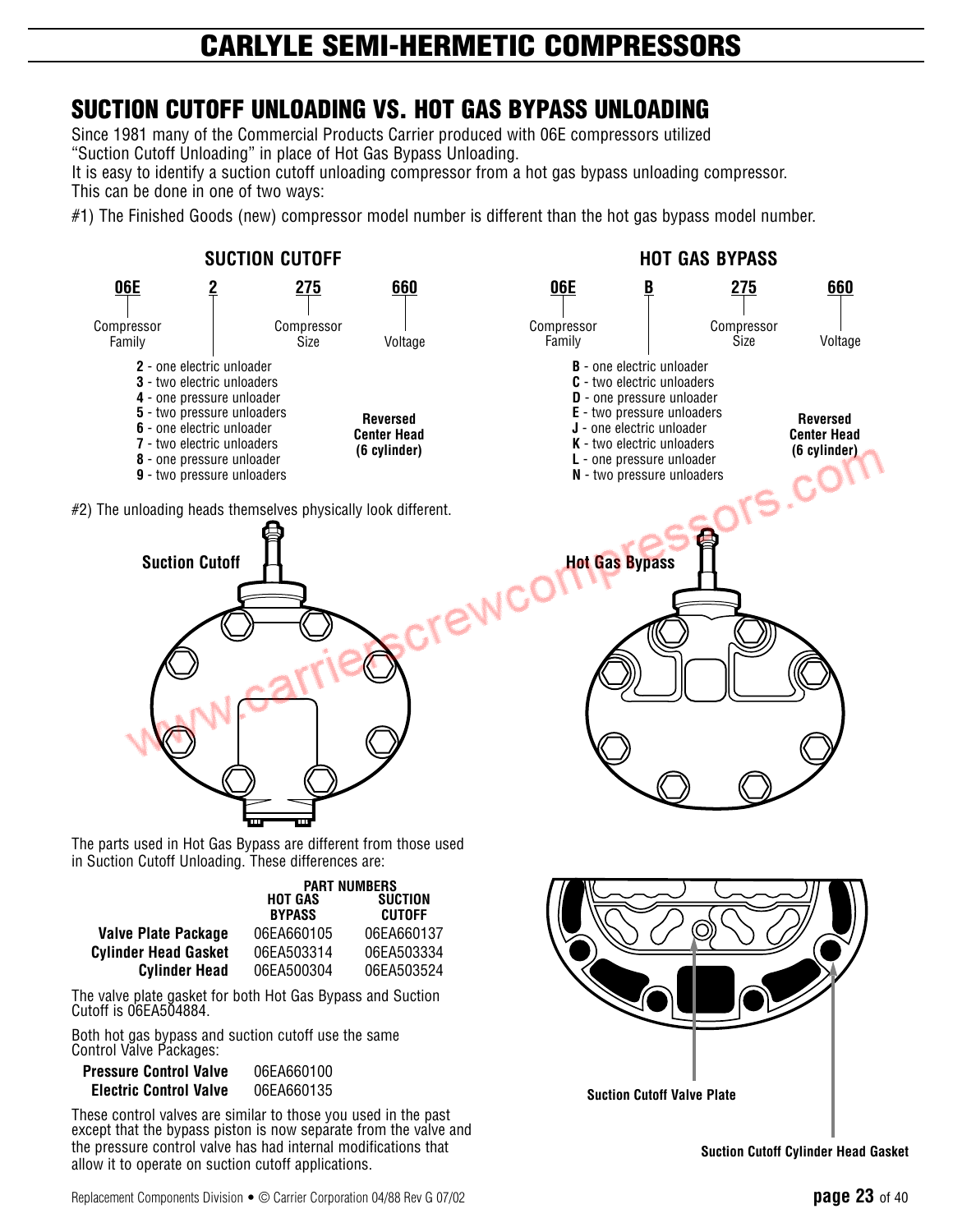#### **06D SUCTION CUTOFF UNLOADING KITS ELECTRIC CAPACITY CONTROL MODIFICATION PACKAGE PART NO.: 06DA660089**

The capacity control valve in this package is actuated by an electric solenoid. The solenoid is either energized or de-energized by the action of an external controller. The solenoid coil is not supplied with this package.

This package can be used to (1) convert an 06D compressor with hot gas bypass unloading to electrically operated suction cutoff unloading, (2) add unloading or (3) add a second bank of unloading to an 06D compressor.

The kit consists of the following:

- Cylinder Head Assembly (incl. capacity control valve)
- Valve Plate Gasket
- Cylinder Head Gasket
- Cylinder Head Bolts
- Instructions
- Solenoid Coils for electric unloader valve.

| PART NO.  | VOLTAGE  |
|-----------|----------|
| FF19ZE024 | 24V      |
| FF19ZE120 | 120V     |
| FF197F240 | 208-240V |

#### **PRESSURE CAPACITY CONTROL MODIFICATION PACKAGE PART NO.: 06DA660090 NOT RECOMMENDED FOR REFRIGERATION APPLICATIONS**

The capacity control valve in this package is controlled by suction pressure and actuated by discharge pressure.

This package can be used to (1) convert an 06D compressor with hot gas bypass unloading to suction cutoff unloading, (2) add unloading, or (3) add a second bank of unloading to an 06D compressor.

The kit consists of the following:

- Cylinder Head Assembly (incl. capacity control valve)
- Valve Plate Gasket
- Cylinder Head Gasket
- Cylinder Head Bolts
- Instructions

#### **SUCTION CUTOFF UNLOADING REPAIR KIT PART NO.: 06DA660111**

This kit contains the parts used internally for the suction cutoff unloading head. It is used for both electric and pressure operated suction cutoff unloading applications. The kit does not contain the capacity control valve.

The kit consists of the following:

- Piston and Ring
- Valve Body
- Spring
- Capacity Control Valve Gasket
- Cover Gasket
- Strainer
- Instructions

*Suction cutoff unloading is the "state of the art" unloading method for the 06D/06E compressors. There are substantial energy savings and improved compressor reliability when a hot gas bypass unloading system is replaced with suction cutoff unloading.*



**06DA660090**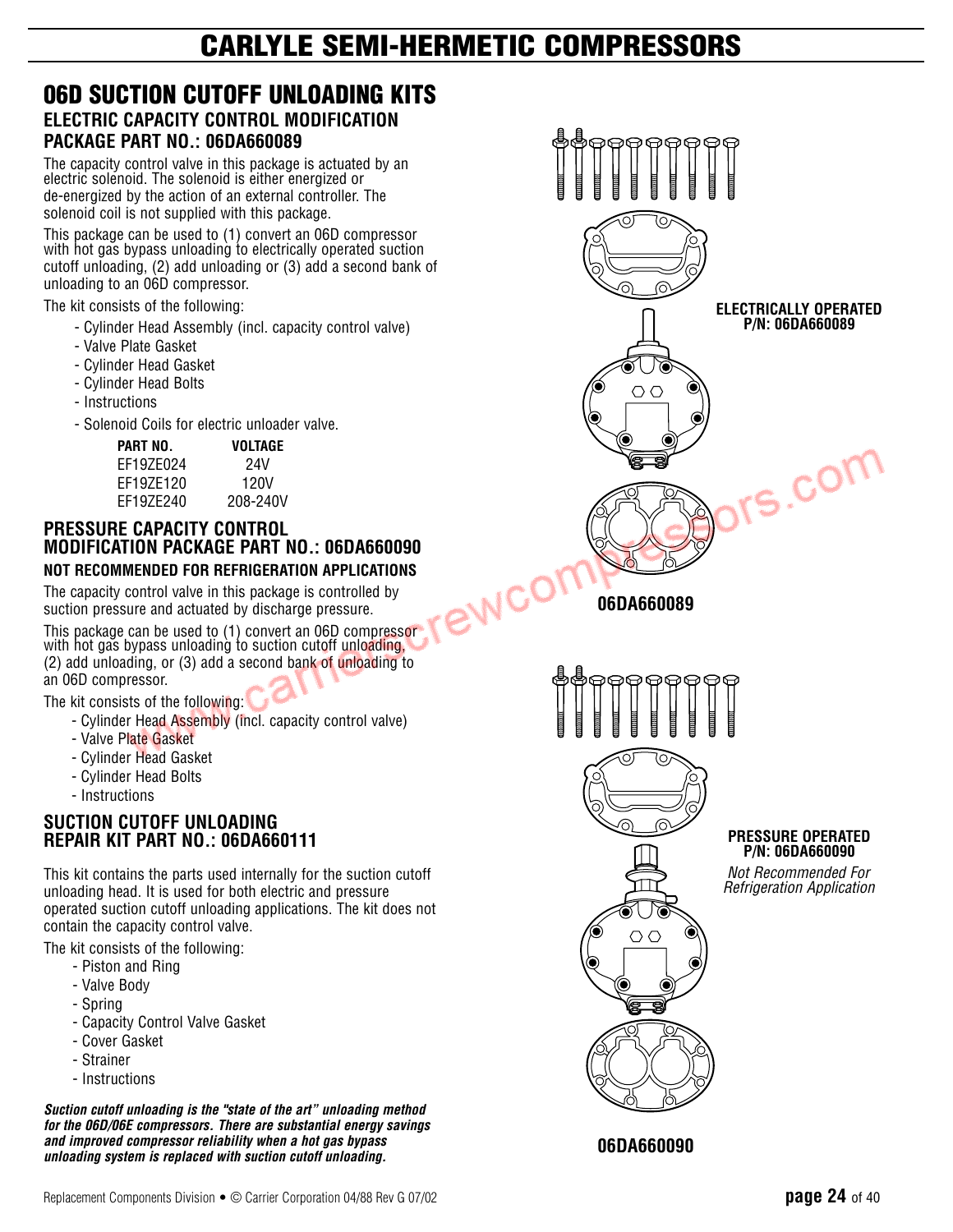#### **06E SUCTION CUTOFF UNLOADING KIT ELECTRIC CAPACITY CONTROL MODIFICATION PACKAGE PART NO.: 06EA660138**

The capacity control valve in this package is actuated by an electric solenoid. The solenoid is either energized or de-energized by the action of an external controller. The solenoid coil is not supplied with this package.

This package can be used to (1 ) convert an 06E compressor with hot gas bypass unloading to electrically operated suction cutoff unloading, (2) add unloading or (3) add a second bank of unloading to an 06E compressor.

The kit consists of the following:

- Cylinder Head Assembly (incl. capacity control valve)
- Valve Plate Gasket (AC & Ref.)
- Suction Valves
- Cylinder Head Gasket
- Capscrews
- Washers
- Instructions
- Solenoid Coils for electric unloader valve.

| PART NO.  | VOLTAGE  |
|-----------|----------|
| FF197F024 | 24V      |
| EF19ZE120 | 120V     |
| FF197F240 | 208-240V |

#### **PRESSURE CAPACITY CONTROL MODIFICATION PACKAGE PART NO.: 06EA660139 NOT RECOMMENDED FOR REFRIGERATION APPLICATIONS**

The capacity control valve in this package is controlled by suction pressure and actuated by discharge pressure.

This package can be used to (1) convert an 06E compressor with hot gas bypass unloading to pressure operated suction cutoff unloading, (2) add unloading, or (3) add a second bank of unloading to an O6E compressor.

#### The kit consists of the following:

- Cylinder Head Assembly (incl. capacity control valve)
- Valve Plate Gasket (AC & Ref.)
- Suction Valves
- Cylinder Head Gasket
- Capscrews
- Washers
- Instructions

#### **SUCTION CUTOFF UNLOADING REPAIR KIT PART NO.: 06EA660079**

This kit contains the parts used internally for the suction cutoff unloading head. It is used for both electric and pressure operated suction cutoff unloading applications.

The kit **does not** contain the capacity control valve.

The kit contains the following:

- Piston and Ring  **Cover Gasket**
- Valve Body **Called Accord Contract Called Accord Contract Contract Contract Contract Contract Contract Contract Contract Contract Contract Contract Contract Contract Contract Contract Contract Contract Contract Contract**
- 
- Spring and the set of the set of the set of the set of the set of the set of the set of the set of the set o
- Capacity Control Valve Gasket

*Suction cutoff unloading is the "state of the art" unloading method for the 06D/06E compressors. There are substantial energy savings and improved compressor reliability when a hot gas bypass unloading system is replaced with suction cutoff unloading.*



#### **06EA660100 Pressure operated kit contains the following:**

- Pressure Operated Capacity Control Valve
- Capacity Control Valve Gasket
- Piston Assembly (for HGBP)
- Wrench Instructions

#### **06EA660135 Electrically operated kit contains the following:**

- Electrically Operated Capacity Control Valve
- (Select appropriate solenoid coil: 24, 120, or 208-240V)
- Capacity Control Valve Gasket
- Piston Assembly (for HGBP)
- Instructions

s.com **\* Parts also \* contained in O6E660079 Suction Cutoff Repair Package**

**P/N: 06EA660138 Electric Suction Cutoff Unloading Modification Package** (Pictured)

**\***

Ĩ

**Electric Capacity Control Valve** (Less Solenoid)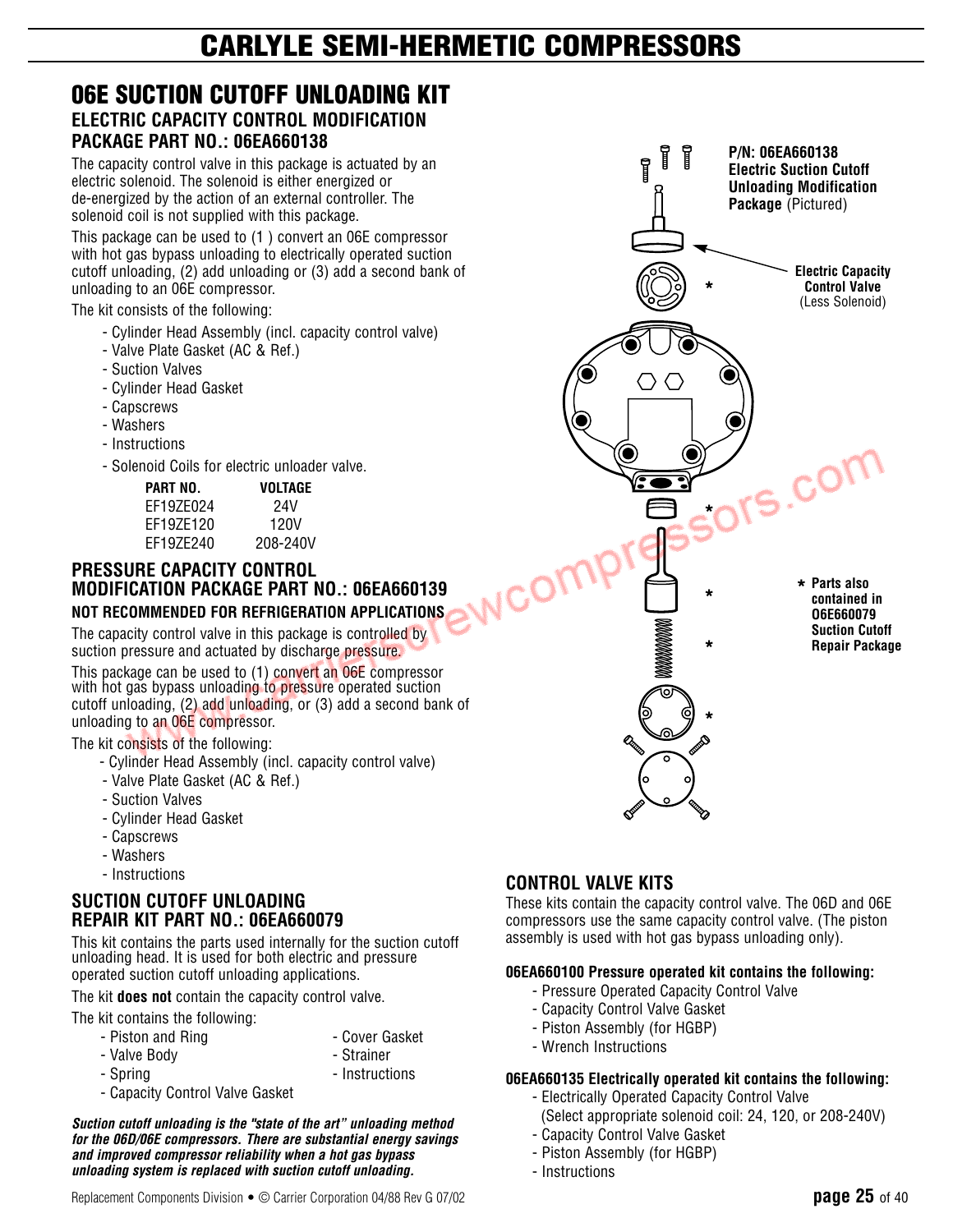### **CRANKCASE HEATERS**

**BAR / STRIP STYLES**

**06D, 2 & 4 CYLINDER, 8, 9, 13, 16 CFM MODELS**



| <b>WATTS</b> | VOLTS | LEAD<br><b>LENGTH</b><br>(Inches) | <b>CONDUIT</b><br>LENGTH<br>(Inches) | P/N        |
|--------------|-------|-----------------------------------|--------------------------------------|------------|
| 50           | 115   | 39"                               | 24"                                  | 06DA660091 |
| 50           | 230   | 39"                               | 24"                                  | 06DA660092 |

Dimensions: 7-1/2" Long, 1" Wide, 1/2" Thick

**CRANKCASE HEATERS**

**06D, 06E, 06CC and 06CY**

**Returned** 

- NEW STRAIGHT TUBE HEATER DESIGN PICSSOTS.COM
- KIT CONTAINS CRANKCASE HEATER, RETAINER CLIP AND ANTISHORT BUSHING, HEAT CONDUCTING GREASE (P/N: 38AQ680001)

| <b>CRANKCASE</b><br><b>HEATER</b><br><b>PACKAGE</b> | <b>HEATER</b><br>NUMBER | <b>VOLTS</b> | <b>WATTS</b> | <b>CONDUIT</b><br>LENGTH<br>(Inches) | <b>WIRE</b><br>LENGTH<br>(Inches) |
|-----------------------------------------------------|-------------------------|--------------|--------------|--------------------------------------|-----------------------------------|
| 06EA660165                                          | <b>HT36DM132</b>        | 115          | 180          | 19"                                  | 24"                               |
| 06EA660167                                          | <b>HT36DM134</b>        | 115          | 180          | 52"                                  | 73"                               |
| 06EA660166                                          | <b>HT36DM432</b>        | 230          | 180          | 19"                                  | 24"                               |
| 06EA660168                                          | <b>HT36DM434</b>        | 230          | 180          | 52"                                  | 73"                               |
| 06EA660107                                          | <b>HT36FL379</b>        | 120          | 125          | 52"                                  | 73"                               |
| 06DA660076                                          | <b>HT36DL480</b>        | 480          | 125          | <b>NONE</b>                          | 24"                               |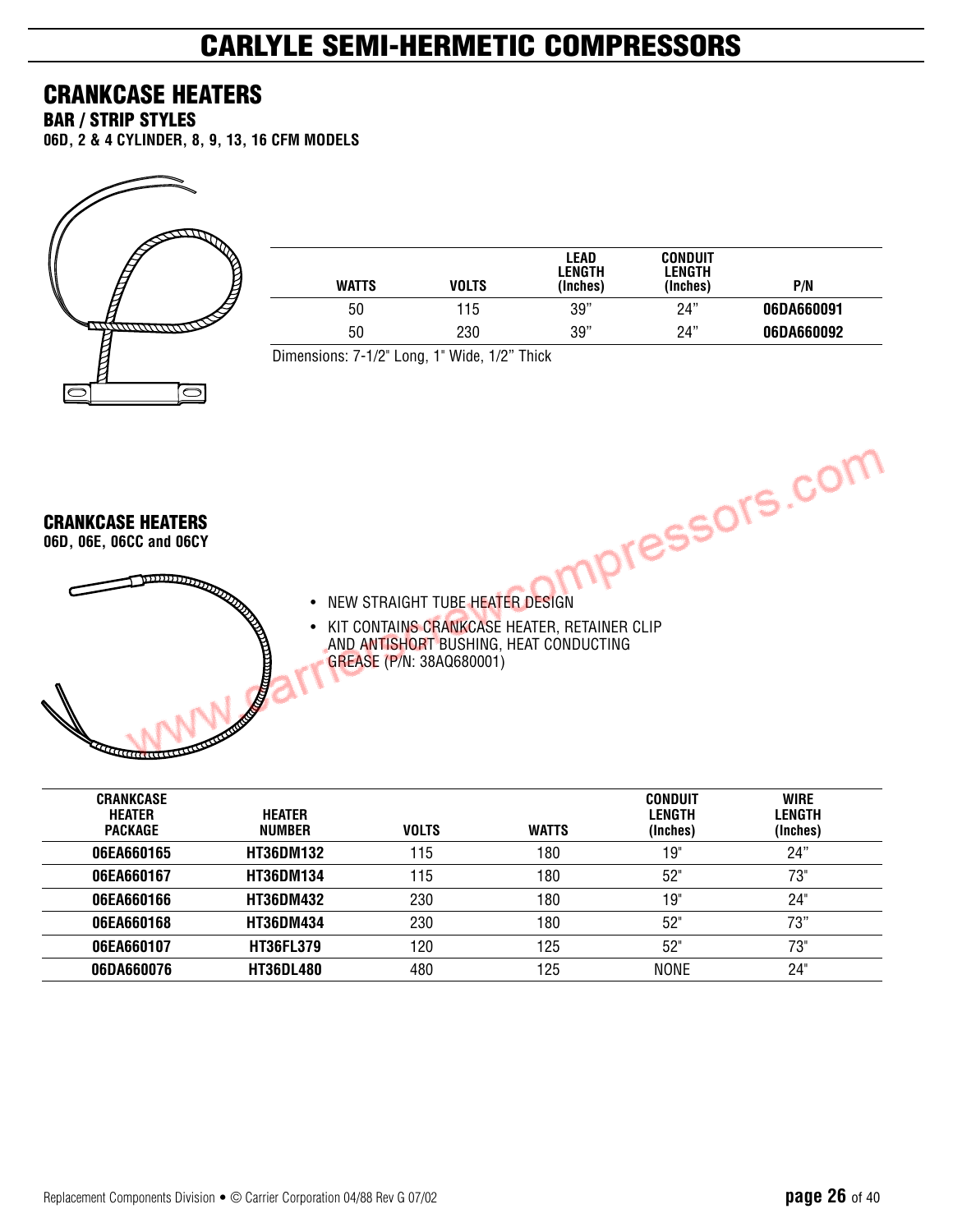### **06D TERMINAL BOX KITS**



This kit consists of the terminal box and cover plus all screws, washers, and terminals.

#### **P/N: 06DA660075**

**NOTE:** Separate terminal lug package is available. Part No. 06DA660095 (contains 6 terminal lugs and set screws per pkg.)



06DA660075 can be used in place of 06DA660078 Terminal Box and Cover Package if overloads are to be used with the compressor. However, it may be necessary to field fabricate a mounting box spacer to allow the 06DA660075 box to mount on the compressor body without interfering with the Compressor Terminal Insulator.

The 06DA660078 Terminal Box and Cover Package mounts directly to the Terminal Plate.



### **06E TERMINAL BOX KITS**





This kit consists of the terminal box, cover, gasket and 3 cover plates (one blank, one with 3 knockouts, one with concentric knockouts). Screws are included.

#### **P/N: 06EA660095**

**NOTE:** Separate terminal lug package is available. Part No. 06EA660136 (contains 6 terminal lugs and set screws per pkg.)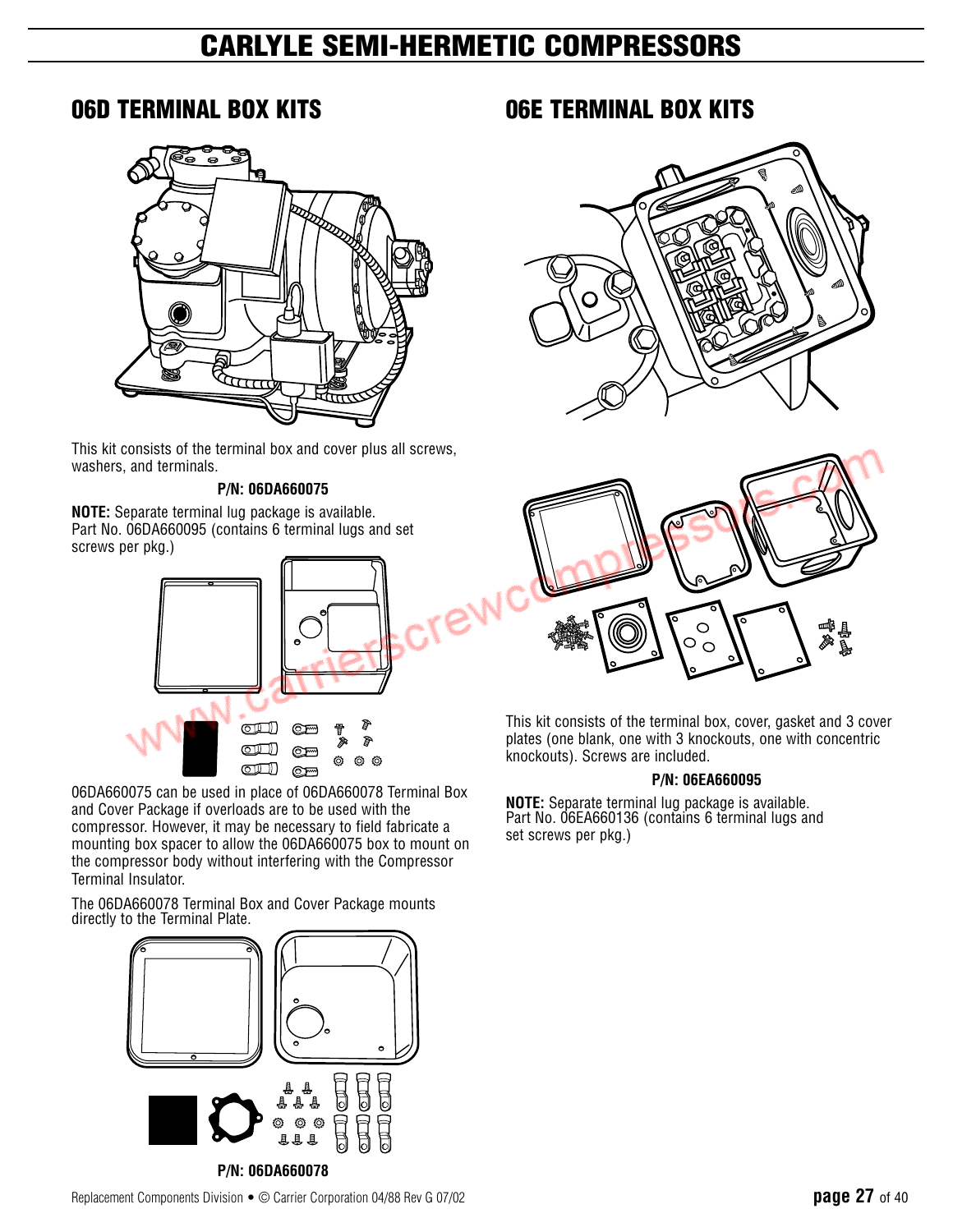### **06D, 06E ELECTRONIC LUBE OIL CONTROL**



- Solid State
- LED'S continuously display status of the compressor lubrication system.
- When control is connected to 06E bearing head or 6D68952A (new 06D bearing head), external tubing is eliminated.
- Timing is not cumulative as in controls using a thermal timing circuit. Each time a low oil pressure condition is sensed, the time delay will be of full duration.
- Short cycle protection select either 35,65 or 100 second time delay periods to prevent rapid cycling (feature can also be bypassed)
- Manual Reset

#### **P/N: 05DA660115**

### **06D, 06E LUBE OIL CONTROL**



### **06D, 06E COMPRESSOR MOUNTING PLATE KIT**



This universal mounting plate kit will accommodate any size 06D or 06E compressor offered by RCD. The kit includes the predrilled mounting plate, spacers and template.

#### **P/N: 06EA660096**

### **06D, 06E SUSPENSION KIT**





Suspension kit consists of mounting springs, studs, rubber snubbers, spring retainers, nuts and washers.

| <b>COMPRESSOR</b><br>MODEL NO. | <b>SUSPENSION</b><br><b>KIT PART NO.</b> | <b>COMPRESSOR</b><br><b>MODEL NO.</b> | <b>SUSPENSION</b><br><b>KIT PART NO</b> |
|--------------------------------|------------------------------------------|---------------------------------------|-----------------------------------------|
| 06ET150                        | 06EA660089                               | 06DR1096                              | 06DA660058                              |
| 250                            |                                          | 0136                                  | 06DA660056                              |
| 265                            |                                          | 3166                                  | 06DA660056                              |
| 275                            |                                          | 7186                                  | 06DA660056                              |
| 299                            |                                          | 8206                                  | 06DA660056                              |
| 06EX150                        |                                          | 7246                                  | 06DA660057                              |
| 250                            |                                          | 2286                                  | 06DA660057                              |
| 166                            |                                          | 3376                                  | 06DA660057                              |
| 266                            |                                          | 06DM8086                              | 06DA660058                              |
| 265                            |                                          | 3136                                  | 06DA660056                              |
| 175                            |                                          | 3166                                  | 06DA660056                              |
| 275                            |                                          | 8186                                  | 06DA660056                              |
| 199                            |                                          | 3376                                  | 06DA660057                              |
| 299                            |                                          | 5376                                  | 06DA660057                              |
| 06EY150                        | 06EA660089                               | 7246                                  | 06DA660057                              |
| 175                            |                                          | 8246                                  | 06DA660057                              |
| 099                            |                                          | 06CC/CY016                            | 06DA660057                              |
| 06EZ150                        |                                          | 018                                   | 06DA660057                              |
| 266                            |                                          | 124                                   | 06DA660057                              |
| 175                            |                                          | 228                                   | 06DA660057                              |
| 199                            |                                          | 337                                   | 06DA660057                              |
| 06DX8186                       | 06DA660056                               | 550                                   | 06DA660089                              |
| 7246                           | 06DA660057                               | 665                                   | 06DA660089                              |
| 8246                           |                                          | 675                                   | 06DA660089                              |
| 3286                           |                                          | 899                                   | 06DA660089                              |
| 3376                           |                                          |                                       |                                         |
| 5376                           |                                          |                                       |                                         |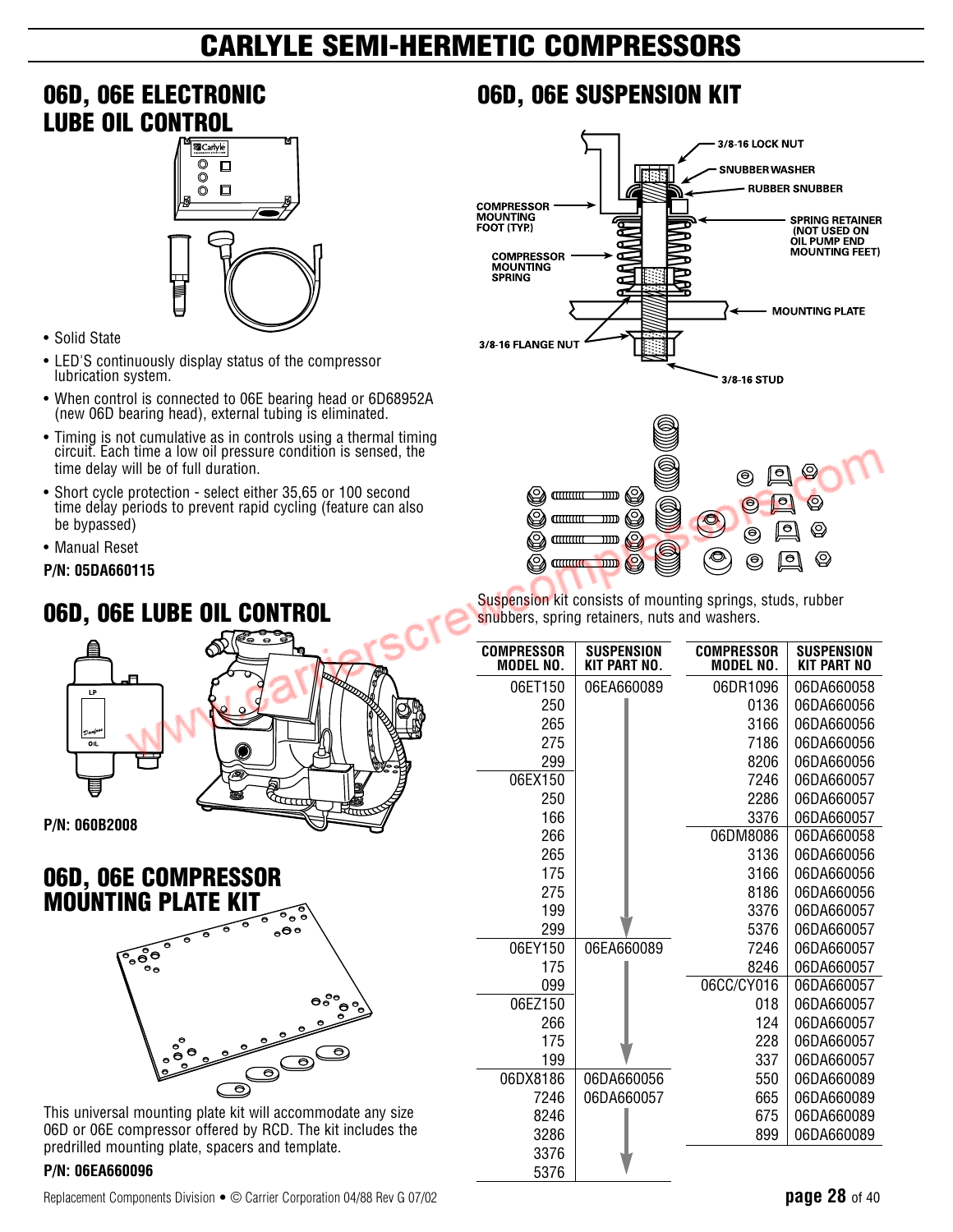### **OPTIONAL ACCESSORIES - 06D & 06E**

#### **CYLINDER HEAD COOLING FAN PACKAGE**



**PART NO. Description**

**06DR** 06DR660014 208/230-1-60/1550 RPM **06EY** 06ER660011 208/230-1-60/1550 RPM



**06E TERMINAL LUGS**

**NOTE:** For some 200/230 volt across the line installations, the connection of 3 power wires to the compressor may not be possible because the wire diameter may be too large to fit the below listed lugs. In these instances we recommend that 6 motor leads and 6 terminal lugs be used to connect to the compressor terminal plate. The use of 6 leads (instead of 3) allows for a wire size reduction. Consult the National Electric Code or your local electric code for the appropriate wire sizing information.

| PART NO.          | <b>FITS WIRE SIZE</b> |  |
|-------------------|-----------------------|--|
| <b>HY85TB004</b>  | #8 to #4              |  |
| <b>HY85TB008*</b> | #4 to #1              |  |

#### **06D TERMINAL LUG PACKAGE (6 TERMINAL LUGS AND SET SCREWS PER PKG.)**





#### **06E ACCESSORY ACROSS-THE-LINE JUMPER BAR KIT WITH JAM NUTS**



**P/N: 06EA660141**

| NOM.<br>TON<br>CAR | 0.D.<br>(IN.) | LENGTH<br>(IN.) | <b>INLET*</b><br>DIM.<br>(IN.) | OUTLET*<br>DIM.<br>(IN.) | P/N               |
|--------------------|---------------|-----------------|--------------------------------|--------------------------|-------------------|
|                    |               |                 |                                |                          |                   |
| 5                  | 2             | 7-7/16          | 5/8                            | 5/8                      | LM10KH005         |
| 10                 | 3             | 11-1/4          | 7/8                            | 7/8                      | 06DA605604        |
| 10                 | $3 - 1/8$     | 10              | 7/8 OD**                       | 7/8                      | 50K8-3913         |
| 10                 | 3             | 11-11/16        | 7/8                            | 7/8 OD                   | 38BA400603        |
| 10                 | 3             | 12-1/4          | 7/8 OD                         | 7/8                      | 50K8-4503         |
| 15                 | 3             | $11 - 1/4$      | $1 - 1/8$                      | $1 - 1/8$                | 06DA605614        |
| 25                 | 4             | $13 - 3/4$      | 1-3/8 OD                       | 1-3/8 OD                 | 05HY500853        |
| 25                 | 4             | 13-7/8          | 1-1/2 OD                       | 1-1/2 OD***              | LM10HH100         |
| 30                 | 4             | 15-5/8          | $1 - 3/8$                      | $1 - 3/8**$              | 06EA500302        |
| 40                 | 4             | $13 - 7/8$      | $1 - 5/8$                      | $1 - 1/8$ **             | 06EA500712        |
| 40                 | 4             | $15 - 5/8$      | $1 - 5/8$                      | $1 - 5/8$ ***            | 06EA500422        |
| 50                 | 4             | 14-3/8          | $1 - 1/8$                      | $1 - 1/8$ ***            | 48DD511042        |
| 75                 | 6             | 22-518          | $2 - 5/8$ OD                   | $2 - 5/8$ OD             | 05HG680007        |
| 100                | 6             | 22-518          | 3-1/8 OD                       | $3-1/8$ OD               | <b>05HG680005</b> |
| 150                | 8             | 22-518          | $3 - 1/8$                      | $3 - 1/8$                | 05HY501013        |

Inlet and outlet dimensions are specified as I.D. unless otherwise indicated.

\*\* Steel tube on inlet end.

\*\*\* Internal oil pick-up tube on outlet end.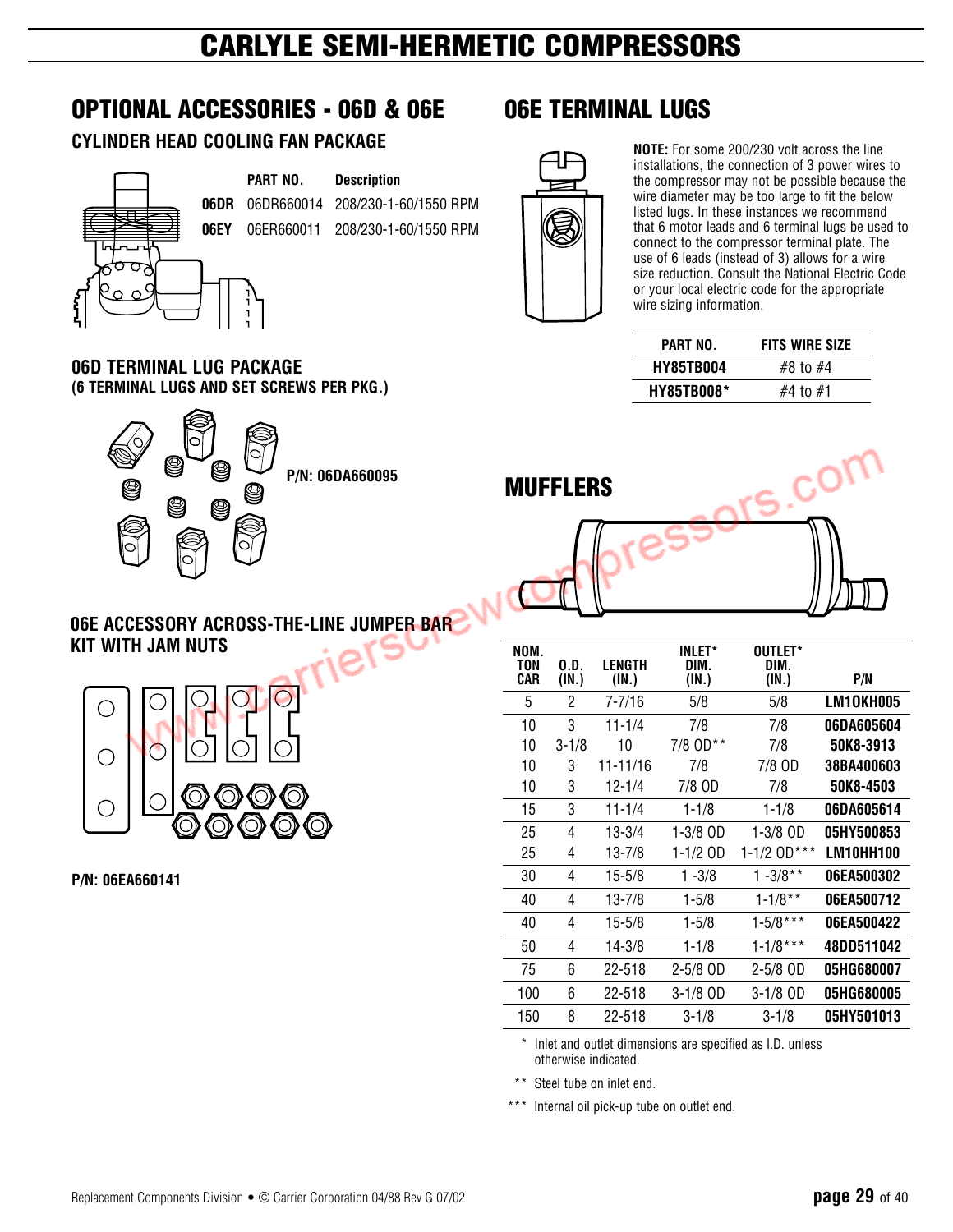## **COMPRESSOR CROSS REFERENCE**

### **COMPRESSOR CROSS REFERENCE DATA**

| <b>MANUFACTURER</b> | MODEL #        | HP                       | <b>NOTES</b>                                   | <b>CARLYLE REPLACEMENT</b> |
|---------------------|----------------|--------------------------|------------------------------------------------|----------------------------|
| <b>Bristol</b>      | <b>H2NG124</b> |                          | Hermetic                                       | 06DM824                    |
| <b>Bristol</b>      | <b>H2NG144</b> |                          | Hermetic                                       | 06DX328                    |
| <b>Bristol</b>      | H2NG184        |                          | Hermetic                                       | 06DX537                    |
| <b>Bristol</b>      | <b>H2NG204</b> | $\overline{\phantom{0}}$ | Hermetic                                       | 06ET250                    |
| Chrysler            | $2000 - 00$    | 100                      | Open Drive                                     | 5H120                      |
| Chrysler            | 2020-00        | 20                       | Open Drive                                     | 5F60                       |
| Chrysler            | $2025 - 00$    | $\overline{25}$          | Open Drive                                     | 5F60                       |
| Chrysler            | 2030-00        | $\overline{30}$          | Open Drive                                     | 5H40                       |
| Chrysler            | 2040-00        | 40                       | Open Drive                                     | 5H46                       |
| Chrysler            | 2050-00        | 50                       | Open Drive                                     | 5H60                       |
| Chrysler            | 2060-00        | 60                       | Open Drive                                     | 5H66                       |
| Chrysler            | 2075-00        | $\overline{75}$          | Open Drive                                     | 5H80                       |
| Chrysler            | 3000-01        | 100                      | Semi-Hermetic                                  | 06LH228                    |
| Chrysler            | 300401         | 4                        | Hermetic                                       | 06DM313                    |
| Chrysler            | 3005-01        | 5                        | Hermetic                                       | 06DM316<br>ب               |
| Chrysler            | 3009-04        | 9                        | Hermetic                                       | 06DX328                    |
| Chrysler            | $3011 - 1$     | $\overline{11}$          | Hermetic                                       | 06DX328                    |
| Chrysler            | 3013-01P       | $\overline{13}$          | Hermetic                                       | 06DX328                    |
| Chrysler            | 3013-02        | 13                       | Hermetic                                       | 06DX328                    |
| Chrysler            | $3015 - 1$     | 15                       | Semi-Hermetic                                  | 06DX537                    |
| Chrysler            | 3015-11        | 15                       | Semi-Hermetic                                  | 06DX537                    |
| Chrysler            | 3019-00R       | 19                       | <b>Hermetic</b><br>◡                           | 06E(<br>)250               |
| Chrysler            | 3019-01R       | $\overline{19}$          | <b>Hermetic</b>                                | $\overline{)250}$<br>06E(  |
| Chrysler            | 3019-02        | 19                       | <b>Hermetic</b>                                | $\overline{)250}$<br>06E(  |
| Chrysler            | 3019-02R       | 19                       | Hermetic                                       | $\overline{)250}$<br>06E(  |
| Chrysler            | 3019-02Z       | 19                       | Hermetic                                       | $\overline{)250}$<br>06E(  |
| Chrysler            | 3025-00        | 25                       | Semi-Hermetic                                  | 06EZ175                    |
| Chrysler            | 3030-00        | 30                       | Semi-Hermetic                                  | 06ET275                    |
| Chrysler            | 3030-02        | $\overline{30}$          | Semi-Hermetic                                  | 06ET275                    |
| Chrysler            | 3040           | 40                       | Semi-Hermetic                                  | 06EX299                    |
| Chrysler            | 3050           | 50                       | Semi-Hermetic                                  | 06LH214                    |
| Chrysler            | 3060-01        | 60                       | Remove 1 Suction Ring 1st to Unload            | 06LH218                    |
| Chrysler            | 3060-1         | 60                       | Remove 1 Suction Ring 1st to Unload            | 06LH218                    |
| Chrysler            | 3075           | $\overline{75}$          | Semi-Hermetic                                  | 06LH218                    |
| Copeland            | 2DA3-0500      | 5                        | R-12 Med. Temp.                                | 06DR718                    |
| Copeland            | 2DA3-0600      | 6                        | R-502 Low Temp. Cylinder Head Cooling Fan Req. | 06DR820                    |
| Copeland            | 2DA3-0750      | 7.5                      | R-502 Med. Temp.                               | 06DR820                    |
| Copeland            | 2DA3-0750      | 7.5                      | R-22 A/C Duty                                  | 06DM818                    |
| Copeland            | 2DB3-0500      | 5                        | R-12 Med. Temp.                                | 06DR820                    |
| Copeland            | 2DB3-0600      | $\overline{6}$           | R-502 Low Temp. Cylinder Head Cooling Fan Req. | 06DR820                    |
| Copeland            | 2DC3-0500      | $\overline{5}$           | R-502 Med. Temp.                               | 06DM313                    |
| Copeland            | 2DC3-0500      | 5                        | R-22 A/C Duty                                  | 06DM313                    |
| Copeland            | 2DD3-0500      | $\overline{5}$           | R-502 Med. Temp.                               | 06DM313                    |
| Copeland            | 2DD3-0500      | $\overline{5}$           | R-22 A/C Duty                                  | 06DM313                    |
| Copeland            | 2DF3-0300      | 3                        | R-12 Med. Temp.                                | 06DM/DR316                 |
| Copeland            | 2DF3-0300      | $\overline{3}$           | R-502 Low Temp. Cylinder Head Cooling Fan Req. | 06DR316                    |
| Copeland            | 2DL3-0750      | 7.5                      | R-502 Med. Temp.                               | 06DR820                    |
| Copeland            | 2DL3-0750      | 8                        | R-22 A/C Duty                                  | 06DM818                    |
| Copeland            | 3DA3-0500      | $\overline{5}$           | R-12 Med. Temp.                                | 06DR724                    |
| Copeland            | 3DA3-0600      | 6                        | R-502 Low Temp. Cylinder Head Cooling Fan Req. | 06DR724                    |
| Copeland            | 3DA3-0750      | 7.5                      | R-502 Med. Temp.                               | 06DR724                    |
| Copeland            | 3DA3-0750      | 8                        | R-22 A/C Duty                                  | 06DM824                    |
| Copeland            | 3DB3-0750      | 7.5                      | R-12 Med. Temp.                                | 06DR228                    |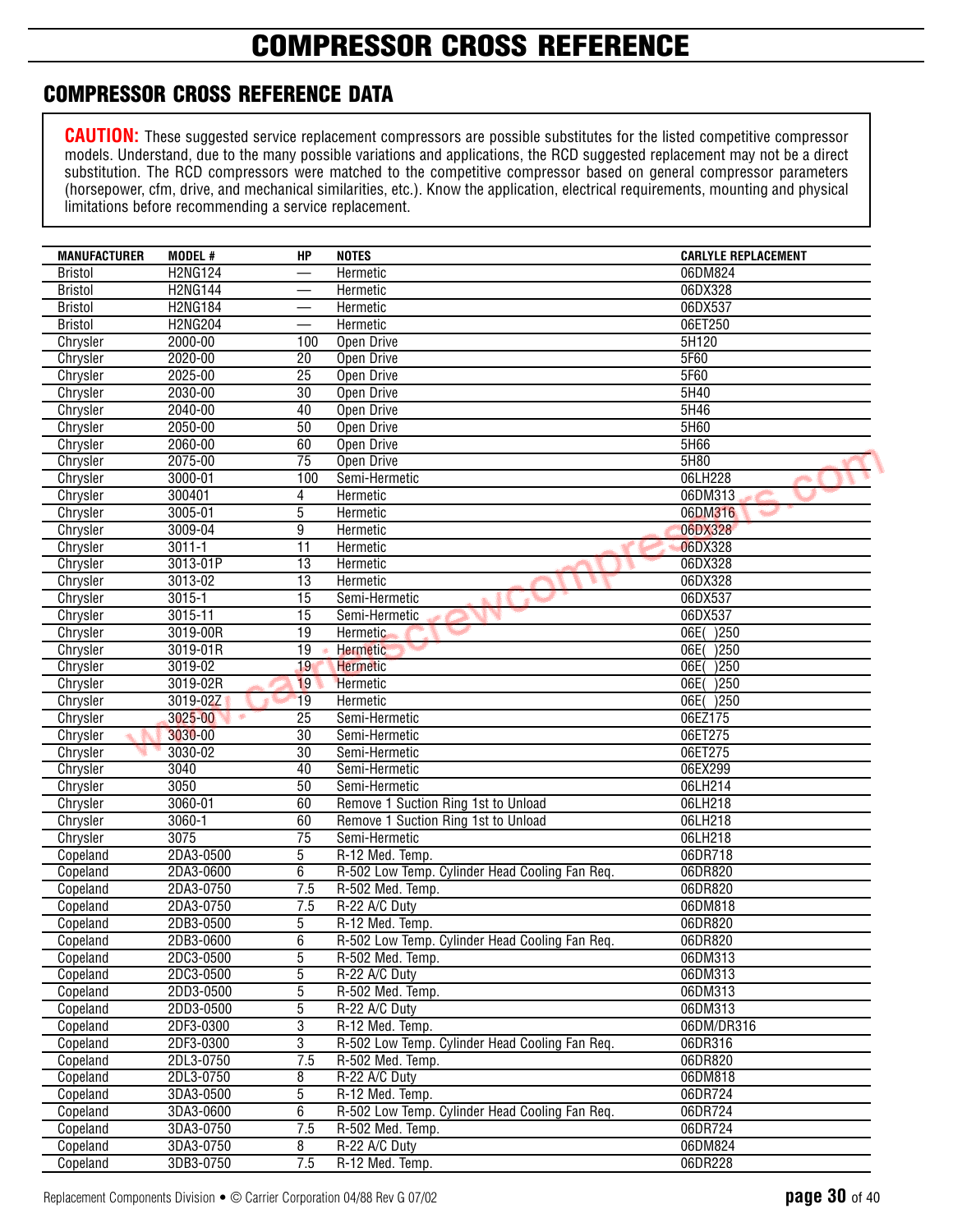### **COMPRESSOR CROSS REFERENCE DATA** continued

| <b>MANUFACTURER</b> | MODEL #   | HP              | <b>NOTES</b>                                   | <b>CARLYLE REPLACEMENT</b> |
|---------------------|-----------|-----------------|------------------------------------------------|----------------------------|
| Copeland            | 3DB3-0750 | 7.5             | R-502 Low Temp. Cylinder Head Cooling Fan Req. | 06DR228                    |
| Copeland            | 3DB3-1000 | 10              | R-502 Med. Temp.                               | 06DR228                    |
| Copeland            | 3DB3-1000 | $\overline{10}$ | R-22 A/C Duty                                  | 06DX328                    |
| Copeland            | 3DF3-0900 | 9               | R-12 Med. Temp.                                | 06DM/DR337                 |
| Copeland            | 3DF3-0900 | 9               | R-502 Low Temp. Cylinder Head Cooling Fan Req. | 06DR337                    |
| Copeland            | 3DS3-1000 | 10              | R-12 Med. Temp.                                | 06DM/DR337                 |
| Copeland            | 3DS3-1000 | 10              | R-502 Low Temp. Cylinder Head Cooling Fan Req. | 06DR337                    |
| Copeland            | 3DS3-1500 | 15              | R-502 Med. Temp.                               | 06DM337                    |
| Copeland            | 3DS3-1500 | $\overline{15}$ | R-22 A/C Duty                                  | 06DM537                    |
| Copeland            | 3RA1-0310 | 3               | R-502 Med. Temp.                               | 06DM313                    |
| Copeland            | 3RA1-0310 | 3               | R-22 A/C Duty                                  | 06DM313                    |
| Copeland            | 3RK2-0310 | 3               | R-12 Med. Temp.                                | 06DR013                    |
| Copeland            | 4DA1-1000 | 10              | R-502 Low Temp. Cylinder Head Cooling Fan Req. | 06EY150                    |
| Copeland            | 4DA1-1000 | $\overline{10}$ | R-12 Med. Temp.                                | 06EY/EZ150                 |
| Copeland            | 4DA1-2000 | 20              | R-502 Med. Temp.                               | 06EZ150                    |
| Copeland            | 4DH1-2000 | 20              | R-502 Med. Temp.                               | 06EZ150                    |
| Copeland            | 4DH1-1500 | $\overline{15}$ | R-12 Med. Temp.                                | 06EY/EZ150                 |
| Copeland            | 4DH1-2500 | 25              | R-22 A/C Duty                                  | 06ET250                    |
| Copeland            | 4DH1-2500 | $\overline{25}$ | R-502 Med. Temp.                               | 06ET265                    |
| Copeland            | 4DJ1-2000 | $\overline{20}$ | R-12 Med. Temp.                                | 06EY165                    |
| Copeland            | 4DJ1-3000 | 30              | R-22 A/C Duty                                  | 06ET265                    |
| Copeland            | 4DJ1-3000 | 30              | R-502 Med. Temp.                               | 06ET265                    |
| Copeland            | 4DL1-1500 | $-15$           | R-502 Low Temp. Cylinder Head Cooling Fan Req. | 06EY150                    |
| Copeland            | 4DR1-3000 | 30              | R-22 A/C Duty                                  | 06ET265                    |
| Copeland            | 4DT1-2200 | 22              | R-502 Low Temp. Cylinder Head Cooling Fan Req. | 06EY165                    |
| Copeland            | 4RA3-1000 | $\overline{10}$ | R-502 Low Temp. Cylinder Head Cooling Fan Req. | 06DR337                    |
| Copeland            | 4RA3-1000 | 10              | R-12 Med. Temp.                                | 06DM337                    |
| Copeland            | 4RA3-2000 | $\overline{20}$ | R-22 A/C Duty                                  | 06ET250                    |
| Copeland            | 4RA3-2000 | $\overline{20}$ | R-502 Med. Temp.                               | 06EZ150                    |
| Copeland            | 4RE2-2000 | 20              | $R-22$                                         | 06D()537                   |
| Copeland            | 4RH1-1500 | 15              | R-12 High Temp.                                | 06EZ150                    |
| Copeland            | 4RH1-1500 | $\overline{15}$ | R-12 Med. Temp.                                | 06EY150                    |
| Copeland            | 4RH1-2500 | $\overline{25}$ | R-22 A/C Duty                                  | 06ET250                    |
| Copeland            | 4RH1-2500 | $\overline{25}$ | R-22 Med. Temp.                                | 06EZ150                    |
| Copeland            | 4RH1-2500 | $\overline{25}$ | R-502 Med. Temp.                               | 06EZ150                    |
| Copeland            | 4RH2-2500 | 25              | R-502 Med. Temp.                               | 06EZ150                    |
| Copeland            | 4RJ1-3000 | $\overline{30}$ | R-22 A/C Duty                                  | 06ET265                    |
| Copeland            | 4RJ2-3000 | $\overline{30}$ | R-22 A/C Duty                                  | 06ET265                    |
| Copeland            | 4RK1-2500 | $\overline{25}$ | R-22 A/C Duty                                  | 06ET250                    |
| Copeland            | 4RK2-1500 | $\overline{15}$ | R-12 Med. Temp.                                | 06EZ150                    |
| Copeland            | 4RK2-2500 | 25              | R-22 A/C Duty                                  | 06ET250                    |
| Copeland            | 4RL1-1500 | 15              | R-502 Low Temp. Cylinder Head Cooling Fan Req. | 06EY150                    |
| Copeland            | 4RR1-3000 | 30              | R-22 A/C Duty                                  | 06ET265                    |
| Copeland            | 4RR2-3000 | $\overline{30}$ | R-22 A/C Duty                                  | 06ET265                    |
| Copeland            | 6DH1-2000 | 20              | R-12 Med. Temp.                                | 06EY/EZ175                 |
| Copeland            | 6DH1-3500 | 35              | R-22 A/C Duty                                  | 06ET275                    |
| Copeland            | 6DH1-3500 | 35              | R-502 Med. Temp.                               | 06EZ199                    |
| Copeland            | 6DJ1-4000 | 40              | R-22 A/C Duty                                  | 06ET299                    |
| Copeland            | 6DJ1-4000 | 40              | R-502 Med. Temp.                               | 06EZ199                    |
| Copeland            | 6DL1-2700 | $\overline{27}$ | R-502 Low Temp. Cylinder Head Cooling Fan Req. | 06EY175                    |
| Copeland            | 6DT1-3000 | 30              | R-502 Low Temp. Cylinder Head Cooling Fan Req. | 06EY099                    |
| Copeland            | 6DR1-4000 | 40              | R-22 A/C Duty                                  | 06ET299                    |
| Copeland            | 6DS1-4000 | 40              | R-22 A/C Duty                                  | 06ET299                    |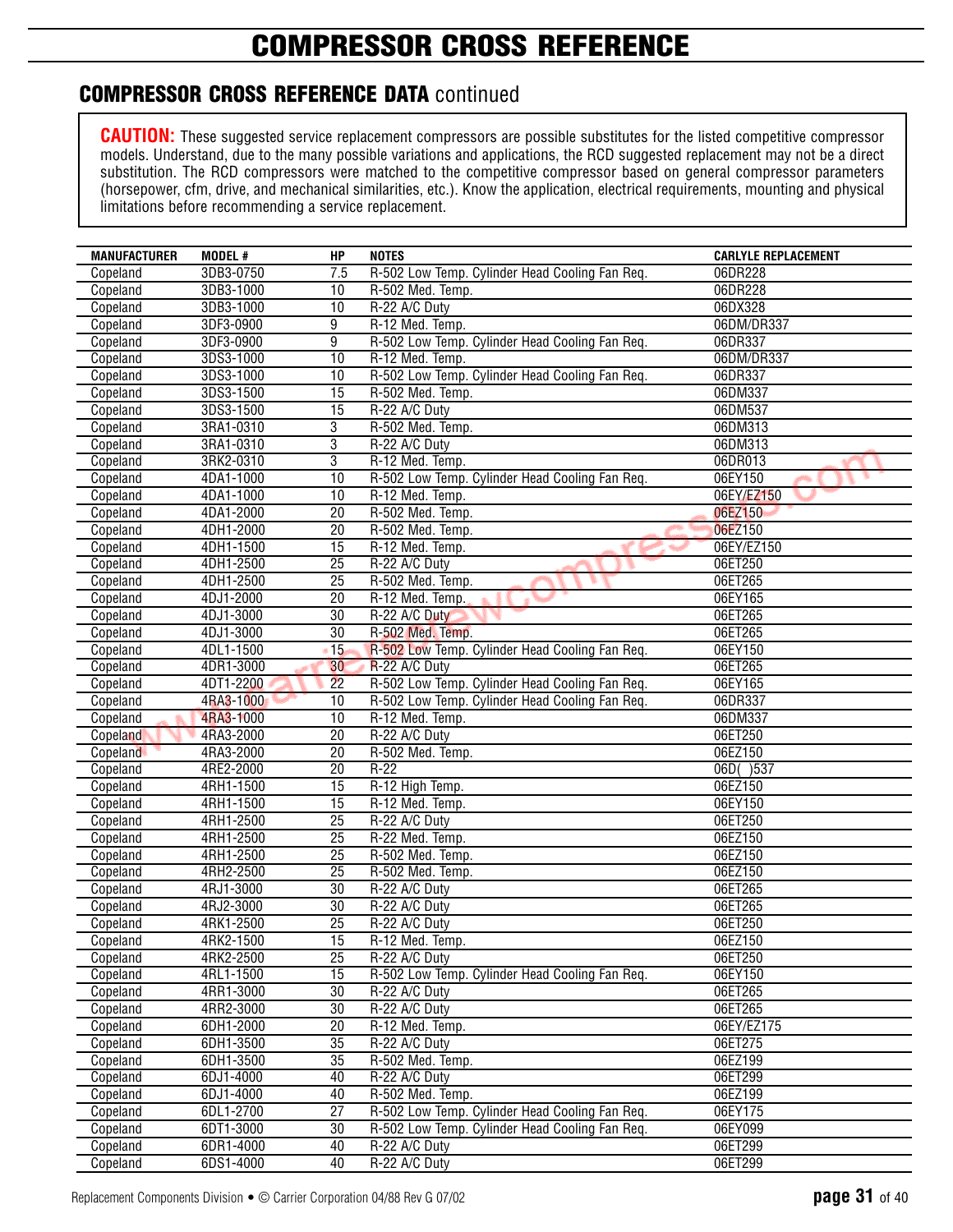## **COMPRESSOR CROSS REFERENCE**

### **COMPRESSOR CROSS REFERENCE DATA** continued

| <b>MANUFACTURER</b> | MODEL #   | HP              | <b>NOTES</b>                                    | <b>CARLYLE REPLACEMENT</b> |
|---------------------|-----------|-----------------|-------------------------------------------------|----------------------------|
| Copeland            | 6RA4-2000 | 20              | R-12 Med. Temp.                                 | 06EY165                    |
| Copeland            | 6RA4-3000 | 30              | R-502 Med. Temp.                                | 06ET265                    |
| Copeland            | 6RE2-3000 | 30              | R-22 A/C Duty                                   | 06ET265                    |
| Copeland            | 6RH1-2000 | 20              | R-12 Med. Temp                                  | 06EY175                    |
| Copeland            | 6RH1-3500 | 35              | R-502 Med. Temp.                                | 06EZ175                    |
| Copeland            | 6RH1-3500 | 35              | R-12 High Temp.                                 | 06EZ175                    |
| Copeland            | 6RH1-3500 | $\overline{35}$ | R-502 Low Temp., Cylinder Head Cooling Fan Req. | 06EY175                    |
| Copeland            | 6RH1-3500 | $\overline{35}$ | R-22 A/C Duty                                   | 06ET275                    |
| Copeland            | 6RJ1-4000 | 40              | R-502 Med. Temp.                                | 06EZ175                    |
| Copeland            | 6RJ1-4000 | 40              | R-502 Med. Temp.                                | 06EZ199                    |
| Copeland            | 6RJ1-4000 | 40              | R-22 A/C Duty                                   | 06ET299                    |
| Copeland            | 6RJ1-4000 | 40              | R-22 Med. Temp.                                 | 06EZ199                    |
| Copeland            | 6RK2-3500 | $\overline{35}$ | R-22 A/C Duty                                   | 06ET275                    |
| Copeland            | 6RL1-2500 | $\overline{25}$ | R-502 Low Temp., Cylinder Head Cooling Fan Req. | 06EY175                    |
| Copeland            | 6RN2-3000 | 30              | R-22 A/C Duty                                   | 06ET265<br>ب               |
| Copeland            | 6RP2-3500 | 35              | R-22 A/C Duty                                   | 06ET275                    |
| Copeland            | 6RR2-4000 | 40              | R-22 A/C Duty                                   | 06ET299                    |
| Copeland            | 6RS2-4000 | 40              | R-22 A/C Duty                                   | 06ET299                    |
| Copeland            | 6RT1-3000 | $\overline{30}$ | R-502 Low Temp. Cylinder Head Cooling Fan Req.  | 06EY175                    |
| Copeland            | 9RA1-0500 | 5               | R-12 Med. Temp.                                 | 06DR820                    |
| Copeland            | 9RA1-0505 | 5               | R-12 Med. Temp.                                 | 06DR820                    |
| Copeland            | 9RA1-0760 | 7.5             | R-12 Med. Temp.                                 | 06DR820                    |
| Copeland            | 9RA1-0760 | 7.5             | R-22 Med. Temp.                                 | 06DR820                    |
| Copeland            | 9RB1-0500 | 5 <sub>5</sub>  |                                                 | 06DR718                    |
| Copeland            | 9RB1-0760 | 7.5             | R-502 Low Temp. Cylinder Head Cooling Fan Req.  | 06DR724                    |
| Copeland            | 9RB1-0760 | 7.5             | R-12 Med. Temp.                                 | 06DR228                    |
| Copeland            | 9RB1-0765 | 7.5             |                                                 | 06DR228                    |
| Copeland            | 9RC1-0760 | 7.5             | R-12 Med. Temp.                                 | 06DM724                    |
| Copeland            | 9RC1-1010 | 10              | R-502 Med. Temp.                                | 06DR724                    |
| Copeland            | 9RC1-1010 | 10              | R-22 A/C Duty                                   | 06DX328                    |
| Copeland            | 9RC1-1010 | 10              | R-502 Med. Temp.                                | 06DR228                    |
| Copeland            | 9RC1-1015 | 10              | R-502 Med. Temp.                                | 06DR724                    |
| Copeland            | 9RC1-1015 | 10              | R-22 A/C Duty                                   | 06DX328                    |
| Copeland            | 9RJ1-0500 | 5               | R-12 Semi-Hermetic                              | 06DR724                    |
| Copeland            | 9RN1-0760 | 7.5             | R-22 A/C Duty                                   | 06DM818                    |
| Copeland            | 9RP2-0760 | 7.5             | R-12 Med. Temp.                                 | 06DM724                    |
| Copeland            | 9RP2-1010 | 10              | R-22 A/C Duty                                   | 06DX328                    |
| Copeland            | 9RS1-1500 | $\overline{15}$ | R-22 A/C Duty                                   | 06DX537                    |
| Copeland            | 9RS1-1500 | 15              | R-502 Med. Temp.                                | 06DR228                    |
| Copeland            | 9RS2-0760 | 7.5             | R-12 Med. Temp., R-502 Low Temp.                | 06DR337                    |
| Copeland            | 9RS3-0760 | 7.5             | R-12 Med. Temp.                                 | 06DR228                    |
| Copeland            | 9RS3-0760 | 7.5             | R-502 Low Temp. Cylinder Head Cooling Fan Req.  | 06DR228                    |
| Copeland            | 9RS3-1010 | 10              | R-12 Med. Temp.                                 | 06DM337                    |
| Copeland            | 9RS3-1010 | 10              | R-502 Low Temp. Cylinder Head Cooling Fan Req.  | 06DR228                    |
| Copeland            | 9RT1-1500 | 15              | R-22 A/C Duty                                   | 06DX537                    |
| Copeland            | 9RT1-1505 | 15              | R-22 A/C Duty                                   | 06DX537                    |
| Copeland            | EAD1-0200 | 2               | R-502 Low Temp. Cylinder Head Cooling Fan Req.  | 06DR109                    |
| Copeland            | EAL2-0200 | $\overline{c}$  | R-12 Med. Temp.                                 | 06DR109                    |
| Copeland            | EAV1-0200 | 2               | R-12 Med. Temp.                                 | 06DR109                    |
| Copeland            | EAV1-0200 | $\overline{2}$  | R-502 Low Temp. Cylinder Head Cooling Fan Req.  | 06DR109                    |
| Copeland            | ERC1-0200 | $\overline{c}$  | R-502 Med. Temp.                                | 06DM808                    |
| Copeland            | ERC1-0200 | $\overline{2}$  | R-22 Med. Temp.                                 | 06DM808                    |
| Copeland            | ERC2-0200 | $\overline{c}$  | R-502 Med. Temp.                                | 06DM808                    |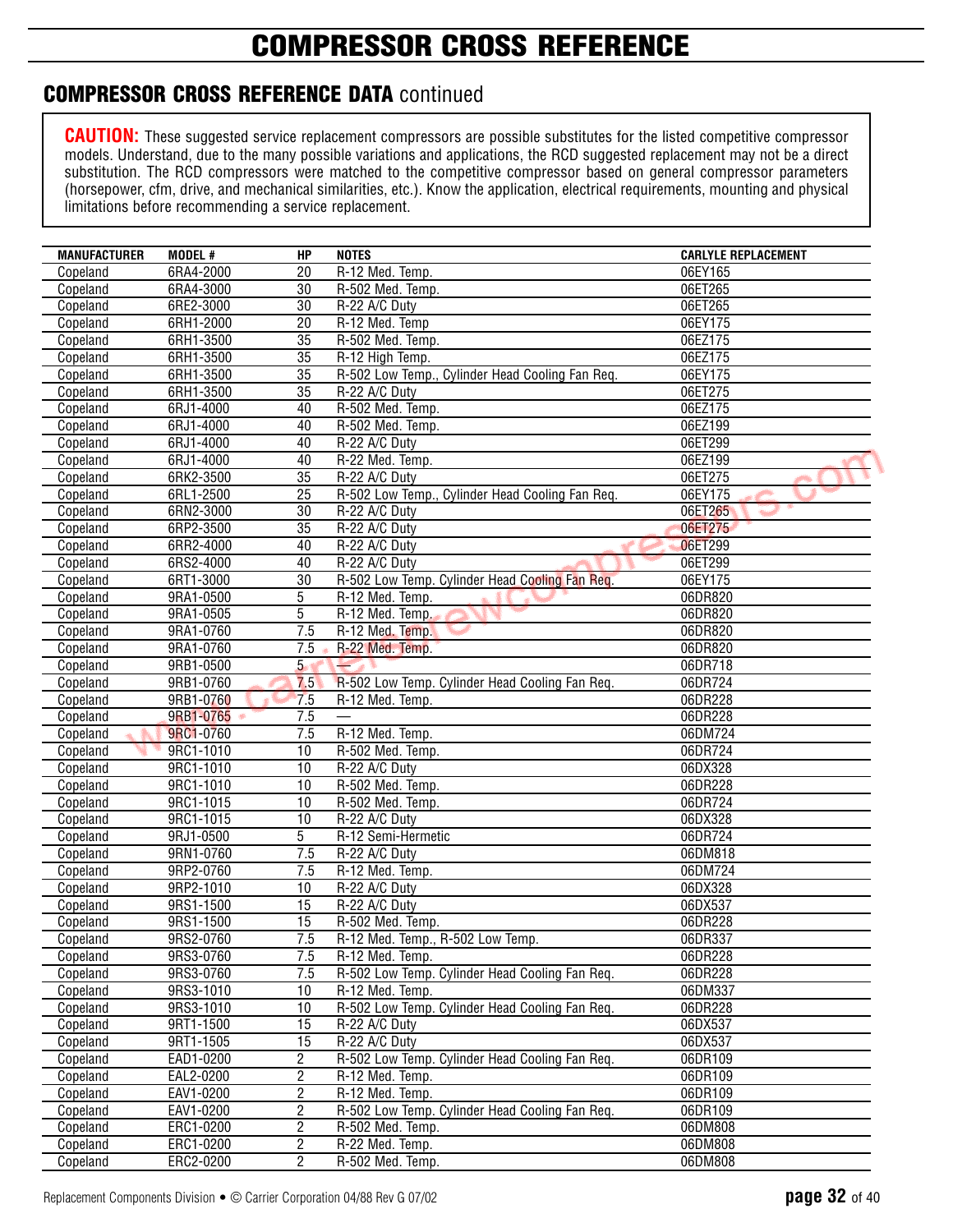## **COMPRESSOR CROSS REFERENCE**

### **COMPRESSOR CROSS REFERENCE DATA** continued

| <b>MANUFACTURER</b> | MODEL #          | HP                       | <b>NOTES</b>                                    | <b>CARLYLE REPLACEMENT</b> |
|---------------------|------------------|--------------------------|-------------------------------------------------|----------------------------|
| Copeland            | ERF1-0310        | 3                        | R-502 Med. Temp.                                | 06DM808                    |
| Copeland            | ERF1-0310        | 3                        | R-22 Med. Temp.                                 | 06DM808                    |
| Copeland            | ERF1-0310        | 3                        | R-22 A/C Duty                                   | 06DM808                    |
| Copeland            | ERJ2-0200        | $\overline{c}$           | R-12 Med. Temp.                                 | 06DR109                    |
| Copeland            | ERJ2-0200        | $\overline{2}$           | R-502 Med. Temp.                                | 06DR109                    |
| Copeland            | LAC1-0310        | $\overline{3}$           | R-12 Med. Temp.                                 | 06DR013                    |
| Copeland            | LAC1-0310        | 3                        | R-502 Low Temp., Cylinder Head Cooling Fan Req. | 06DR013                    |
| Copeland            | LAH1-0310        | 3                        | R-12 Med. Temp.                                 | 06DR013                    |
| Copeland            | LAH1-0310        | 3                        | R-502 Low Temp. Cylinder Head Cooling Fan Req.  | 06DR109                    |
| Copeland            | LAL1-0310        | 3                        | R-12 Med. Temp.                                 | 06DR013                    |
| Copeland            | MRA2-0500        | 5                        | R-502 Low Temp. Cylinder Head Cooling Fan Req.  | 06DR316                    |
| Copeland            | MRA2-0500        | $\overline{5}$           | R-12 Med. Temp.                                 | 06DM316                    |
| Copeland            | MRA2-0500        | 5                        | R-12 Med. Temp.                                 | 06DR316                    |
| Copeland            | MRB1-0500        | 5                        | R-12 Med. Temp.                                 | 06DR718                    |
| Copeland            | MRF2-0500        | 5                        | R-12 High Temp.                                 | 06DM316                    |
| Copeland            | MRF2-0500        | 5                        | R-12 Med. Temp.                                 | 06DR316                    |
| Copeland            | MRH2-0760        | 7.5                      | R-22 A/C Duty                                   | 06DM818                    |
| Copeland            | MRH4-0760        | 7.5                      | R-502 Med. Temp.                                | 06DR718                    |
| Copeland            | MRH4-0760        | 7.5                      | R-22 Med. Temp.                                 | 06DR718                    |
| Copeland            | MRH4-0760        | 8                        | R-22 A/C Duty                                   | 06DM818                    |
| Copeland            | NRA2-0500        | 5                        | R-22 A/C Duty                                   | 06DM313                    |
| Copeland            | NRB2-0310        | 3                        | R-12 Med. Temp.                                 | 06DR109                    |
| Copeland            | NRB2-0400        | $\overline{\mathcal{L}}$ | R-22 A/C Duty                                   | 06DM313                    |
| Copeland            | NRB2-0400        | $\overline{4}$           | R-22 Med. Temp.                                 | 06DM313                    |
| Copeland            | NRD1-0310        | $\mathbf{3}$             | R-12 Med. Temp.                                 | 06DR013                    |
| Copeland            | NRD1-0310        | 3                        | R-502 Low Temp. Cylinder Head Cooling Fan Req.  | 06DR013                    |
| Copeland            | <b>NRM1-0500</b> | 5                        | R-12 Med. Temp.                                 | 06DM316                    |
| Copeland            | NRM1-0500        | 5                        | R-502 Med. Temp.                                | 06DM316                    |
| Dunham-Bush         | 100PHF           | 10                       | R-502 Med. Temp.                                | 06DM824                    |
| Dunham-Bush         | 100PHF           | 10                       |                                                 | 06DX824                    |
| Dunham-Bush         | 105DLN           |                          | Open Drive                                      | 5F60                       |
| Dunham-Bush         | 205DLFN          |                          | Open Drive                                      | 5F60                       |
| Dunham-Bush         | 111PHF/CF        | 10                       | R-22 A/C Duty                                   | 06DX328                    |
| Dunham-Bush         | 1015BHF6V5HBJ6C  |                          |                                                 | 06LH214                    |
| Dunham-Bush         | 1210BHF6L5HBJ0C  |                          |                                                 | 06LH218                    |
| Dunham-Bush         | 150PHF           | 15                       |                                                 | 06DX537                    |
| Dunham-Bush         | <b>151PHF</b>    | 15                       |                                                 | 06DX537                    |
| Dunham-Bush         | 151PHFCF-BG      | 15                       |                                                 | 06DM537                    |
| Dunham-Bush         | 151PHF/CF        | 15                       |                                                 | 06DX537                    |
| Dunham-Bush         | 151UPHF/CF       | 15                       |                                                 | 06DX537                    |
| Dunham-Bush         | 154PHC/ELF       | 15                       |                                                 | 06DX537                    |
| Dunham-Bush         | 15C/ELF          |                          |                                                 | 06DR109                    |
| Dunham-Bush         | 200PHF           | 20                       |                                                 | 06DX537                    |
| Dunham-Bush         | 200UPHF          | 20                       |                                                 | 06ET250                    |
| Dunham-Bush         | 201PHF/CF        | 17.5                     | R-22 A/C Duty                                   | 06ET250                    |
| Dunham-Bush         | 204PHF           | 20                       | R-502 Med. Temp.                                | 06EZ150                    |
| Dunham-Bush         | 204PHF           | 20                       |                                                 | 06ET250                    |
| Dunham-Bush         | 204PHF/CF        | 20                       | R-22 A/C Duty                                   | 06ET250                    |
| Dunham-Bush         | 204PHF-CF-BZ     | 20                       |                                                 | 06ET250                    |
| Dunham-Bush         | 204PHF/BZ        | 20                       |                                                 | 06EX150                    |
| Dunham-Bush         | 20C/ELF          |                          |                                                 | 06DR109                    |
| Dunham-Bush         | 20H/CF/LF        |                          |                                                 | 06DM808                    |
| Dunham-Bush         | 20L              | $\overline{2}$           | R-12 Low Temp. Semi-Hermetic                    | 06DR109                    |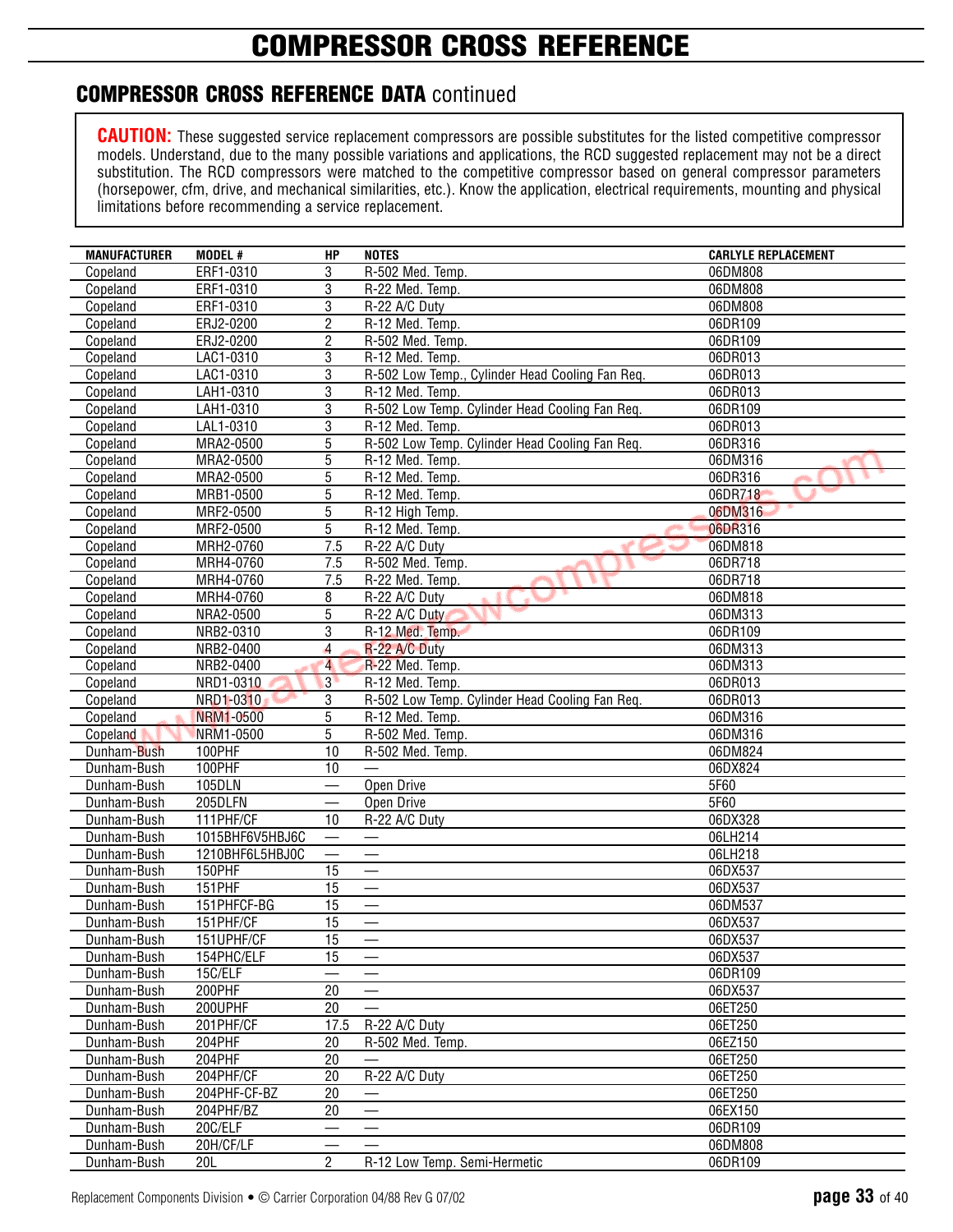### **COMPRESSOR CROSS REFERENCE DATA** continued

| <b>MANUFACTURER</b>    | <b>MODEL#</b>            | НP                            | <b>NOTES</b>                     | <b>CARLYLE REPLACEMENT</b> |
|------------------------|--------------------------|-------------------------------|----------------------------------|----------------------------|
| Dunham-Bush            | 20LF                     | $\overline{2}$                | R-502 Low Temp.                  | 06DR109                    |
| Dunham-Bush            | <b>255HNF</b>            | $\overline{25}$               |                                  | 06ET250                    |
| Dunham-Bush            | 256DCLFN                 |                               |                                  | 5F60                       |
| Dunham-Bush            | 257LFN                   | 25                            | R-502 Low Temp.                  | 06EY175                    |
| Dunham-Bush            | 258DCLFN                 |                               |                                  | 5H40                       |
| Dunham-Bush            | 306HF                    | $\overline{30}$               | R-22 A/C Duty                    | 06EX265                    |
| Dunham-Bush            | 307CFN                   | 30                            | R-22 Med. Temp.                  | 06ET275                    |
| Dunham-Bush            | 308LFN                   | $\overline{30}$               |                                  | 06ET275                    |
| Dunham-Bush            | 308DLFN                  | $\overline{30}$               | R-502 Low Temp. Open Drive       | 5H40                       |
| Dunham-Bush            | 30C/ELF                  | 3                             |                                  | 06DR013                    |
| Dunham-Bush            | 30ELF                    | 3                             | R-502 Low Temp.                  | 06DR316                    |
| Dunham-Bush            | 30HF                     | 3                             | R-22 A/C Duty, R-502 Med. Temp.  | 06DM808                    |
| Dunham-Bush            | 30LF                     | 3                             | R-502 Low Temp.                  | 06DR013                    |
| Dunham-Bush            | 32C                      | 3                             | R-12 Med. Temp.                  | 06DR013                    |
| Dunham-Bush            | 32ELF                    | 3                             | R-502 Med. Temp.                 | 06DM313<br>ست              |
| Dunham-Bush            | 32ELF                    | 3                             | R-502 Low Temp.                  | 06DR316                    |
| Dunham-Bush            | 357HF                    | $\overline{35}$               | R-22 A/C Duty                    | 06EX275                    |
| Dunham-Bush            | 408HF                    | 40                            | R-22 A/C Duty                    | 06ET299                    |
| Dunham-Bush            | 50 <sub>C</sub>          | 5                             | R-12 Med. Temp.                  | 06DR824                    |
| Dunham-Bush            | 50DC/ELF                 | $\overline{5}$                | R-12 Med. Temp., R-502 Low Temp. | 06DR718                    |
| Dunham-Bush            | 50H                      | 5                             | R-12 High Temp.                  | 06DM818                    |
| Dunham-Bush            | 50LF                     | 5                             | R-502 Low Temp.                  | 06DR316                    |
| Dunham-Bush            | 509HEN                   | $\overline{50}$               |                                  | 06EX299                    |
| Dunham-Bush            | 509HF                    | 50                            | Semi-Hermetic                    | 06EX299                    |
| Dunham-Bush            | 511DCLF                  | 50                            |                                  | 5H46                       |
| Dunham-Bush            | 511HF                    | 50                            |                                  | 06LH214                    |
| Dunham-Bush            | <b>75CF</b><br>$\sim$    | 7.5                           | $\equiv$                         | 06DM818                    |
| Dunham-Bush            | 75DPC/ELF                | 7.5                           | R-12 Med. Temp., R-502 Low Temp. | 5F40                       |
| Dunham-Bush            | 75DPL                    | 7.5                           | R-12 Low Temp.                   | 5F40                       |
| Dunham-Bush            | 75HF                     | 7.5                           |                                  | 06DM818                    |
| Dunham-Bush            | 76PH/C/LF                | 7.5                           | R-502                            | 06DR228                    |
| Dunham-Bush            | 76PH/C/LF                | 7.5                           | $R-12$                           | 06DR724                    |
| Dunham-Bush            | A5HH/C                   | $\overline{\phantom{0}}$      | Semi-Hermetic                    | 06ET275                    |
| Dunham-Bush            | <b>B3HHC</b>             | $\overline{\phantom{0}}$      | Semi-Hermetic                    | 06ET275                    |
| Dunham-Bush            | B4HHC                    |                               |                                  | 06ET299                    |
| Frick                  | MCM-4A                   |                               | Open Drive                       | 5H46                       |
| Frick                  | MCM-4B                   |                               | Open Drive                       | 5H40                       |
| Frick                  | MCM-6A                   |                               | Open Drive                       | 5H80                       |
| Frick                  | MCM-6B                   | $\qquad \qquad$               | Open Drive                       | 5H60                       |
| Frick                  | MCM-8A                   |                               | Open Drive                       | 5H86                       |
| Frick                  | MCM-8B                   | $\overline{\phantom{0}}$      | Open Drive                       | 5H80                       |
| Lennox                 | L2A18024G-A3             |                               | Hermetic                         | 06DX537                    |
| Lennox                 | L2B12724L-B3             |                               | Hermetic                         | 06DX328                    |
| Lennox                 | L2B12724L-B4             |                               | Hermetic                         | 06DX328<br>06DX328         |
| Lennox                 | L2D12724F-C4             |                               | Hermetic                         | 06DX328                    |
| Lennox                 | L2D12724L-C5             |                               | Hermetic                         |                            |
| Lennox                 | L2D1272AZ-B1             | $\overline{\phantom{0}}$      | Hermetic                         | 06DX328                    |
| Lennox                 | L6A18024G-A2<br>E036C100 |                               | Hermetic                         | 06DX537<br>5H40            |
| Prestcold<br>Prestcold | E2027C4                  |                               | Open Drive<br>Open Drive         | 5H40                       |
| Prestcold              | E2027X2                  |                               |                                  | 06ET265                    |
| Prestcold              | E2050C1                  |                               | Open Drive                       | 5H46                       |
| Prestcold              | R2120P                   | $\overbrace{\phantom{13333}}$ | R-502 Low Temp.                  | 06DR228                    |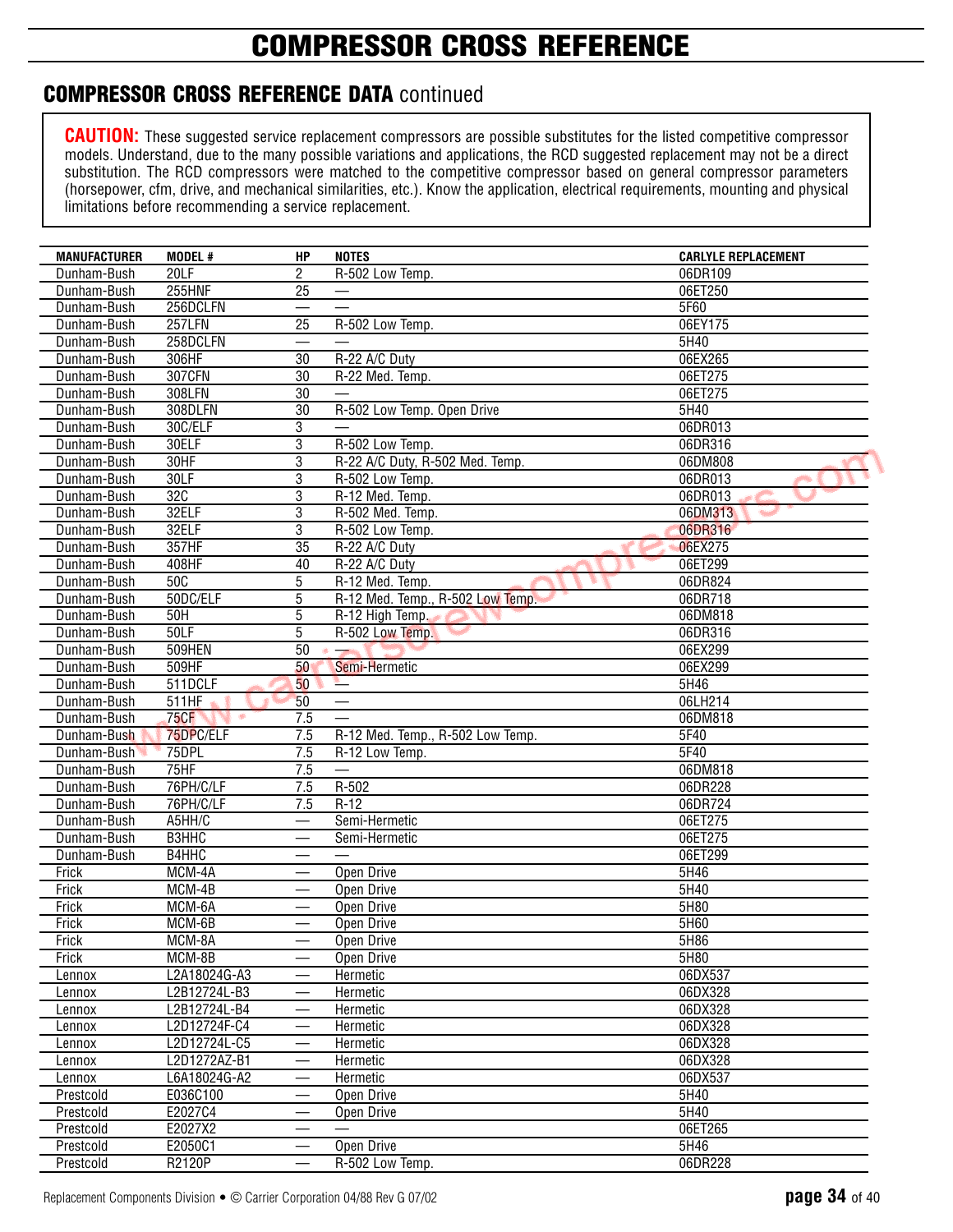### **COMPRESSOR CROSS REFERENCE DATA** continued

| <b>MANUFACTURER</b>   | MODEL #                  | <b>HP</b>                | <b>NOTES</b>                                        | <b>CARLYLE REPLACEMENT</b> |
|-----------------------|--------------------------|--------------------------|-----------------------------------------------------|----------------------------|
| Prestcold             | <b>R2120P</b>            |                          | R-12 Med. Temp.                                     | 06DM337                    |
| Tecumseh              | CJ                       |                          | Open Drive                                          | 5F20                       |
| <b>Tecumseh</b>       | СK                       |                          | <b>Open Drive</b>                                   | 5F40                       |
| <b>Tecumseh</b>       | CM                       |                          | Open Drive                                          | 5F60                       |
| Trane                 | 1E5() 48                 | 30                       | R-12 Med. Temp. and A/C Duty, Remove 1 Suction Ring | 06LH114                    |
| Trane                 | )58<br>1E5(              | 40                       | R-12 Med. Temp. and A/C Duty                        | 06LH114                    |
| Trane                 | 1E5(<br>$\overline{)68}$ | $\overline{50}$          | R-12 Med. Temp. and A/C Duty                        | 06LH118                    |
| Trane                 | 1E5(<br>$\overline{)88}$ | 60                       | R-12 Med. Temp. and A/C Duty, Remove 1 Suction Ring | 06LH128                    |
| Trane                 | $1F5()$ 88               | 25                       | R-12 Med. Temp. and A/C Duty                        | 06EZ199                    |
| <b>Trane</b>          | 2B514                    |                          | Open Drive                                          | 5F40                       |
| <b>Trane</b>          | 2B516                    |                          | Open Drive                                          | 5F60                       |
| Trane                 | 2B518                    | $\overline{\phantom{0}}$ | Open Drive                                          | 06ET275                    |
| Trane                 | $2E5()$ 48               | 50                       | R-22 A/C Duty, Remove 1 Suction Ring                | 06LH214                    |
| Trane                 | 2E5()58                  | 60                       | Semi-Hermetic                                       | 06LH214                    |
| <b>Trane</b>          | 2E5()68                  | 75                       | R-22 A/C Duty                                       | 06LH218                    |
| Trane                 | 2E5F81                   | $\overline{\phantom{0}}$ | R-22 A/C Duty, Remove 2 Suction Ring Valves         | 06LH228                    |
| <b>Trane</b>          | 2E5J81N                  |                          | R-22 A/C Duty, Remove 2 Suction Ring Valves         | 06LH228                    |
| Trane                 | 2E5(<br> 88              | 100                      | R-22 A/C Duty, Remove 2 Suction Ring                | 06LH228                    |
| Trane                 | 2F5(<br>$\overline{)38}$ | $\overline{15}$          | Semi-Hermetic                                       | 06D()537                   |
| Trane                 | $\overline{)48}$<br>2F5( | $\overline{20}$          | Semi-Hermetic                                       | 06ET250                    |
| <b>Trane</b>          | )58<br>2F5               | 25                       | Semi-Hermetic                                       | 06E() 265                  |
| <b>Trane</b>          | 2F5(<br>$\overline{)68}$ | 30                       | Semi-Hermetic                                       | 06ET275                    |
| Trane                 | 2F5(<br>)69              | 30                       | R-22 Semi-Hermetic                                  | 06ET275                    |
| <b>Trane</b>          | 2F5<br>$\overline{)88}$  | 40                       | Semi-Hermetic                                       | 06ET299                    |
| Trane                 | 3E5(<br>$\overline{)40}$ |                          | Open Drive, Do Not Belt Drive                       | 5H46                       |
| Trane                 | 3E5(<br>)50              |                          | Open Drive                                          | 5H60                       |
| Trane                 | 3E5(<br>)60              |                          | <b>Open Drive</b>                                   | 5H66                       |
| Trane                 | 3E5(<br>)80              |                          | <b>Open Drive</b>                                   | 5H86                       |
| <b>Trane</b>          | 3F5(<br>)30              |                          | Open Drive                                          | 5F40                       |
| Trane                 | 3F5(<br>$\overline{)60}$ |                          | <b>Open Drive</b>                                   | 06ET275                    |
| Trane                 | 3F5(<br>$\overline{)80}$ |                          | Open Drive                                          | 5H40                       |
| Trane                 | A514<br>A516             |                          | Open Drive, Do Not Belt Drive                       | 5H46<br>5H66               |
| Trane                 |                          |                          | Open Drive, Do Not Belt Drive                       |                            |
| <b>Trane</b>          | <b>CRHK-200A</b>         |                          | R-22 Hermetic                                       | 06ET250                    |
| <b>Trane</b>          | <b>CRHK-300T</b>         |                          | R-22 Hermetic                                       | 06ET275<br>06DM337         |
| Trane                 | CRHM100                  | 10                       | R-12 Med. Temp. and A/C Duty                        |                            |
| Trane                 | CRHM130                  | $\overline{13}$          | R-12 Med. Temp. and A/C Duty                        | 06EZ150                    |
| Trane                 | CRHM150<br>CRHM160       | 15                       | R-22 A/C Duty<br>$R-22$                             | 06DX537<br>06ET250         |
| <b>Trane</b>          | CRHM170                  | $\overline{17}$          | R-12 Med. Temp. and A/C Duty                        | 06EY165                    |
| Trane<br><b>Trane</b> |                          | $\overline{19}$          | R-12 Med. Temp. and A/C Duty                        | 06EZ175                    |
|                       | CRHM190<br>CRHM200       | 20                       | R-22 A/C Duty                                       | 06ET250                    |
| <b>Trane</b>          | CRHM200A-2B              | $\overline{20}$          |                                                     | 06ET250                    |
| Trane                 | CRHM200A-2GAT            | $\overline{20}$          | Semi-Hermetic<br>Semi-Hermetic                      | 06ET250                    |
| Trane                 | <b>CRHM200A-2J</b>       | $\overline{20}$          | Semi-Hermetic                                       | 06ET250                    |
| <b>Trane</b>          | <b>CRHM200B-2G</b>       | $\overline{20}$          |                                                     | 06ET250                    |
| <b>Trane</b>          | CRHM200C-2D              | 20                       | Semi-Hermetic<br>Semi-Hermetic                      | 06ET250                    |
| Trane<br>Trane        | CRHM250                  | $\overline{25}$          | R-22 A/C Duty                                       | 06ET26S                    |
|                       | <b>CRHM250A-4G</b>       | $\overline{25}$          | Semi-Hermetic                                       | 06ET265                    |
| Trane                 | CRHM250B-3B              | 25                       | Semi-Hermetic                                       | 06ET265                    |
| Trane<br><b>Trane</b> | CRHM300                  | $\overline{30}$          | R-22 A/C Duty                                       | 06ET275                    |
| Trane                 | CRHM300A-4GAT            | 30                       | Semi-Hermetic                                       | 06ET275                    |
| Trane                 | CRHM300C-4G              | 30                       | Semi-Hermetic                                       | 06ET275                    |
| Trane                 | CRHM300C-4JAS            | $\overline{30}$          | Semi-Hermetic                                       | 06ET275                    |
| Trane                 | CRHM300W-4JAT            | 30                       | Semi-Hermetic                                       | 06ET275                    |
|                       |                          |                          |                                                     |                            |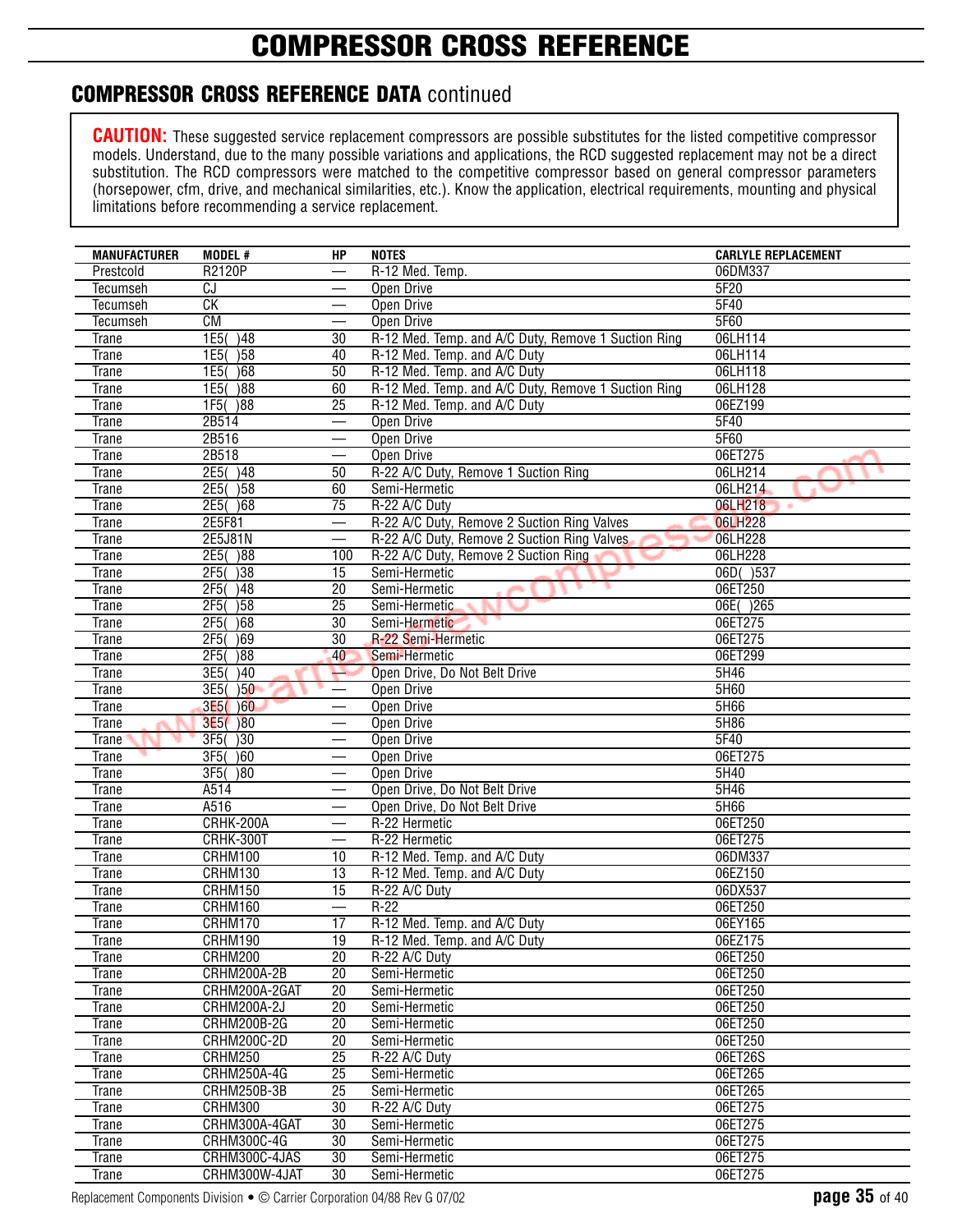## **COMPRESSOR CROSS REFERENCE**

### **COMPRESSOR CROSS REFERENCE DATA** continued

| <b>MANUFACTURER</b>          | MODEL #           | <b>HP</b>       | <b>NOTES</b>                                       | <b>CARLYLE REPLACEMENT</b> |
|------------------------------|-------------------|-----------------|----------------------------------------------------|----------------------------|
|                              |                   |                 |                                                    |                            |
| <b>Trane</b>                 | CRHR260           | 26              | R-12 Med. Temp. and A/C Duty                       | 06EZ199                    |
| <b>Trane</b>                 | <b>CRHR320</b>    | 32              | R-12 Med. Temp. and A/C Duty Remove 1 Suction Ring | 06LH114                    |
| <b>Trane</b>                 | CRHR380           | 38              | R-12 Med. Temp. and A/C Duty                       | 06LH114                    |
| <b>Trane</b>                 | CRHR400           | 40              | R-22 A/C Duty                                      | 06ET299                    |
| Trane                        | CRHR400A-3H       | 40              | Semi-Hermetic                                      | 06ET299                    |
| <b>Trane</b>                 | CRHR400C-3E       | 40              | Semi-Hermetic                                      | 06ET299                    |
| <b>Trane</b>                 | CRH400D-30        | 40              | Semi-Hermetic                                      | 06ET299                    |
| Trane                        | CRHR500           | 50              | R-22 A/C Duty, Remove 1 Suction Ring               | 06LH214                    |
| Trane                        | CRHR600           | 60              | A/C Duty                                           | 06LH214                    |
| Westinghouse                 | CB065             | 7.5             |                                                    | 06D()328                   |
| Westinghouse                 | CB094             | 7.5             |                                                    | 06DM824                    |
| Westinghouse                 | CB101             | 8               |                                                    | 06DM824                    |
| Westinghouse                 | CB127             | 10              | R-22 Semi-Hermetic                                 | 06D(<br>)328               |
| Westinghouse                 | <b>CB127A1P</b>   | 10              | R-22 Semi-Hermetic                                 | 06D()328<br>پ              |
| Westinghouse                 | CB151             | 15              | R-22 Semi-Hermetic                                 | 06DM537                    |
| Westinghouse                 | CB151A1Q          | 15              | R-22 Semi-Hermetic                                 | 06DM537                    |
| Westinghouse                 | <b>CB151W</b>     | 15              | R-22 Semi-Hermetic                                 | 06DM537                    |
| Westinghouse                 | CB151W1Q          | $\overline{15}$ | R-22 Semi-Hermetic                                 | 06DM537                    |
| Westinghouse                 | CC035             | 35              |                                                    | 06ET275                    |
| Westinghouse                 | CC040             | 40              | R-12 Semi-Hermetic                                 | 06EZ199                    |
| Westinghouse                 | <b>CC040</b>      | 40              | R-22 Semi-Hermetic                                 | 06ET299                    |
| Westinghouse                 | CC050<br>CC055    | 50<br>55        | <b>Remove 1 Suction Ring</b>                       | 06LH114<br>06LH214         |
| Westinghouse                 | CC060             | 60              | <b>Remove 1 Suction Ring</b>                       | 06LH214                    |
| Westinghouse                 | CC070             | 70              |                                                    | 06LH118                    |
| Westinghouse<br>Westinghouse | <b>CC080</b><br>× | 80              | Remove 1 Suction Ring                              | 06LH218                    |
| Westinghouse                 | <b>CC095</b>      | 95              | Remove 2 Suction Rings                             | 06LH128                    |
| Westinghouse                 | CC105             | 105             | Remove 1 Suction Ring                              | 06LH228                    |
| Westinghouse                 | CC115             | 115             |                                                    | 06LH228                    |
| Westinghouse                 | CD090             | 7.5             |                                                    | 06DM818                    |
| Westinghouse                 | CLS51             | 5               | R-22 Semi-Hermetic                                 | 06DM818                    |
| Westinghouse                 | <b>CLS108</b>     | $\overline{25}$ | R-12 Semi-Hermetic                                 | 06EZ199                    |
| Westinghouse                 | <b>CLS125</b>     | 30              | R-22 Semi-Hermetic                                 | 06E()275                   |
| Westinghouse                 | <b>CLS150</b>     | 45              | R-22 Semi-Hermetic                                 | 06ET299                    |
| Westinghouse                 | <b>CLS185</b>     | 60              |                                                    | 06LH214                    |
| Westinghouse                 | <b>CLS188</b>     | 5               |                                                    | 06DM818                    |
| Westinghouse                 | <b>CLS282</b>     | 7.5             | <b>Refrigeration Duty</b>                          | 06DR228                    |
| Westinghouse                 | <b>CLS282</b>     | 7.5             | R-12 A/C Duty                                      | 06DR328                    |
| Westinghouse                 | <b>CLS550</b>     | $\overline{15}$ | R-12/1150RPM                                       | 06EZ266                    |
| Westinghouse                 | CLS81             | 7.5             | R-22 Semi-Hermetic                                 | 06DM818                    |
| Westinghouse                 | <b>CLS850</b>     | $\overline{25}$ | $R-12$                                             | 06EZ199                    |
| Westinghouse                 | CLS86             | 20              |                                                    | 06LH209                    |
| Worthington                  | 23J5-10           | 10              |                                                    | 06DX824                    |
| Worthington                  | 23JF5-10          | 10              | R-22 Semi-Hermetic                                 | 06DX824                    |
| Worthington                  | 2HF3-7.5          | 7.5             | R-22 Semi-Hermetic                                 | 06DM818                    |
| Worthington                  | 2JF3              | 5               |                                                    | 06DM313                    |
| Worthington                  | 2JF5              | 10              |                                                    | 06DM718                    |
| Worthington                  | 2JF5-10           | 10              |                                                    | 06DM818                    |
| Worthington                  | $2JF5 - 7.5$      | 7.5             | R-22 Semi-Hermetic                                 | 06DM818                    |
| Worthington                  | 2VC4              | 25              | Open Drive                                         | 5F40                       |
| Worthington                  | 2VC5              | 30              | Open Drive                                         | 5F60                       |
| Worthington                  | 2VC6              | 30              | Open Drive                                         | 5F60                       |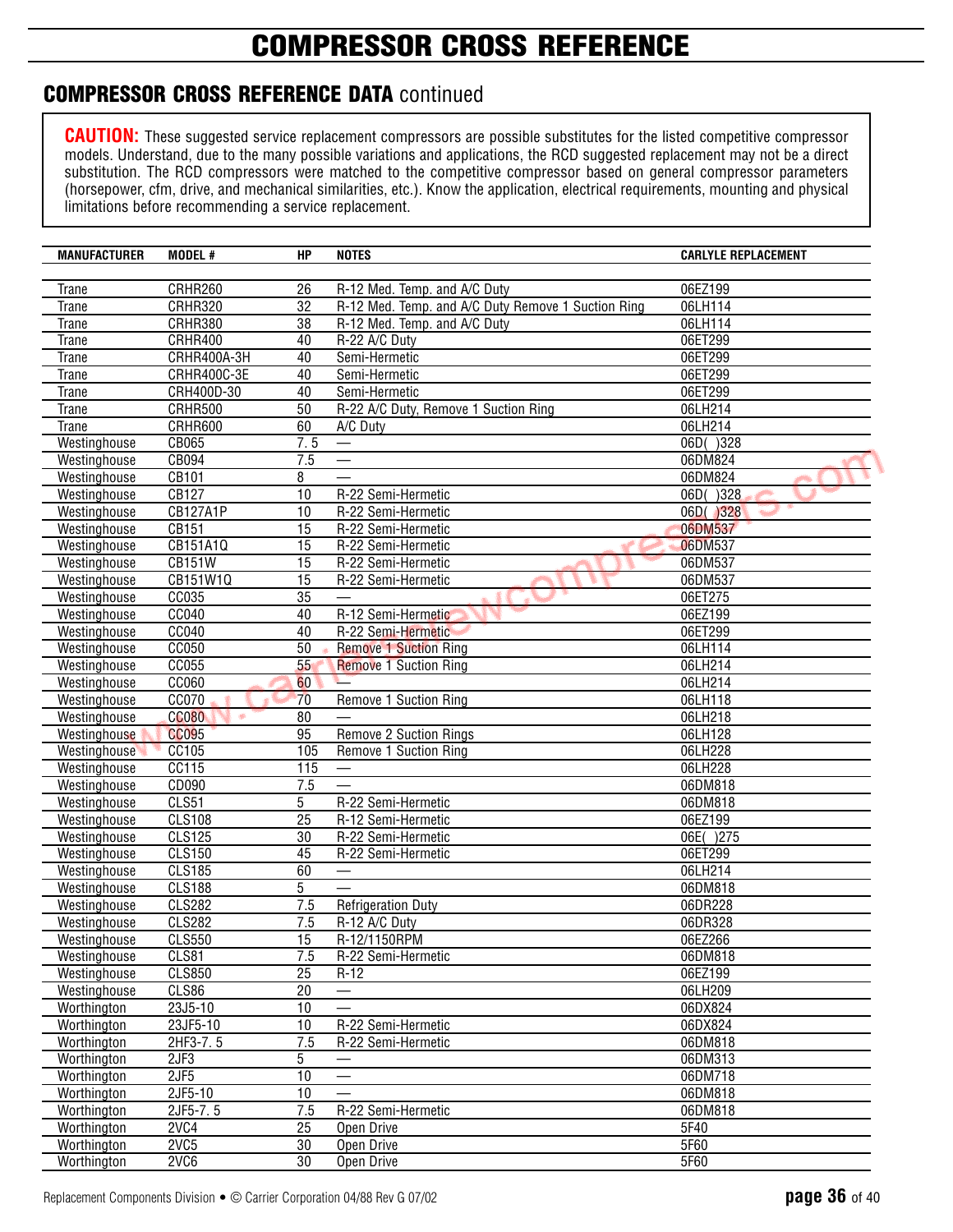### **COMPRESSOR CROSS REFERENCE DATA** continued

| <b>MANUFACTURER</b> | MODEL #          | HP                       | <b>NOTES</b>                                | <b>CARLYLE REPLACEMENT</b> |
|---------------------|------------------|--------------------------|---------------------------------------------|----------------------------|
| Worthington         | 2VC7             | 35                       | Open Drive                                  | 06ET265                    |
| Worthington         | 2VH4             | 20                       | R-22 Semi-Hermetic                          | 06EX250                    |
| Worthington         | 2VH <sub>5</sub> | $\overline{\phantom{0}}$ | R-22 Semi-Hermetic                          | 06ET265                    |
| Worthington         | 2VH7             | 30                       | R-22 Semi-Hermetic                          | 06EX299                    |
| Worthington         | 2VXC6            |                          | Open Drive                                  | 5F60                       |
| Worthington         | 2VXC65A          |                          | Open Drive                                  | 5H40                       |
| Worthington         | 2VXC8            |                          | Open Drive                                  | 5H46                       |
| Worthington         | 2VXH3            | 17.5                     | Semi-Hermetic                               | 06DX537                    |
| Worthington         | 2VXH4            | 25                       | Semi-Hermetic                               | 06ET250                    |
| Worthington         | 2VXH5            | 30                       | Semi-Hermetic                               | 06ET265                    |
| Worthington         | 2VXH6            | 35                       | Semi-Hermetic                               | 06ET275                    |
| Worthington         | 2VXH7            | 40                       | Semi-Hermetic                               | 06ET299                    |
| Worthington         | 2VXH8            | 45                       | Semi-Hermetic, Remove 1 Suction Ring        | 06LH214                    |
| Worthington         | 2VXHG4           | 25                       | Semi-Hermetic                               | 06EX275                    |
| Worthington         | 2VXHJ6B          | 45                       | Semi-Hermetic                               | 06EX275                    |
| Worthington         | 2VXHJ6BS2        | 45                       | Semi-Hermetic                               | 06ET275                    |
| Worthington         | 2VXHM7A          | 40                       | Semi-Hermetic                               | 06ET299                    |
| Worthington         | 2VXHM8           | 40                       | Remove 1 Suction Ring                       | 06LH214                    |
| Worthington         | 3JF4             | 15                       | Open Drive                                  | 06E()299                   |
| Worthington         | 3JF6             | 25                       | Open Drive                                  | 06LH214                    |
| Worthington         | 3JFS4            | 7.5                      |                                             | 06E()299                   |
| Worthington         | 3VC4             |                          | <b>Open Drive</b>                           | 5H40                       |
| Worthington         | 3VC5HL           |                          | <b>Open Drive</b>                           | 5H46                       |
| Worthington         | 3VC6             |                          | <b>Open Drive</b>                           | 5H60                       |
| Worthington         | 3VC7HSK          |                          | Open Drive                                  | 5H66                       |
| Worthington         | 3VC8             |                          | Open Drive                                  | 5H80                       |
| Worthington         | <b>3VH05</b>     | 50                       | Semi-Hermetic, Remove 1 Suction Ring        | 06LH214                    |
| Worthington         | 3VH06            | 60                       | Semi-Hermetic                               | 06LH214                    |
| Worthington         | 3VHN4            | 40                       | Semi-Hermetic                               | 06LH209                    |
| Worthington         | 3VHN4B           | 40                       | Semi-Hermetic                               | 06LH209                    |
| Worthington         | 3VHP6            | 50                       | Semi-Hermetic                               | 06LH214                    |
| Worthington         | 3VHP7R           | 70                       | Semi-Hermetic                               | 06LH214                    |
| Worthington         | 3VHR8            | $\overline{\phantom{0}}$ | R-22 Semi-Hermetic                          | 06LH218                    |
| Worthington         | 3VHT8            |                          | Semi-Hermetic                               | 06LH218                    |
| Worthington         | 3VXC8            |                          | Open Drive                                  | 5H86                       |
| Worthington         | 3VXH-8           | 100                      | Semi-Hermetic, Remove 2 Suction Ring Valves | 06LH228                    |
| Worthington         | 3VXHT8R          | 100                      | Semi-Hermetic                               | 06LH218                    |
| Worthington         | 3VXHV8S3         | 100                      | Semi-Hermetic                               | 06LH228                    |
| Worthington         | 4JF4             | 40                       | Open Drive                                  | 5H40                       |
| York                | <b>BF29</b>      |                          | Open Drive                                  | 5H40                       |
| York                | ES68S-25-AS      | $\overline{\phantom{0}}$ | Semi-Hermetic                               | 06DM818                    |
| York                | ES68T-25-AS      |                          | Semi-Hermetic                               | 06DM818                    |
| York                | ES68T-46-AS      |                          | Semi-Hermetic                               | 06DM818                    |
| York                | F3049            |                          | Open Drive                                  | 5H60                       |
| York                | F30696BE         |                          | Open Drive                                  | 5H80                       |
| York                | F3089            |                          | Open Drive                                  | 5H120                      |
| York                | F32S             |                          | Open Drive                                  | 5F40                       |
| York                | F92S             | 40                       | Open Drive                                  | 5H46                       |
| York                | G63SA            |                          |                                             | 5H60                       |
| York                | H256             | 25                       |                                             | 06ET265                    |
| York                | <b>H256WC</b>    | 25                       | $\qquad \qquad$                             | 06ET265                    |
| York                | <b>H256WW</b>    | 25                       |                                             | 06ET265                    |
| York                | H306GC           | 30                       | $\overbrace{\phantom{12321111}}$            | 06ET275                    |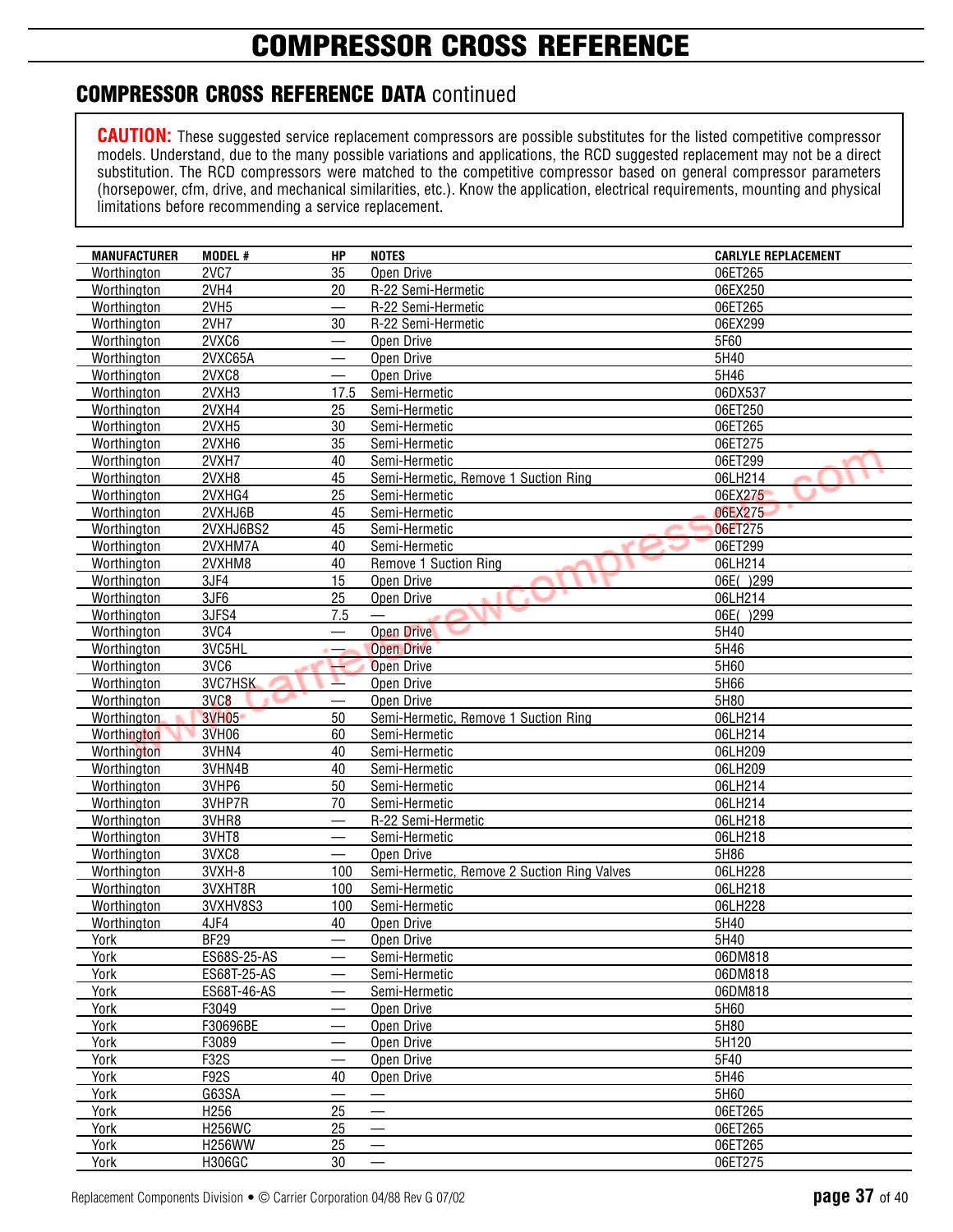## **COMPRESSOR CROSS REFERENCE**

### **COMPRESSOR CROSS REFERENCE DATA** continued

| <b>MANUFACTURER</b> | <b>MODEL#</b>     | HР | <b>NOTES</b>                               | <b>CARLYLE REPLACEMENT</b> |
|---------------------|-------------------|----|--------------------------------------------|----------------------------|
| York                | <b>H32SM</b>      | 15 | Semi-Hermetic                              | 06DX537                    |
| York                | H459              | 45 | Semi-Hermetic, Remove 1 Suction Ring Valve | 06LH214                    |
| York                | H615              | 25 |                                            | 06E()265                   |
| York                | <b>H615NF</b>     |    | R-22 A/C Duty                              | 06ET265                    |
| York                | H62SPDG           | 20 |                                            | 06EZ175                    |
| York                | H62SQDG           | 20 | Semi-Hermetic                              | 06EZ175                    |
| York                | H92SRDG           | 45 | Semi-Hermetic                              | 06LH114                    |
| York                | H92SRFS           | 45 |                                            | 06LH114                    |
| York                | H92SSCG           | 45 |                                            | 06LH114                    |
| York                | <b>HS256W</b>     | 25 |                                            | 06ET265                    |
| York                | <b>JS43L-46AS</b> |    |                                            | 06LH214                    |
| York                | SS42A-F46-G       | 20 |                                            | 06EX250                    |
| York                | SS42B-F17-G       | 20 | —                                          | 06EX250                    |
| York                | SS42F-25-A-G      | 20 | Semi-Hermetic                              | 06EX250                    |
| York                | SS42F-46G         | 20 | Semi-Hermetic                              | 06EX250                    |
| York                | SS62B-J28-G       | 30 | —                                          | 06ET275                    |
| York                | SS62B~28-S        | 30 |                                            | 06ET275                    |
| York                | SS62B~46-S        | 30 |                                            | 06ET275                    |
| York                | SS62H-46-A-S      | 30 |                                            | 06ET275                    |
| York                | SS63C-L46S        | 30 | R-22 Semi-Hermetic                         | 06ET299                    |
| York                | SS82B-L46S        | 40 |                                            | 06ET299                    |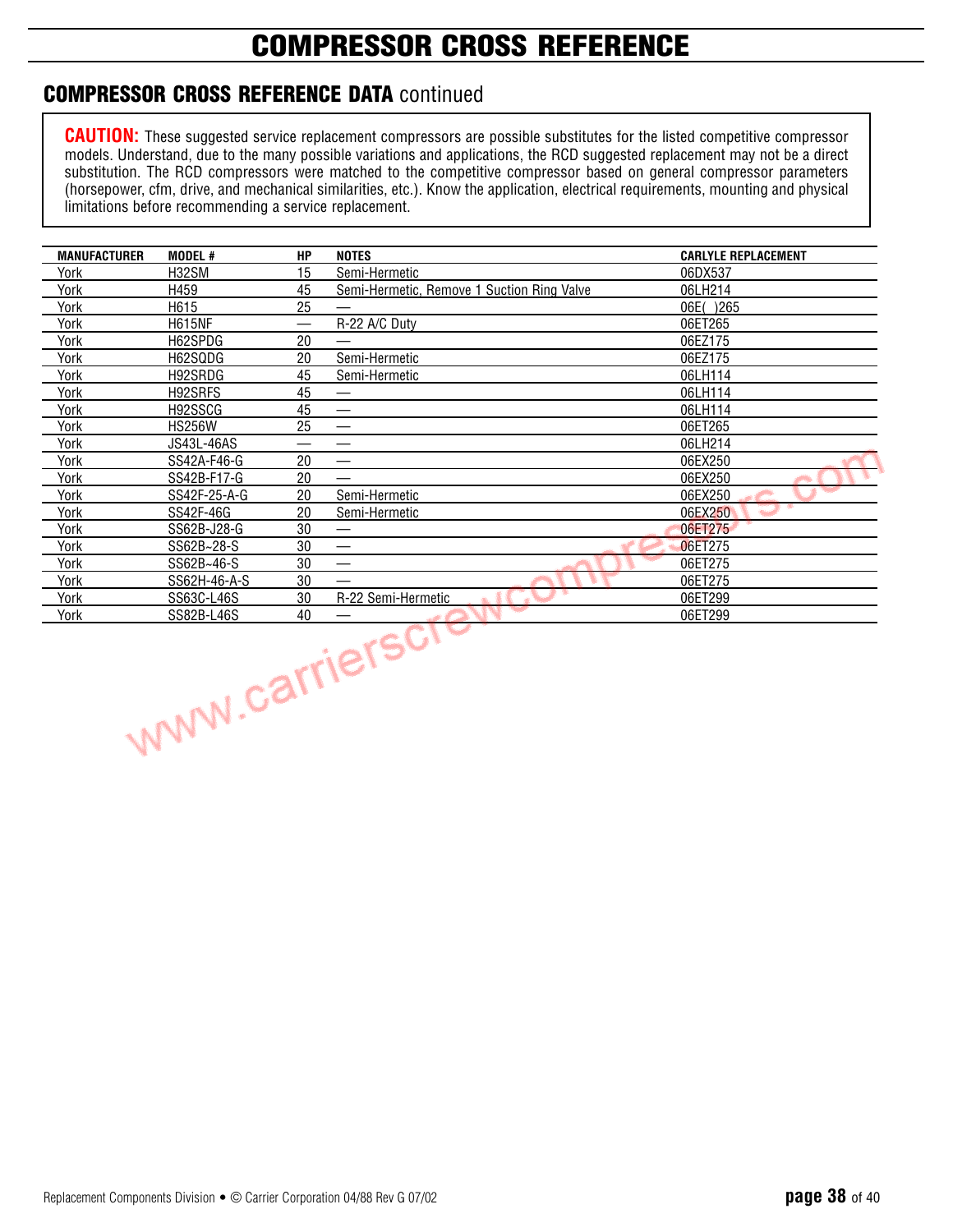### **FULL COLOR CARLYLE COMPRESSOR LITERATURE AVAILABLE FROM YOUR AUTHORIZED CARLYLE DISTRIBUTOR**



The 06D & 06E Air Conditioning Compressor brochure highlights some of the "fine tuning" improvements recently made to the 06D/06E.

**Lit. No. 570-073**



This provides a look at all the pieces and parts that are replaced or remanufactured in a Carlyle factory authorized remanufactured compressor. A written description of numerous checks that are performed to ensure Carlyle quality and reliability is also included.

**Lit. No. 570-736**



**Lit. No. 570-806**



The 06D & 06E Refrigeration Compressor brochure discusses suction cutoff unloading, efficiency improvements and details an operating cost comparison between Carlyle and Copeland.

**Lit. No. 570-720**



**5F AND 5H<br>OPEN DRIVE<br>COMPRESSORS** 

**E WORKHORSE COMPRESSOR...**<br>ME PROVEN QUALITY AND HIGH EFFICIENCY

CARLYLE

CARLYLE **INLOADING CAPACITY MAXIMIZE YOUR COMPRESSOR PERFORMANCE**<br>FOR LOWER OPERATING COSTS.

The Suction Cutoff Unloading Capacity Control brochure describes the operation, benefits and retrofitability of this capacity control system.

**Lit. No. 570-671**



The 5F and 5H Compressor Data and Accessory Guide contains 25 pages packed with information on 5F, 5H compressors and their companion accessories. A cross reference is located at the rear of the book.

**Lit. No. 574-015**